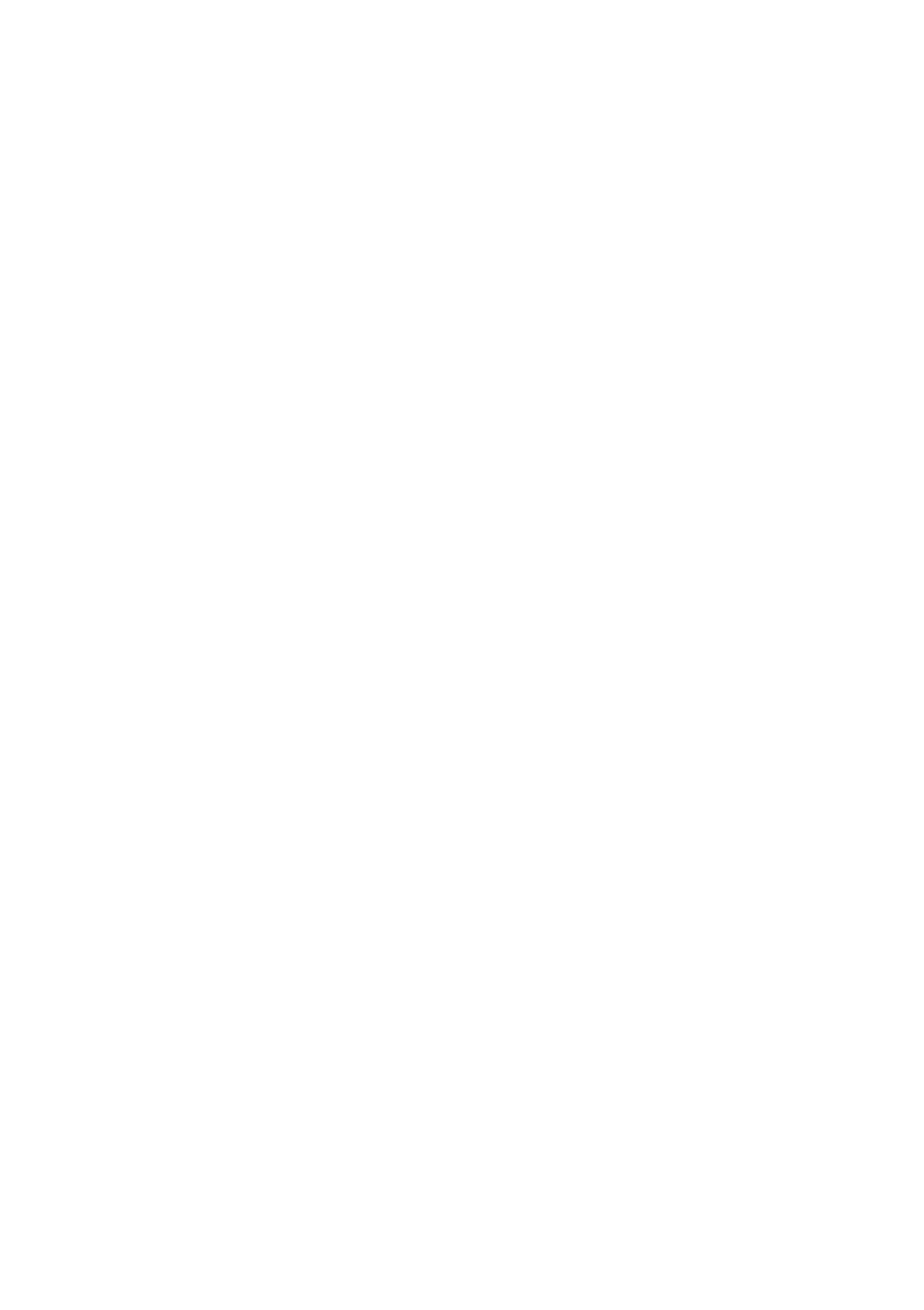#### **Abstract**

**Sustainability in society** for Civil Society Organizations (CSOs) refers to the condition reflecting the condition of resources of a CSO and how the organization is able to use them efficiently to ensure smooth operation and development. However, there are a number of significant obstacles to its attainment.

This handbook provides a complete overview of the concept of sustainability for CSOs, and a guide to achieving sustainability in society. It also lays out the main components of CSO leadership: the capacity building ofCSO management and of the organization as a whole.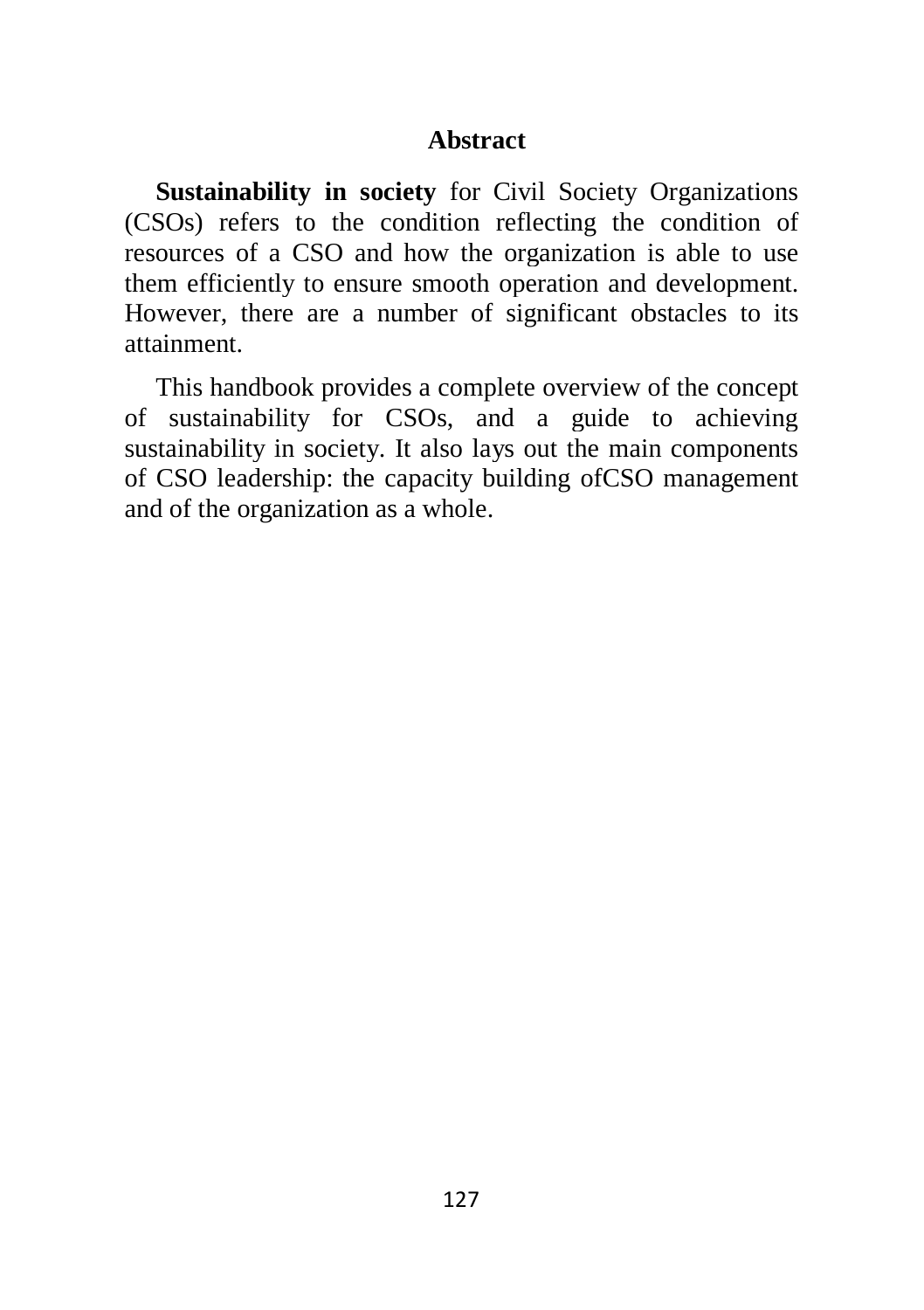# **Соntents**

|                | 1. Understanding and Achieving Sustainability                |
|----------------|--------------------------------------------------------------|
|                |                                                              |
|                |                                                              |
|                | 2.1 Strategic Planning of CSO institutional development  138 |
|                | 2.2 Interaction of the population and local authorities  137 |
|                | 2.3 Government legislation and changes affecting CSOs 139    |
|                |                                                              |
|                |                                                              |
|                | 3.2 Planning and Implementing Projects  156                  |
|                |                                                              |
| $\overline{4}$ |                                                              |
|                |                                                              |
|                |                                                              |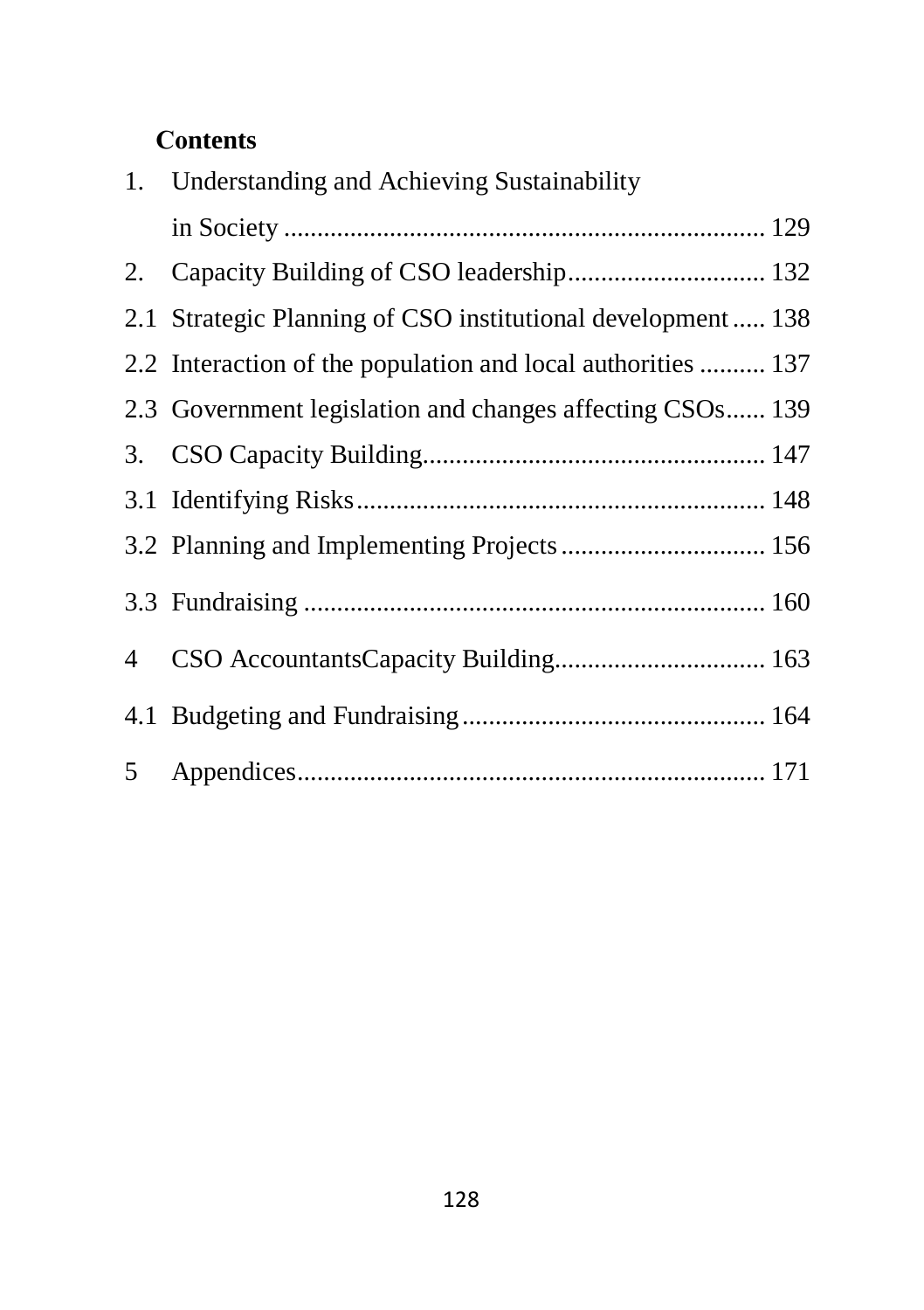# **1. Understanding and Achieving Sustainability in Society**

The **sustainability** of an organization describes its ability to carry out its main activities over a long period of time.

The **external aspect of sustainability** refers to opportunities and threats from social, political, cultural, economic, demographic and other environments.

The internal aspect of sustainability refers to internal factors such asstrategy, structure, management, staff motivation, culture, aims etc, which affect the ability of aCivil Society Organizations (CSOs) to continue its activities.

Components of Sustainability

1. Efficiency (identifying and satisfying client's demands)

2. Productivity (reducing demand on original resources while increasing outputs)

3. Viability of the organization

4. Legality

5. Potential (Level of service, etc.)

6. Financial conditions (availability of financial resources for the provision of services to clients)

7. Flexibility (prompt adaptation to changing conditions)

Sustainability reflects the state of an CSO's resources, and the extent to which the organization is able to use them effectively in order to ensure its uninterrupted operation and development.

The main indicators that demonstrate the sustainability of an CSO are: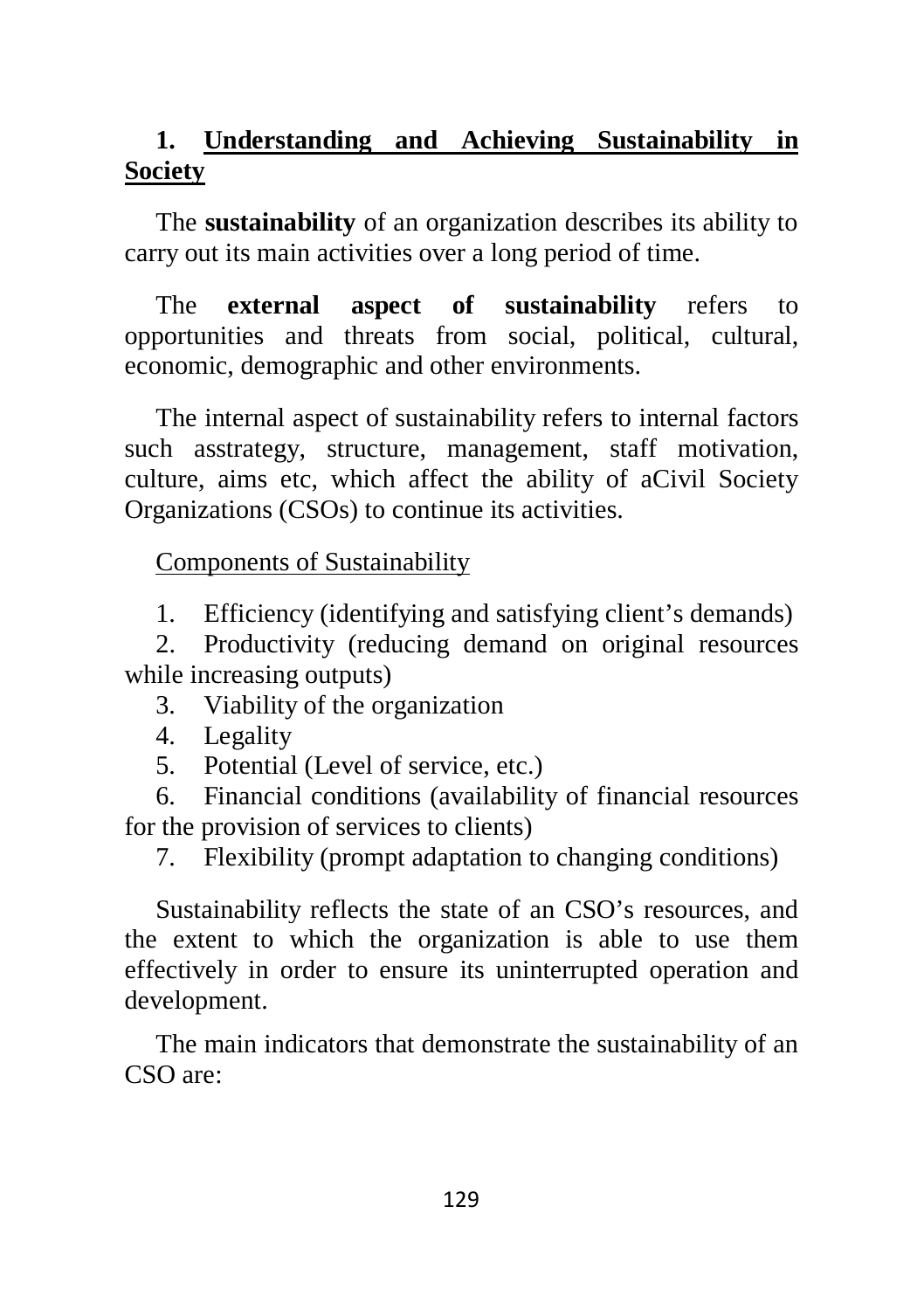• Institutional sustainability – effective management; the presence of specialized training structures, organizational development and innovation;

• Human resources potential – the availability of qualified permanent staff/personnel;

• Financial sustainability - an entity's ability to pay current and future costs, to upgrade resources and to pay for unforeseen expenses;

• Public image of the CSO – the ability of the organization to maintain a favourable impression insociety through non-core activities.

## **2. Capacity Building of CSO leadership**

A common problem forCSO's is inefficient management.

Efficient managementiswhen the entire management process, from planning to completion, is run at the lowest possible cost at the highest level of performance. A good manager sees their organization as a system of interdependent elements, the efficiency of the operation depending on the continuous development and flexibility of this system.

An organization cannot always depend on grants, and should become self-sufficient, to effectively cover its administrative costs. If money is needed, it has to be earned. Civil Society Organizations in Europe and the United States often make a profit from commercial activities, but this is seen as a way to increase their activities and sustainability rather than as a chance to make money. Activities such as organizing paid conferences, business dinners, producing publications, investing assets wisely, providing adviceon legislation and management, and organizing training courses do not conflict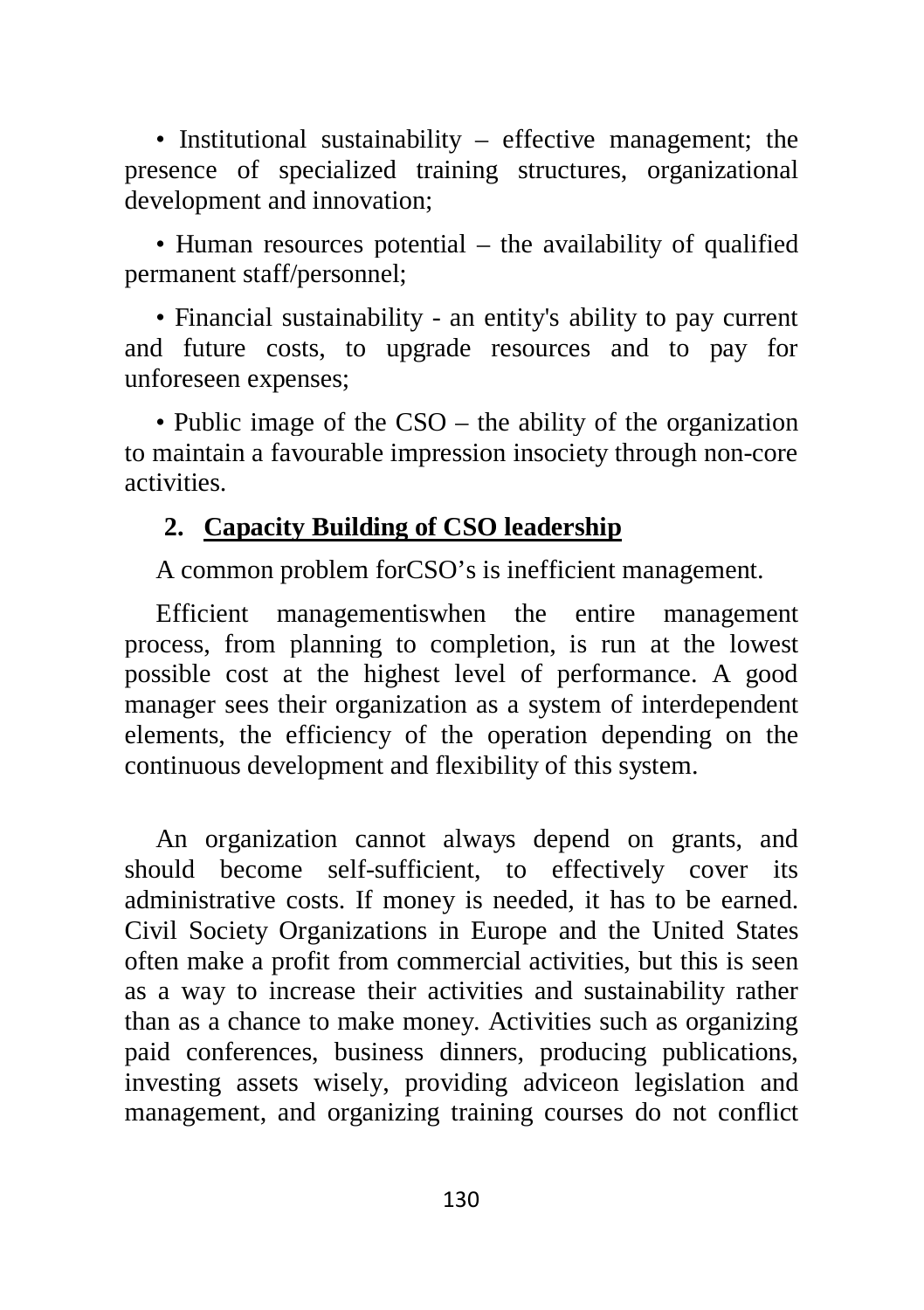with the missions of CSOs. Such work can be implemented both directly and through the establishment of subsidiaries.

The issue of personnel is a major challenge for CSOs. In most cases the organization is not able to maintain a permanent, paid staff, due to the lack of a stable source of funding.CSOs in Central Asia tend to recruit staff on a project to project basis. If there is no project funding available, the organization temporarily stops work, or it closes down. Addressing financial stability will allow CSOs to form a permanent staff and ensure their utilization in the work of the CSO.

It is difficult to overestimate the role of the head of the CSOin addressing these issues, and adopting the necessary measures to ensure the sustainability of the organization. The main leadership skills required are the ability to organize employees, [set achievable goals](http://constructorus.ru/uspex/postanovka-celi.html) and ensure that employees hit their targets. The general manager must have excellent managerial skills. They should be able to quickly find resources and distribute them intelligently,to [accomplish](http://constructorus.ru/samorazvitie/produktivnost.html) the set objectives, to improve the productivity of the organization and its subunits and to interact effectively with subordinates, associates and superiors. Management is the most important role of leadership.

This role of the head of the organization is to ensure the maximum achievement of positive results in work, through the active use of their knowledge and abilities. An effective professional leader demonstrates in-depth knowledge in their field, and is constantly learning. Also, the role of a team leader encompasses actions which demonstrate their experience and skills to their employees and colleagues and helps them.

The following leadership skills are very important: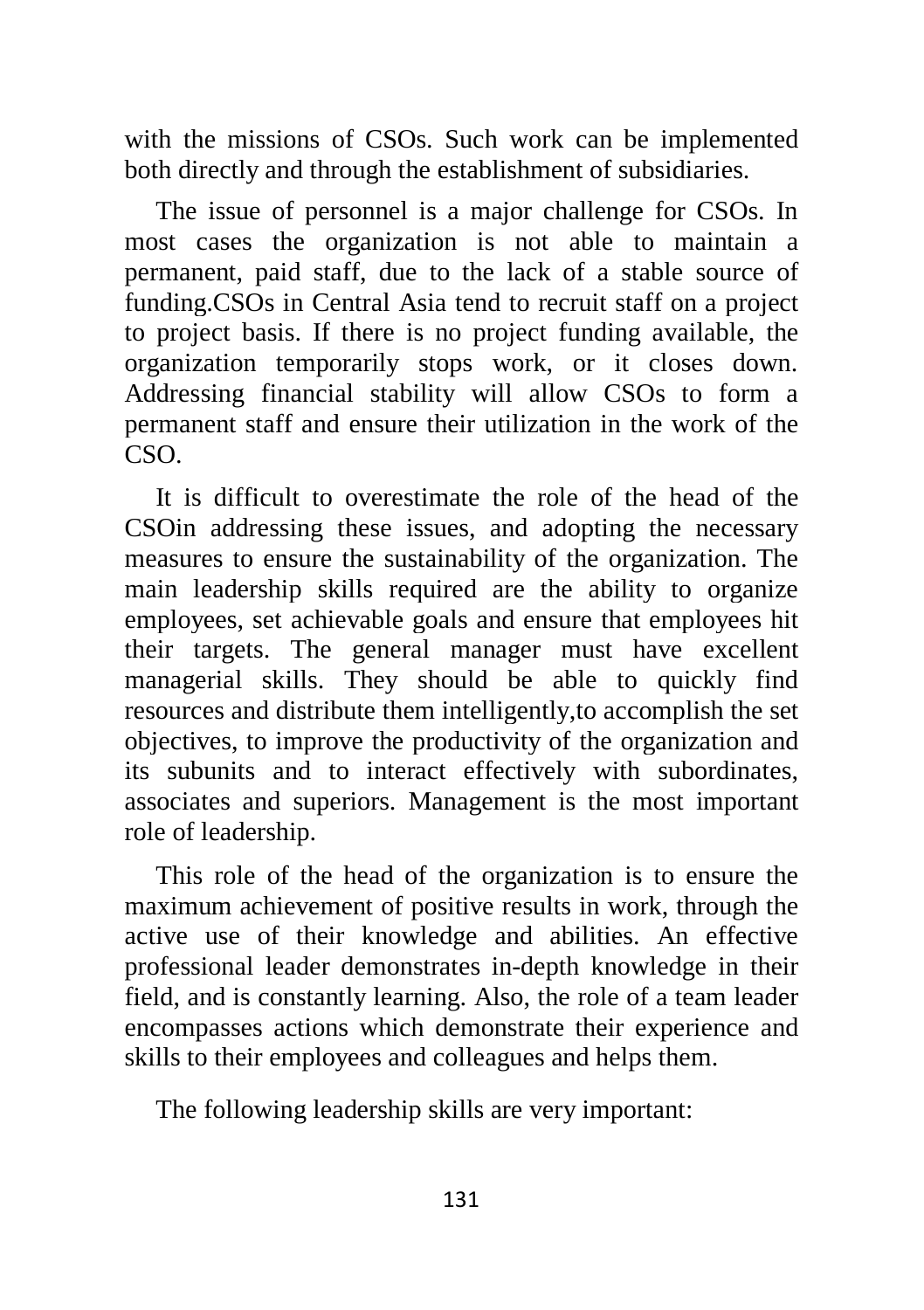• *effectively setting and communicating tasks and targets to subordinates*

• *coordinating and supervising the work of subordinates so that they are on target to meet their aims.*

• *developing the responsibility of subordinates towards the final result.*

• *building good relationships with employees and earning their loyalty.*

## **2.1 Strategic planning of CSO Institutional Development**

Strategic planning is one of the functions of the management. It describes the process of setting goals for the organization and finding ways of achieving them. Planning provides the foundation for all management decisions and functions (organization, coordination, motivation and control.)

## *Strategy – the method for achieving the end result Strategy unites all sections of the organization. Strategy – the long term plan of the organization.*

Strategy provides answers to key questions about the nature of the organization:

- What are our current activities?
- What will our future activities be?

What are our services, functions and who are our beneficiaries?

*Strategy – the result of an analysis of the organization's strengths and weaknesses and the identification of opportunities and obstacles for its development.*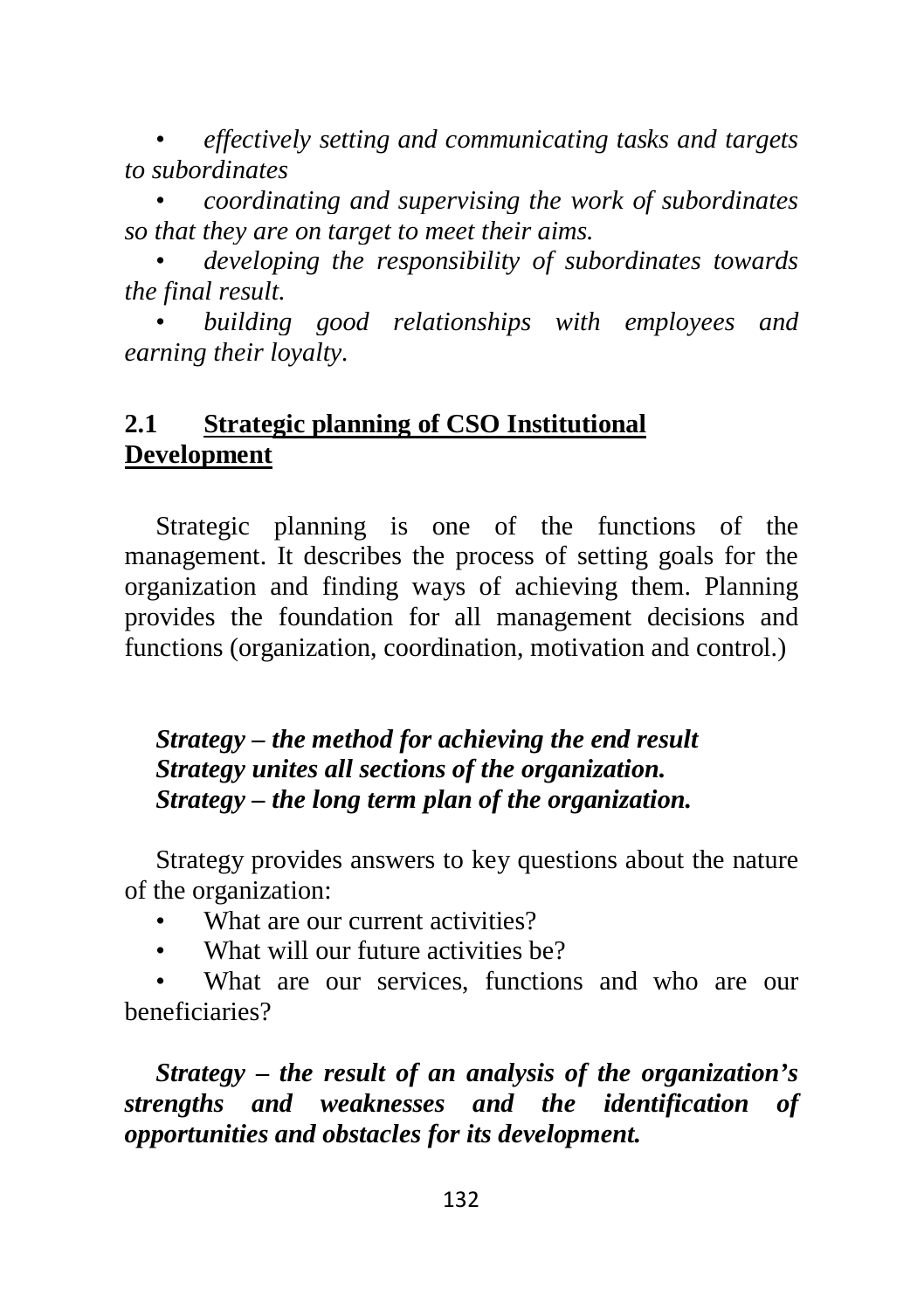### *Strategy – an organization's considered response to changes in the external environment.*

The presence of a strategic plan allows the manager to concentrate on the key activities aimed at the development, and sustainability of the organization as well as the achievement of its main goals. Ensuring that staff are aware of the organization's strategic objectives allows them to understand the aims of the organization and the results that it is aiming for.

The process of adoption and implementation may be delayed or even fail if participants have not asked themselves the following questions during the planning process:

1. Is the strategy internally consistent with the organization's capabilities?

2. Does the strategy involve a permissible level of risk?

3. Does the organization have sufficient resources to implement the strategy?

4. Does the external strategy take into account both the risks and opportunities?

5. Is the strategy the best way to apply the organization's resources?

Thorough preparation before beginning the strategic planning process is an important step during which the planning aims are defined, and the participants in the process and the necessary information for strategic planning are defined and selected.

The first stage of the main planning process is deciding on a statement of the CSO's mission. Sometimes CSO leaders forget their mission, usually to meet the needs of specific social groups, and begin to seek to satisfy the inner needs of the organization. This organization will survive for a certain period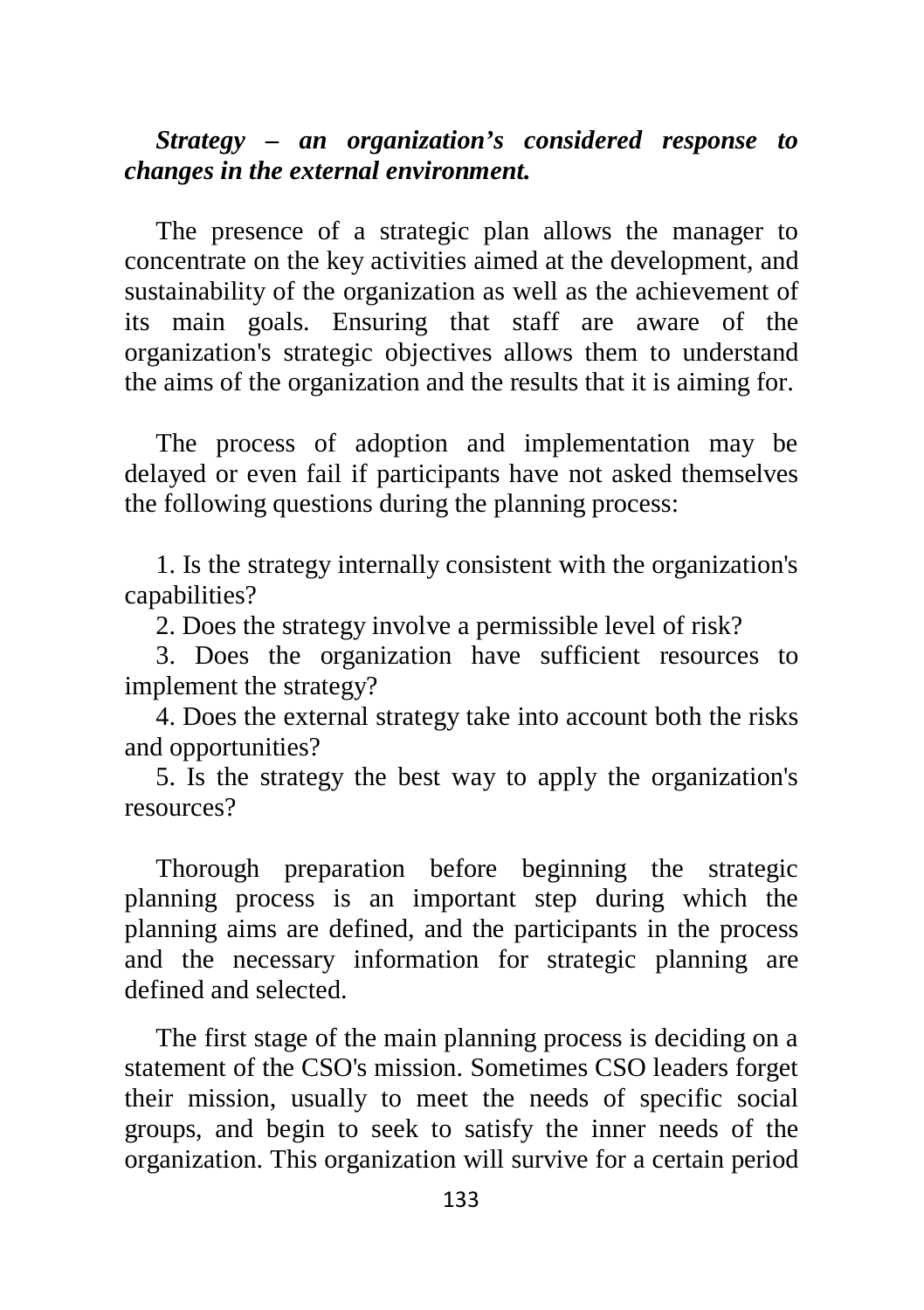of time, but in order to grow and be sustainable, CSOs need to monitor the impact of their activities, taking into account their founding values. In this sense, a defined mission is critical to the organization. The mission details the status of the organization and provides direction and guidance for the definition of objectives and strategies.

#### PREPARATION FOR PLANNING

At this stage, the organization needs to take a few steps to make sure it is fully prepared to begin the planning process. These steps will serve as the foundation for confident leadership of the organization:

*Defining the planning aims Selecting the participants in the planning process The history and tradition of the organization Gathering the necessary information for strategic planning*

On paper this can be reflected in this table.

| Activi<br>∣tv | Date of<br>implementa<br>tion | Participa<br>nts | Forma<br>t of the<br>activiti | Requir<br>ed time<br>and | Necessar<br>informati | Expect<br>ed<br>results | Responsibli<br>ties |
|---------------|-------------------------------|------------------|-------------------------------|--------------------------|-----------------------|-------------------------|---------------------|
|               |                               |                  | es                            | resourc                  | on                    |                         |                     |
|               |                               |                  |                               | es                       |                       |                         |                     |

For management and planning, there is a tool to formulate SMART objectives: Specific, Measurable, Area-bound, Realistic and Time-bound.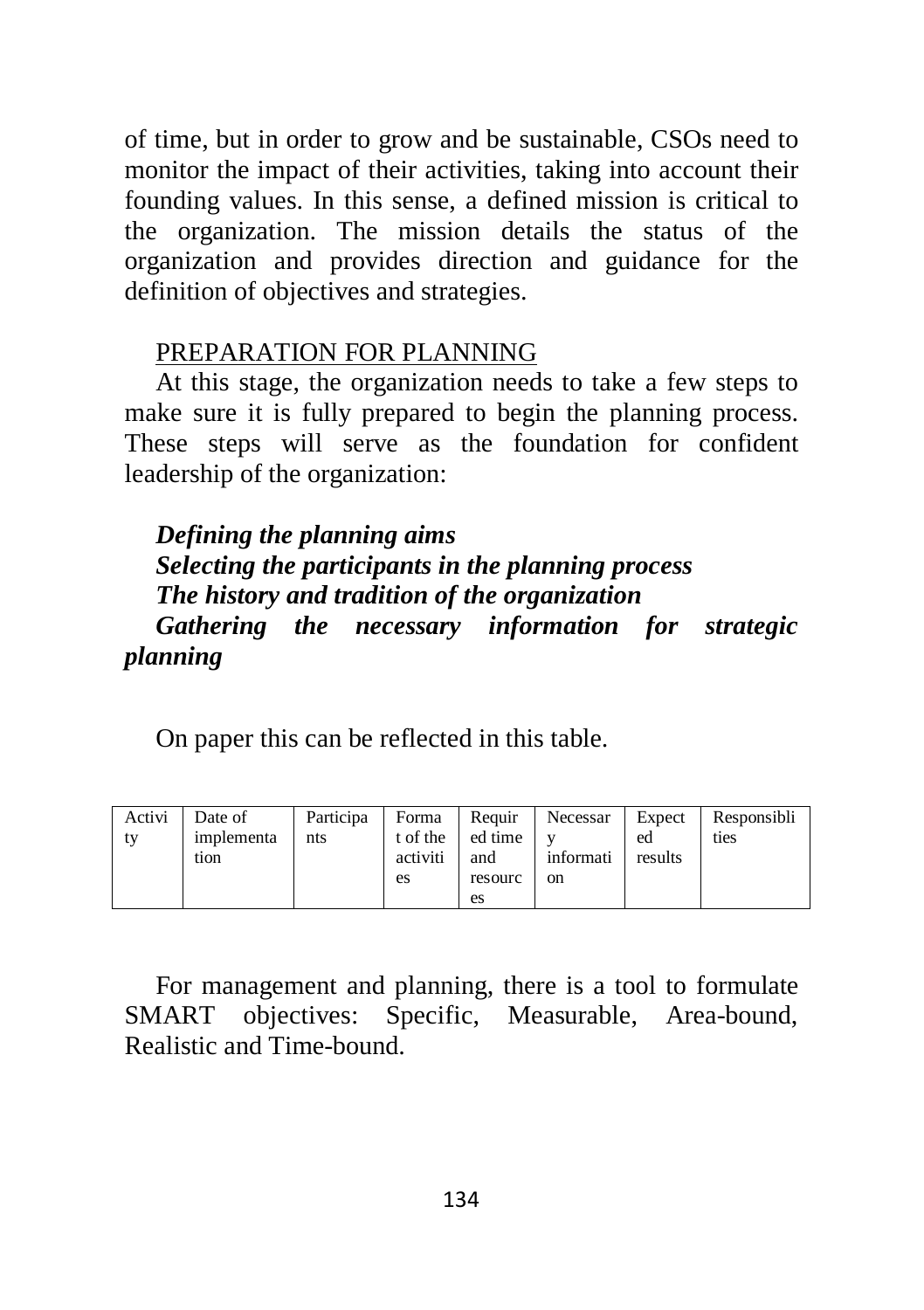| <b>Specific</b>   | Aimed at changing a specific situation |  |  |  |  |
|-------------------|----------------------------------------|--|--|--|--|
|                   | or achieving a particular result       |  |  |  |  |
| <b>Measurable</b> | With specific figures showing changes  |  |  |  |  |
|                   | (numbers, percentages, etc.)           |  |  |  |  |
| Area-bound        | Indicating the location where this     |  |  |  |  |
|                   | objective will take place.             |  |  |  |  |
| <b>Realistic</b>  | Providing adequate resources           |  |  |  |  |
| <b>Time-bound</b> | Available time frame                   |  |  |  |  |

A SWOT analysis is also a useful tool for CSOs as it can identify the strengths and weaknesses of the organization andthe external threats or opportunities that may hinder or help the organization in its activities and development. SWOT stands for - Strengths, Weaknesses, Opportunities and Threats.

Write down answers for your organizaion as they come to mind,

- Strengths
- Weaknesses:
- Opportunities, open to the organization.
- Threats

After answering these questions, add the following data:

#### Strengths

To what extent do you use the advantages that your strengths give you? Write them down in order of importance. Do you emphasise its main advantages? Which of your strengths can you rely on?

What do I do to draw on my strengths?

| <b>Strengths</b> | Actions |  |
|------------------|---------|--|
|                  |         |  |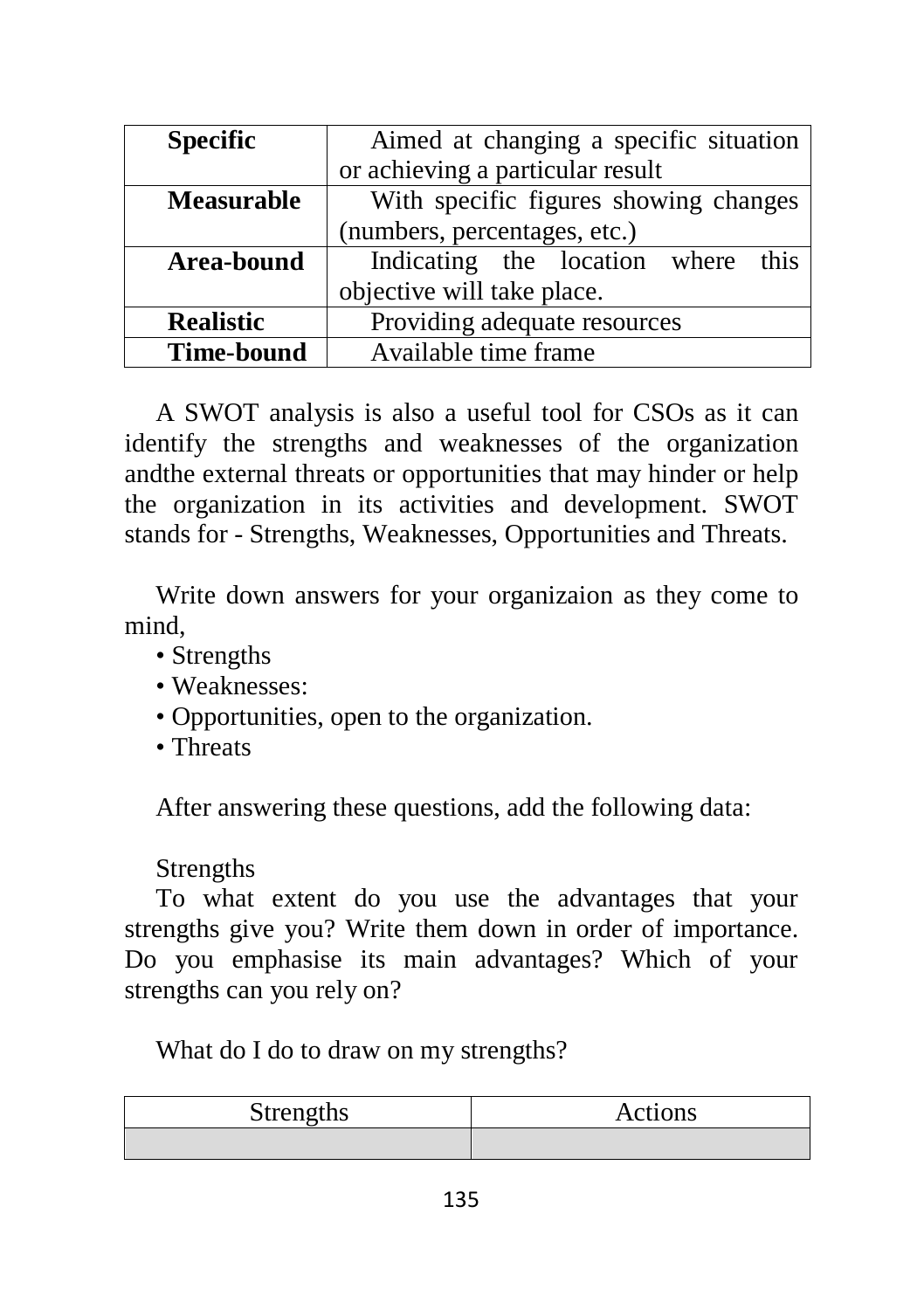Weakness

Do you have weaknesses which you try to ignore?

If you're honest with yourself, you will find one or two weaknesses, which you could handle more successfully. Place them in order of their impact on your results and you will perhaps develop an idea of what you should do.

What can I do in relation to my weaknesses?

| Weakness | Action |  |  |
|----------|--------|--|--|
|          |        |  |  |

ость Действие

Threats

Threats can be external and internal, for example, the threat of the competition or the threat of losing the best employee with insufficientstaff, or difficulties with financing future development. The organization has to be ready to face threats. "Forewarned is forearmed".

Actions which I will take to face possible threats:

| Threat | Action |
|--------|--------|
|        |        |

# **Opportunities**

In the process of understanding threats, hidden possibilities can be discovered. The use of these opportunities allows the organization to move forward. Have you checked for possible opportunities?

Actions which take advantage of opportunities.

| Opportunity | Action |
|-------------|--------|
|             |        |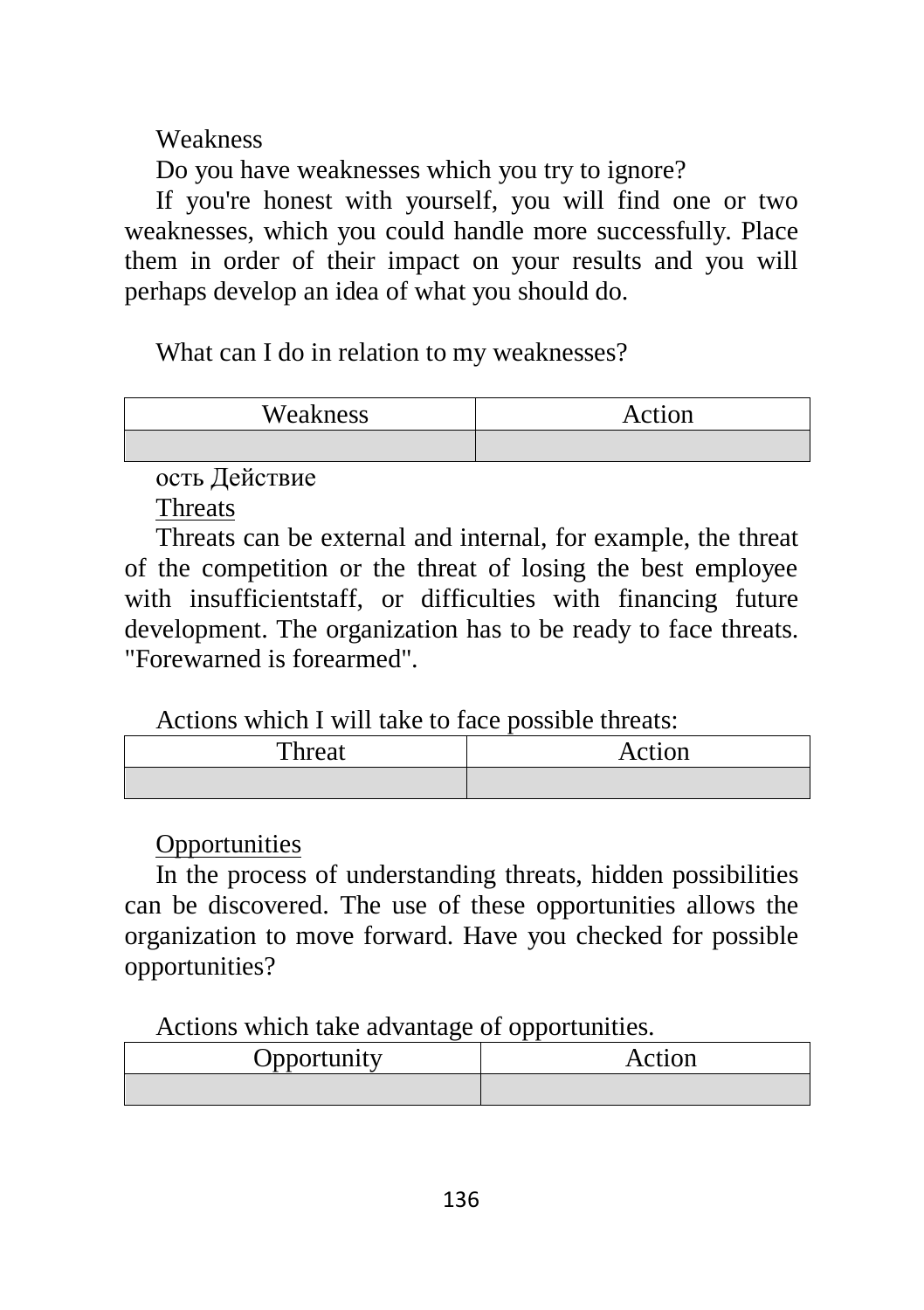## **2.2 Interaction between the public and local authorities**

The more people know about government the better. Power should be as close as possible to the population to effectively solve important local issues. If the population is not involved in the management of the town or the district as a whole, the authorities have a greater chance of manipulating society. Therefore, in order to reduce the possibility of manipulation, local citizens need to interact effectively with the government, which also helps to form a positive image of local authorities.

In many cities people do not trust the local authorities because they are unaware of their work. In these situations, CSOs can act as a bridge between local authorities and the population to try and relay useful and interesting information, without ignoring the problems of the local community.

In the formation of informational materials,it is important to know exactly what is important and necessary knowledge for the residents. Citizens should be informed of what local authorities are doing and why.For local governments, their image is usually maintained by the media.

Technological cooperation of the population with the local authorities allows the authorities to match their image to the expectations of their target groups. These technologies include:

- creation, dissemination and management of information
- planning of PR activities;
- monitoring of public opinion;
- carrying out various PR campaigns and promotions

• providing urban authorities with systematic monitoring information about the current status of the operation, dynamics, and trends in the development of social processes in the community

• encouraging public cooperation with local authorities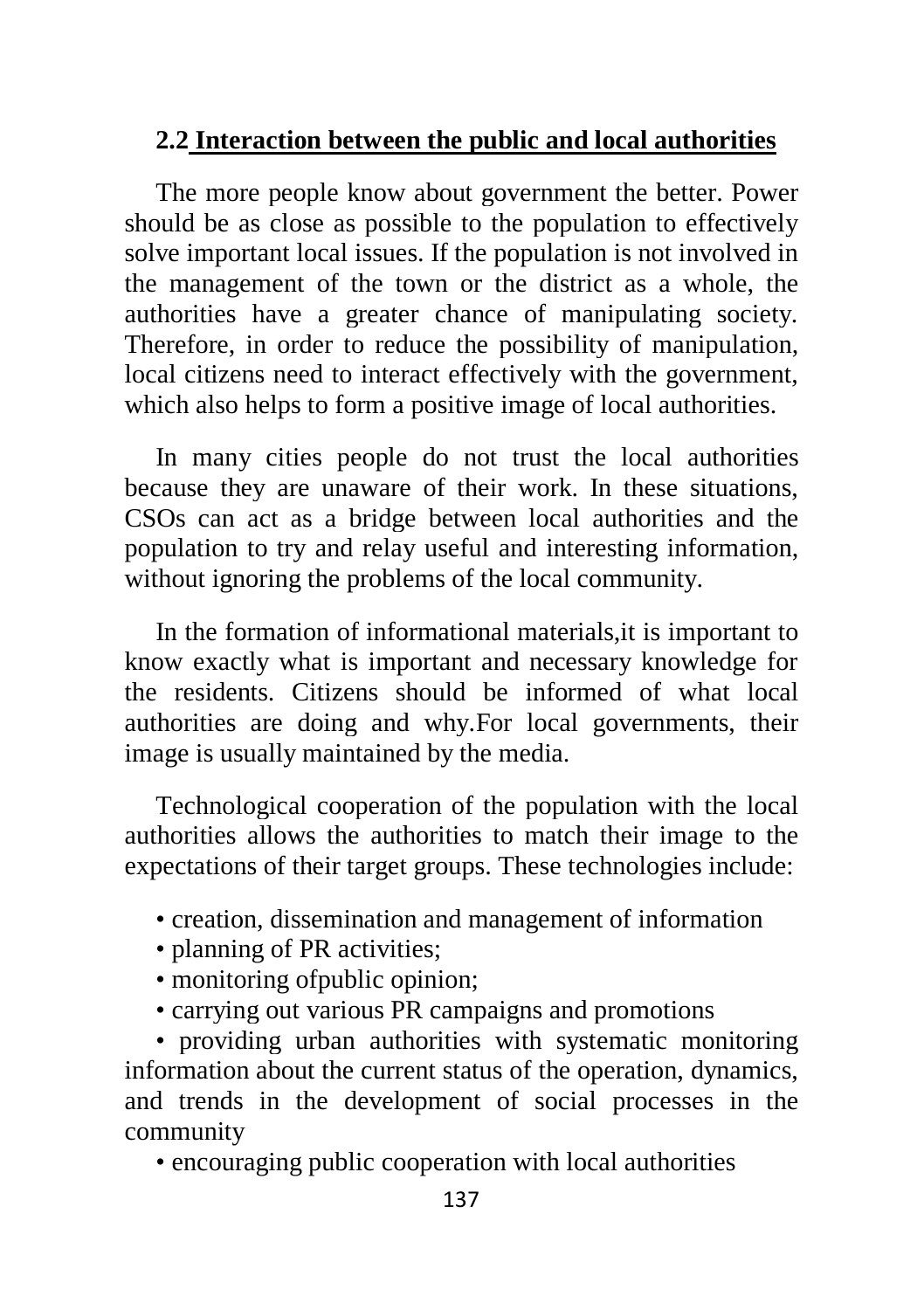Implementation of the above measures will open a new space forcommunication between the population and local authorities, which is necessary to motivate general interest in solving socio-economic problems.

The following methods are considered an effective way of obtaining feedback from the public:

Conducting sociological surveys with an emphasis on social problems;

Systematic monitoring of sociological research on the application of local government departments;

Complex sociological research to assess the state of specific sectors of the urban economy;

Expert estimates;

Tracking of socially significant activities;

Public hearings and public discussions aboutnew regulations.

A widespread variety of electronic methods and forms of communication, such as online portals of government agencies and local authorities fulfil the functions of the organization and implement direct interactive communication with the public. This enables organizations to contact various authorized persons to resolve their problems and issues, and to track the process of responding to inquiries.

An additional tool to enable citizens to appeal to local Executive authorities is an "Internet Reception". Citizens can ask a question or submit a proposal, statement, or complaint by sending an appeal to the head of the local authority, his deputies or a head of a department.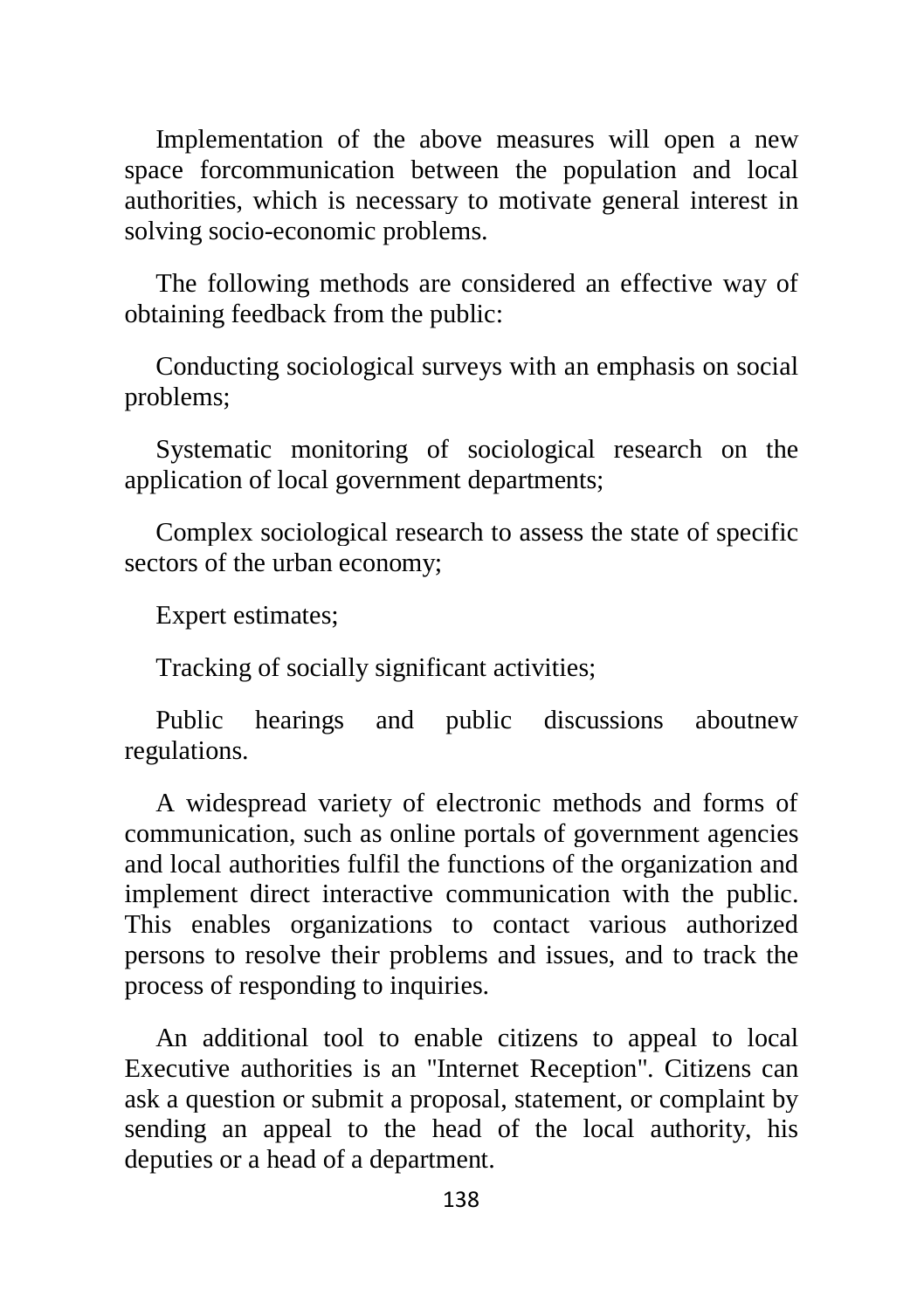#### **2.3 Government legislation and changes affecting CSOs**

The law of the Republic of Tajikistandefines the following types of associations:



A Civil Society Organization also operates in accordance with the requirements of the Constitution, the law "On Public Associations" and other normative legal acts of the Republic of Tajikistan.

A civil society organization is usually established as a membership-based public organization for the joint activities of united citizens to protect common interests and achieve their statutory aims.



#### **Maintaining documentation, in accordance with the law**

The legal authorities of the Republic of Tajikistan have determined that in order to acquire legal status for a civil society organization, the organization must register with the Ministry of Justice of the Republic of Tajikistan. In order to register with the state, the founders of the organization must submit a list of documents.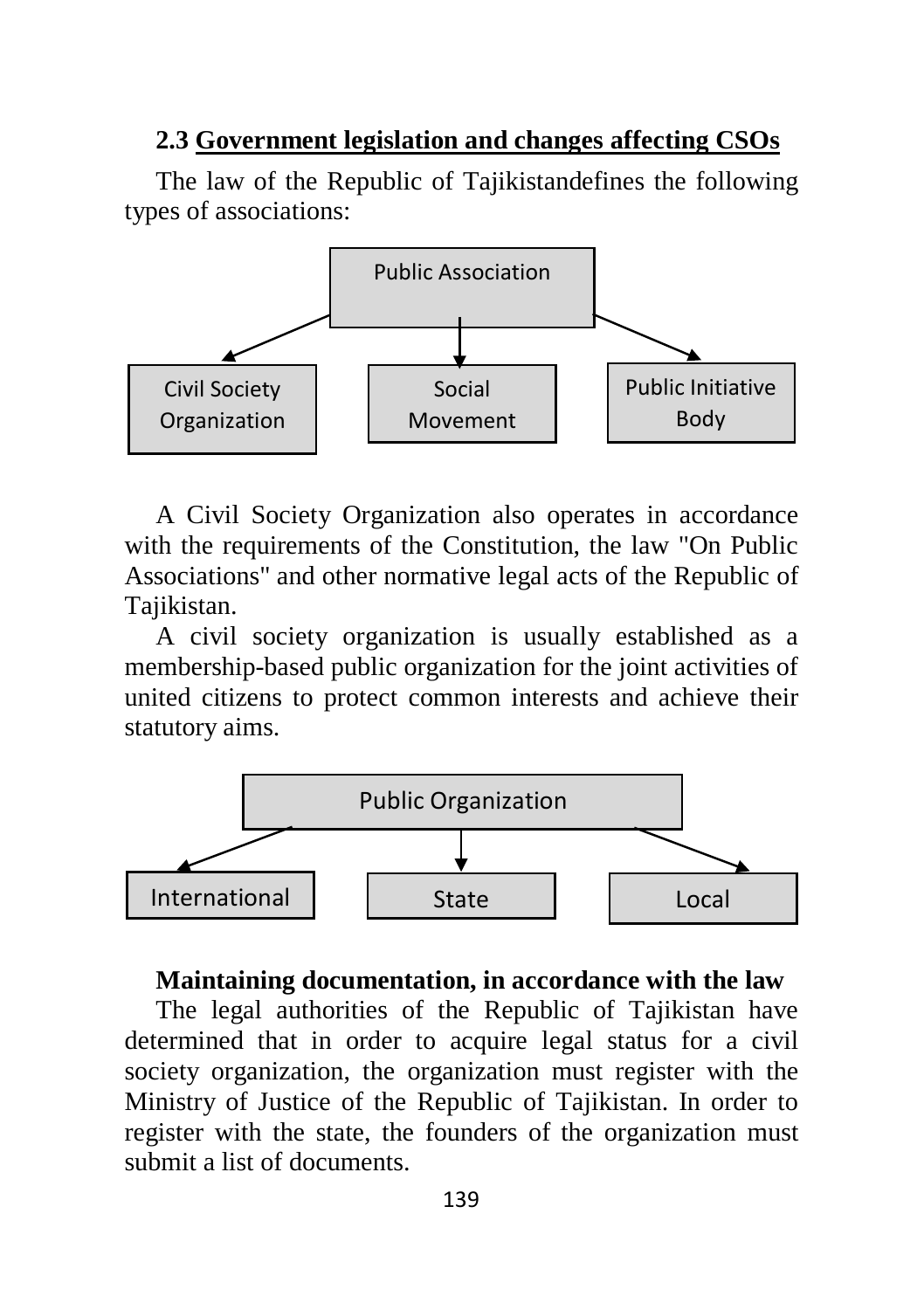Firstly, consider the organization's charter. The document should be written in the official state language and must specify the following:

 $\checkmark$  The name, aims and objectives of the organization, and the legal form of the organization;

 $\checkmark$  The management structure of the organization, the system of auditing for the organization, and the sphere of organization activities;

 $\checkmark$  The conditions and procedure of adding and removing members from the organization;

 $\checkmark$  The rights and responsibilities of organization members (only required for Association members.);

 $\checkmark$  The competence of the organization's management bodies and the terms and responsibilities for the permanent management;

 $\checkmark$  Order of change, accompanying documents and the organization's charter;

 Sources of funding and other assets, the rights of the organization and it its branches and management representatives assets;

 $\checkmark$  Procedure for restructuring or liquidating the organization.

If there is missing even one of the paragraphs above, it will be considered a violation by the legal authorities. The charter provides other additional cases as well.

To register a civil society organization with the authorities, the following documents need to be provided:

a statement signed by the members of the governing body of the civil society organization, including their surnames, names, patronymics, place of residence and a contact telephone number;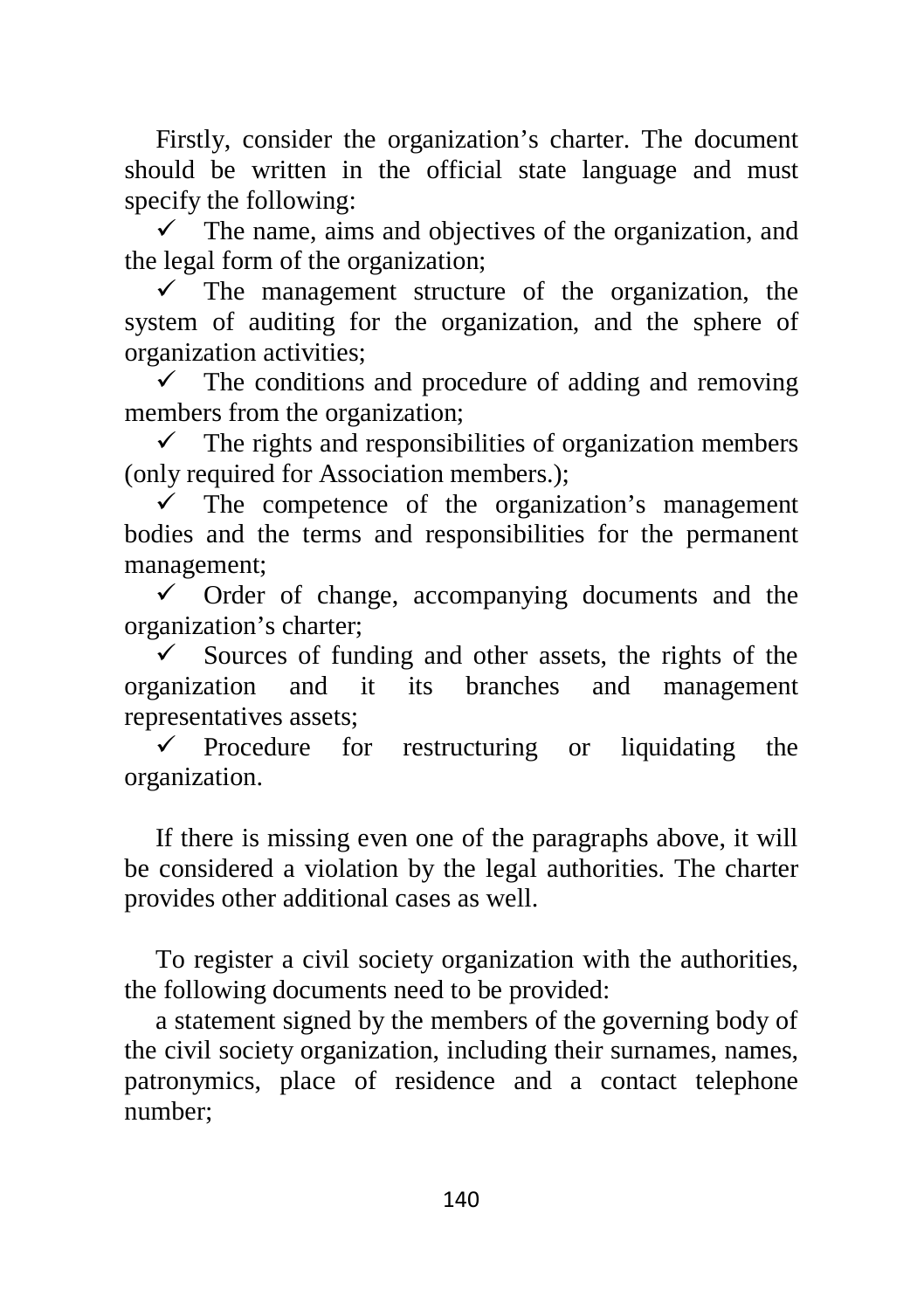– two copies of the organization charter in the state language and if the civil society organization requires it, two copies of the charter in a language of international communication;

– an extract from the minutes of a meeting, which provides information about the creation of the civil society organization, the approval of the charter and information about the management and auditing bodies;

– information about the founders of the organization: for each individual – surname, name, patronymic, year of birth, place of residence, citizenship (certified by their signature) and a copy of the passport or other identity document; for public associations in the organization of the Union (Association, Council) of public associations – a copy of the certificate on the state registration of the Charter of these organizations, an extract from the minutes of the meeting of the organization's governing body, the decision to establish a Union (Association, Council) public organizations, as well as copy of the memorandum;

– a statement by the persons referred to in article 19 of this Law, approving consent for the use of a citizen's name as the the name of the organization;

– a document confirming the right to use the symbols of the organization, indicating that they are protected by the Republic of Tajikistan's legislation on intellectural property rights and copyrights;

– a document confirming payment of state duties;

– the document on the address (location) of the permanent governing body of the public organization;

– minutes from congresses, conferences, general or statutory meetings of structural subdivisions for national and international public organizations;

Civil society organizationsmust operate in accordance with the requirements of the Constitution of the Republic of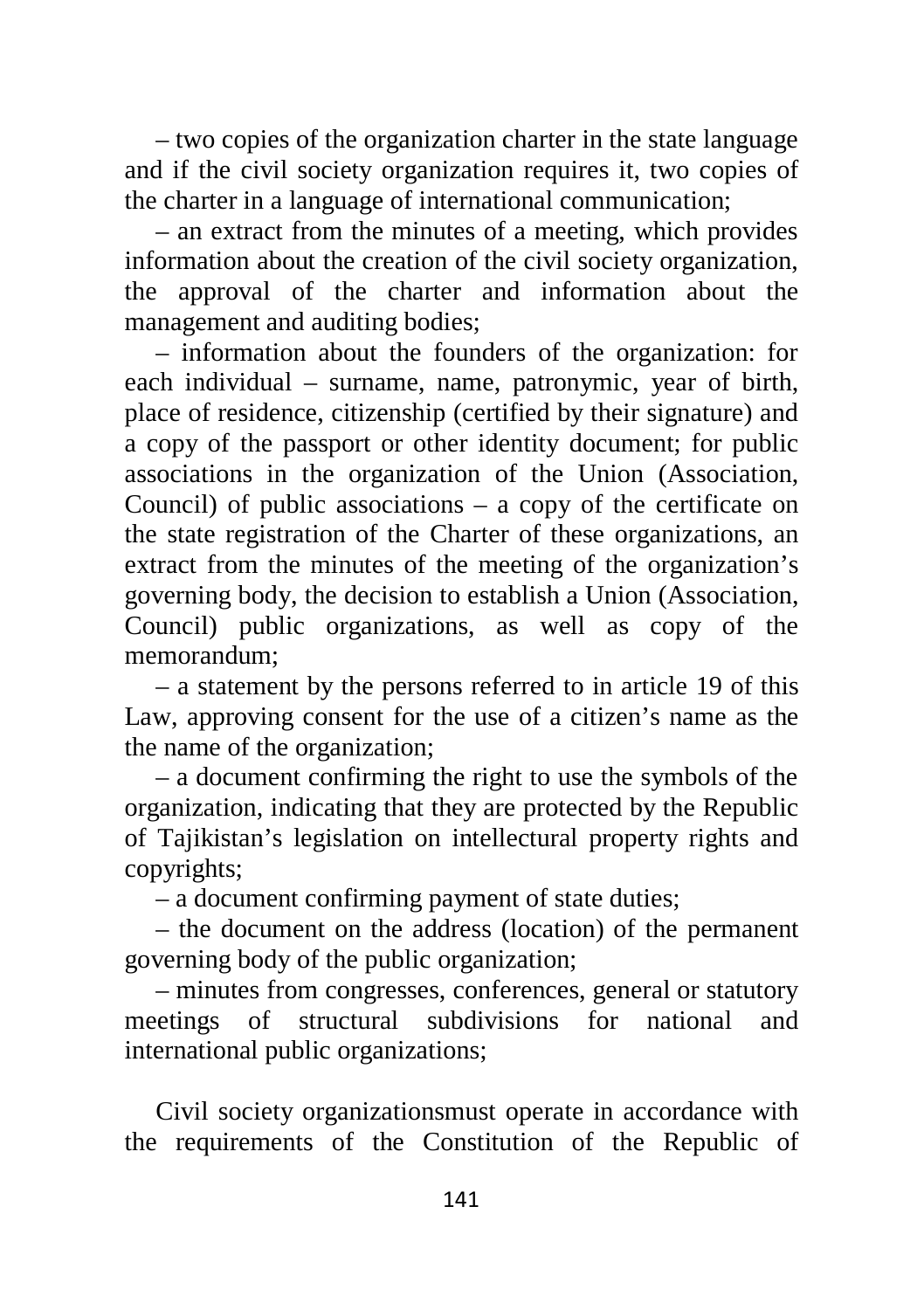Tajikistan, the Republic's law 'On Public Associations' and other legal acts of the state.

A public organization is established, as a rule, as a membership-based on public organization for the joint activities of united citizens to protect common interests and achieve the founding goals of the organization

A civil society organization has its own rights and obligations for the implementation of its statutory goals which are enshrined in article 24 and 25 of the Republic of Tajikistan's law "On Public Associations."

One of the most commonly used grounds for termination of CSOs is improper performance of the duties of CSOs defined in the following act :

• *to annually submit to the registration authority before April 1st, information about the organization's ongoing activities, the format of which is determined by the Ministry of Justice of the Republic of Tajikistan; (ZRT from 19.03.13 № 962)*

Public Enterprises should provide regular reports to the state authorities.

Upon request of the Ministry of Justice, public associations are obliged to provide information on their sources of funds, minutes of meetings of the governing and auditing bodies, and details of the documents in support of conducting statutory activities.

The auditing body of a public association should carry out its work according to legislation. Thus all proofs of audit, certificates and other documentation control should be kept for the auditing body.

• *Public organizations should conduct their activities in accordance with the Charter of the organization and*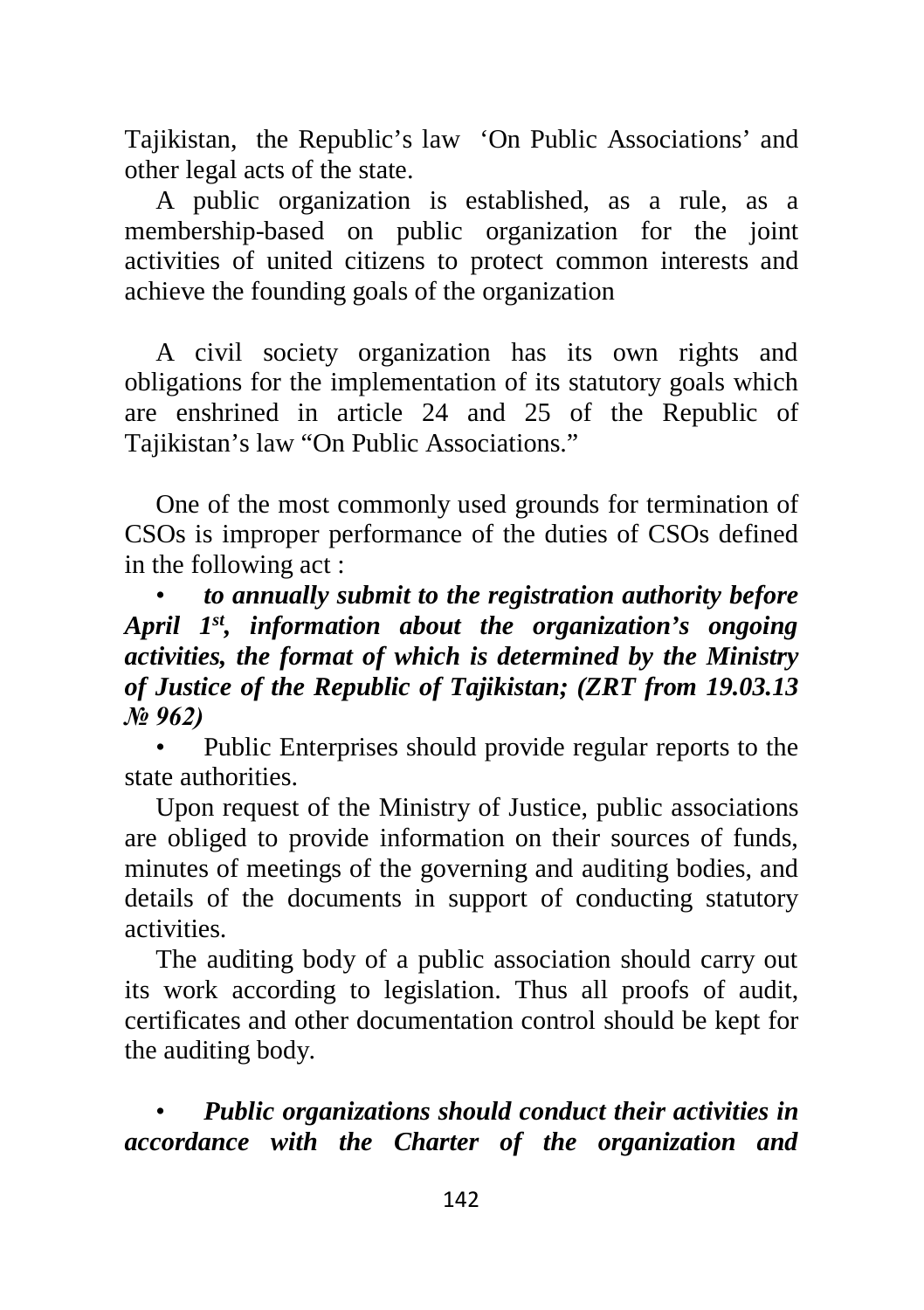*inappropriate implemented activities are considered a violation of statutory activities. When making changes to the Charter of a public organization, the organization is obliged to re-register and toresubmit the required documents to the Ministry of Justice or the local judiciary.*

In the case of violations of the legislation of the Republic of Tajikistan, or when a civil society organization commits an action contrary to their statutory purposes, the Ministry of Justice may submit a written warning to the organization specifying the problem. The CSO has one month to consider the written warning.

In cases of violations of the provisions for CSOs in the Constitution, contraventions of legislation of the Republic of Tajikistan or when an CSO commits actions inconsistent with its statutory goals, the Attorney General of the Republic of Tajikistan or subordinate prosecutors are able to submit a written order for the immediate elimination of these violations to the organization's leadership and set out terms for their elimination. If within the prescribed period the revealed violations are not eliminated, the prosecutor's office or the Ministry of Justice have the right to go to court with a claim to suspend the activities of the CSO. The court may suspend the activities of CSOs for up to 3 months.

According to the legislation of the Republic of Tajikistan on the basis of an application from the Prosecutor's Office or the Ministry of Justice, an CSO can be forcibly liquidated by a court order or the court may decide to prohibit the activities of CSOs.

Examples of the grounds for sanctions awarded to CSOs:

• Violation of Tajikistan's State Language Law. All paperwork of Public Associations in the Republic of Tajikistan,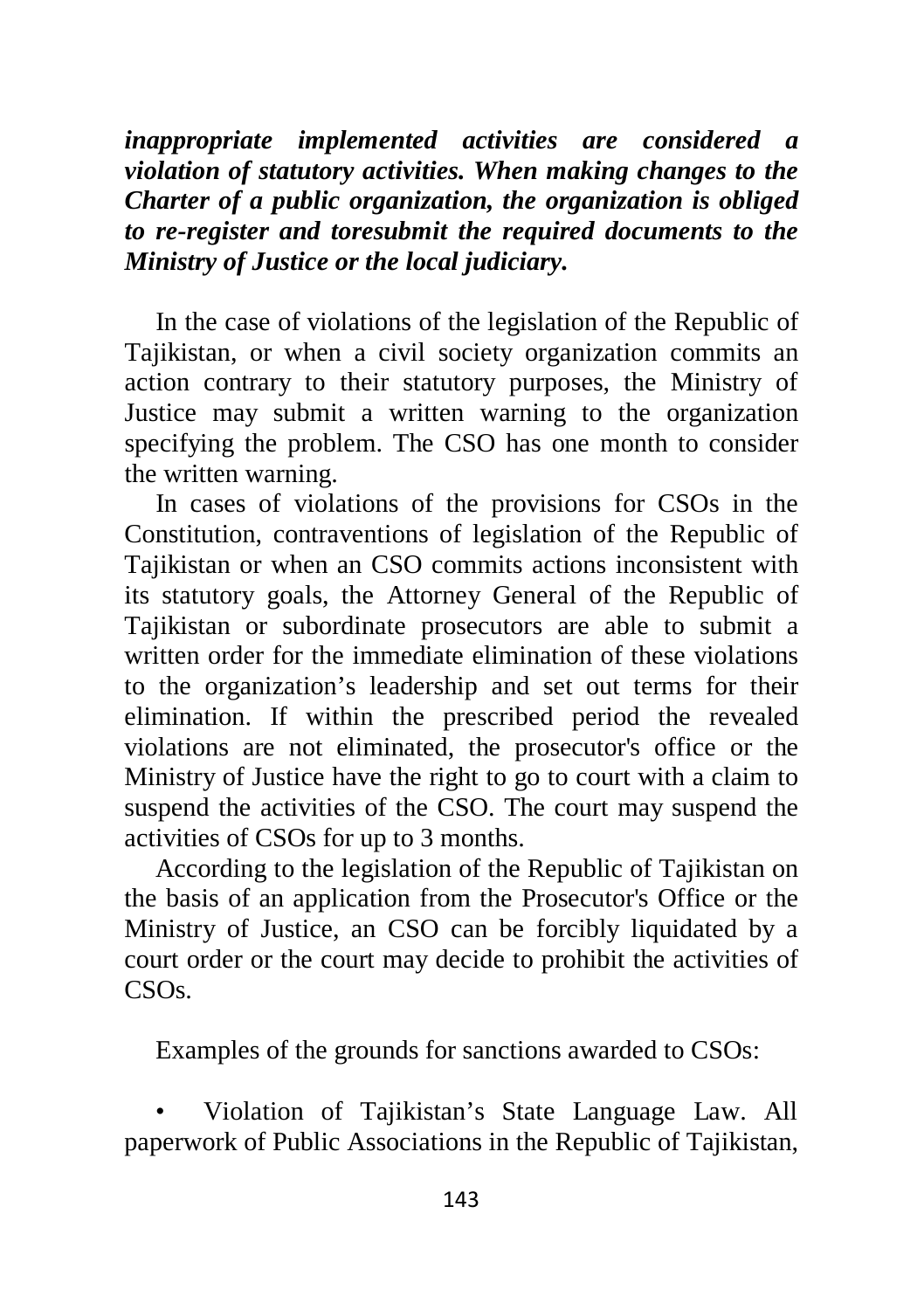including correspondence with government agencies, other organizations and citizens, must be completed in Tajik as the official language of the state.An organization is able to maintain its documentation in additional languages if necessary.

• **Violation of Tajikistan's Labour Laws**. Personnel working in non-profit organizations should be employedin accordance with the requirements of Tajikistan's labour laws, particularly those pertaining to the recruitment, transfer, dismissal, holiday pay, business trips, etc.

When hiring employees, a contract should be signed and employment records should be kept updated.

Provisions of employment contracts must not be contrary to the requirements of legislation of the Republic of Tajikistan.

Working hours must not exceed 40 hours per week and employees must be given paid annual leave of not less than 24 calendar days. Wages in labor contracts should be indicated in somoni (TJS).

Information about the hiring of the employee and their eventual transfer to different employment etc, should be recorded in their employment record.

• **Implementation of certain activities without a special permit.** For example, CSOs that are engaged in educational activities must obtain a license from the Ministry of Education of Tajikistanin accordance with legislation.

Educational activities are not subject to licensing if the activity is carried out in the form of single lectures, internships, seminars and other types of education and is not accompanied by final certification and issuance of documents on education and (or) qualification (see provisions on licensing specificities for certain types of activities).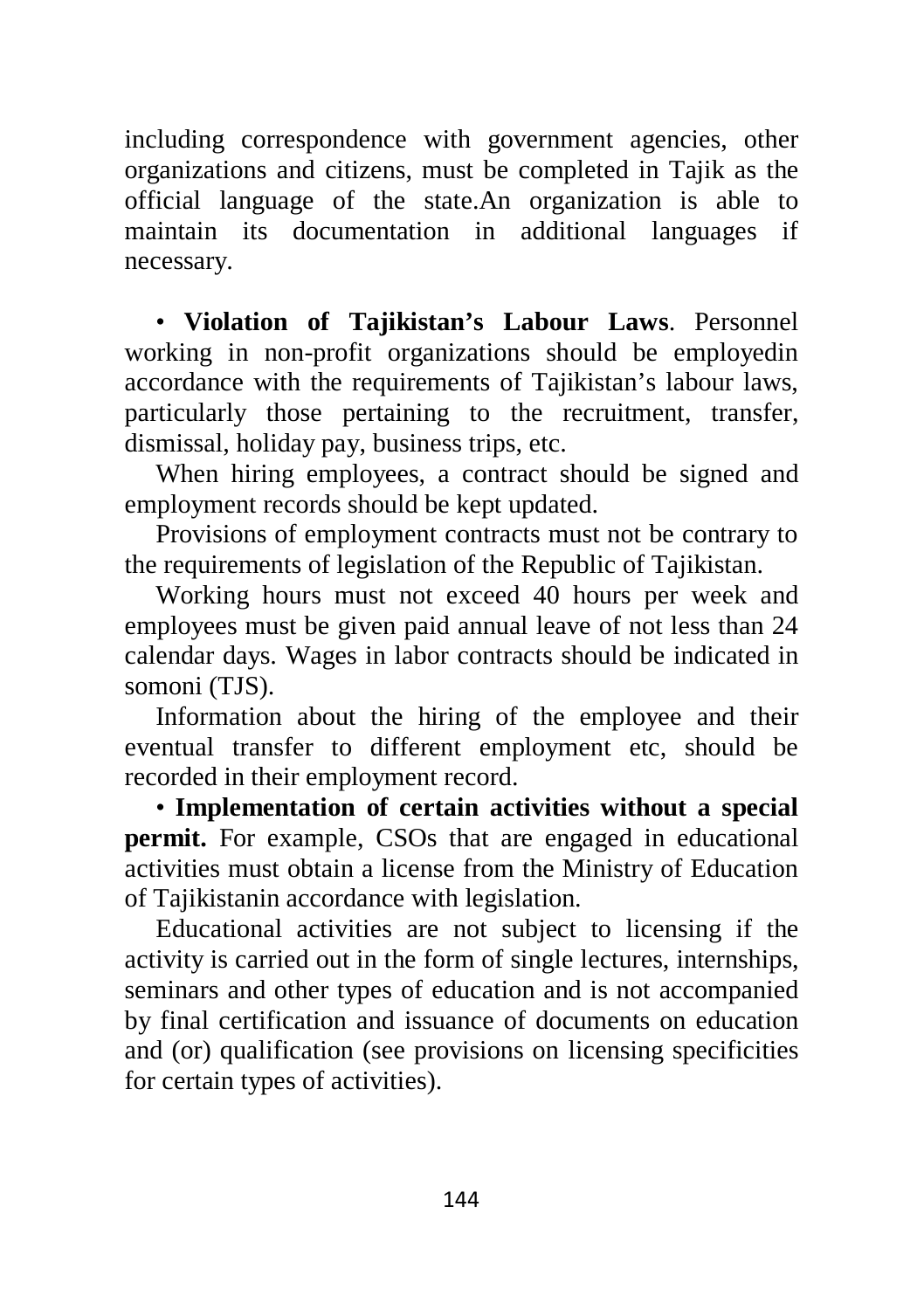Some CSOs bring in foreign consultants, trainers and other specialists in order to implement projects. In such cases, the organization must comply with the requirements of laws concerning migration, for example, by acquiring a work permit or a license for foreign labour.

The legislation of Tajikistan allowsCSOs to engage in commercial activities but it is important to remember that business should not become the main activity of non-profit organizations, and CSOs should engage in entrepreneurial activity only to help realise their founding aims. Any resulting profit made by a non-profit organization should not be distributed among its members, but should be directed to achieving the founding aims of the organization.

If a non-profit organization is engaged in entrepreneurial activity, this section of its assets, and any activities directly associated with entrepreneurial activities should be kept separate from the main account. Accounts for the main noncommercial activities should be kept separate to the organization's business activities.

After receiving a grant, a civil society organization is obliged to notify the Ministry of Justice.

# **Reorganizing CSOs**

1. The decision to reorganize a civil society organization should be taken by the governing body of the organization, as determined by the Republic of Tajikistan's legislation and the organization's own charter.

2. State registration of the civil society organization which is created by the restructuring or reorganizing of the organization should be carried out according to the Republic of Tajikistan's law 'On Public Associations'.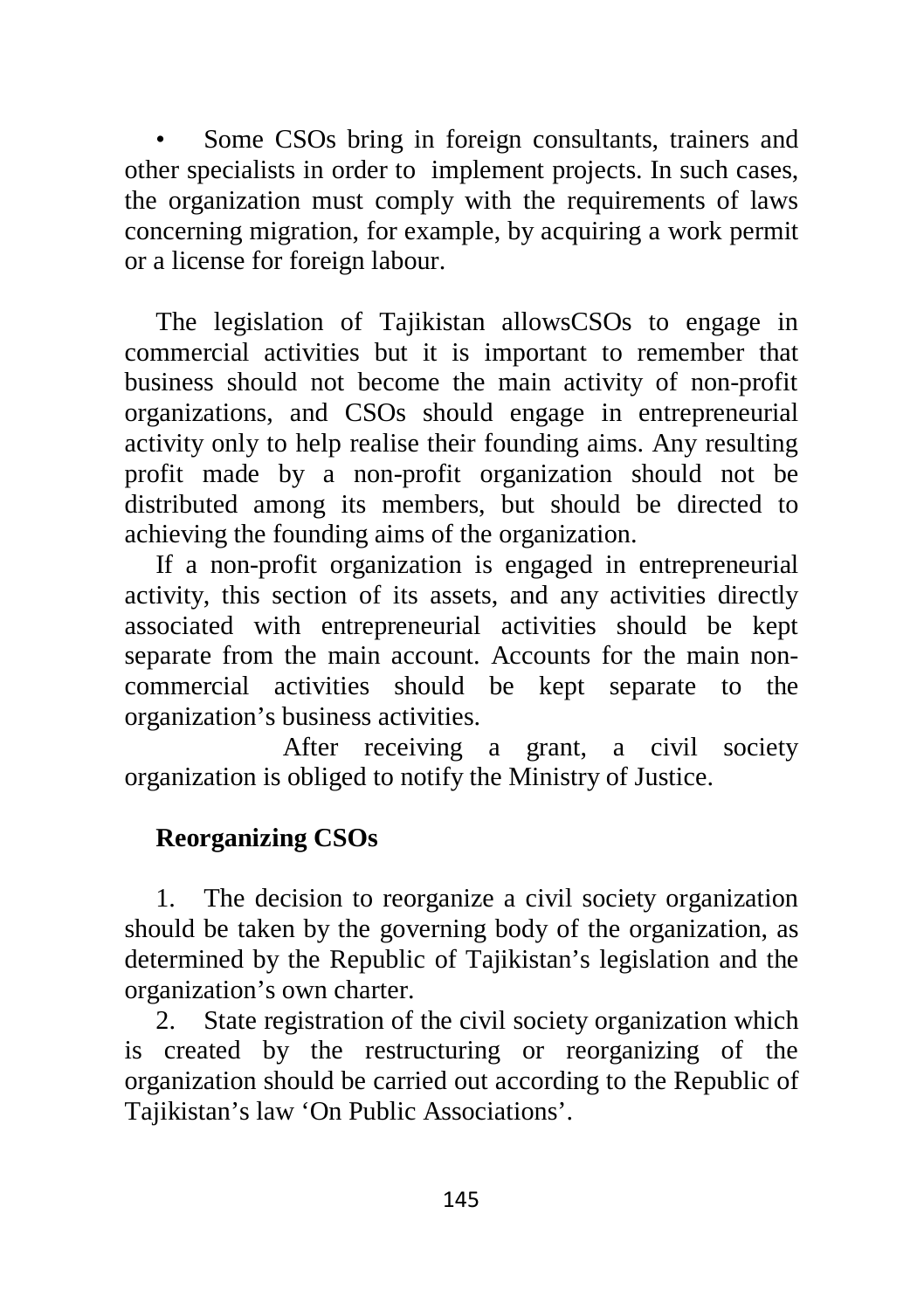3. After reorganization, the organization's assets should be transferred to the new legal entity in accordance with the Civil Code of the Republic of Tajikistan.

## **Liquidating civil society organizations:**

1. The decision to liquidate a civil society organization should be taken by the congress, conference or general assembly of the organization, in accordance with the organizations charter or by a court decision, as described in the Republic of Tajikistan's law 'On Public Associations'.

2. Any assets remaining after the liquidation of a civil society organization, after all debts have been settled, should be used to achieve the purposes stipulated in the organization's charter. If the charter cannot resolve the question of how to dispose of remaining assets, the decision should be taken by the general assembly of the organization, or by a court, in cases where the question is still not resolved. The decision of using the remaining assets should be taken by the registering authority.

## **Registering the liquidation of a CSO with the state**

1. The governing body of a CSO is obliged to inform the registering body of their decision in cases of CSO liquidation.

2. Having been informed of this decision, the registering authority will check compliance with the rules of liquidation, and add the results of their investigation about the civil society organization which is in the process of liquidation to the unified state register of information.

3. The following documents are required for the liquidation of a civil society organization:

a. Application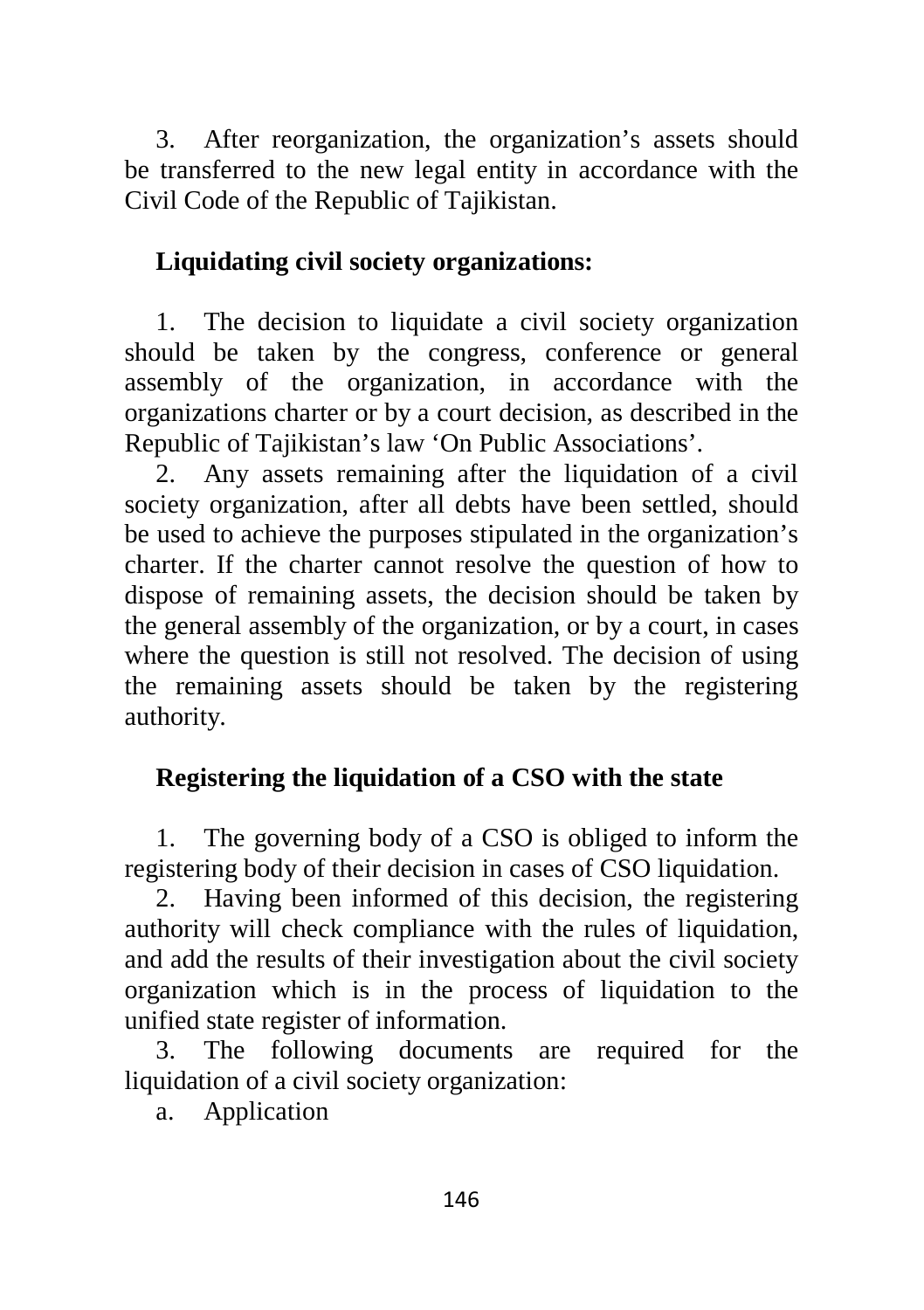b. A copy of a document showing the decision to liquidate the organization

c. Originals of the founding documents of the organization and the certificiate of state registration

d. A document from tax authorities showing the absence of organization debt to the budget.

4. Within ten days of the end of the liquidation process, the registering authority will:

a. Verify compliance with the order of liquidation.

b. Add information about the liquidation of the organization to the Unified State Register.

c. Issue an extract from the Unified State Register of CSOs.

5. Civil society organizations and representatives of the organization's branches are considered liquidated from the moment the relevant data is entered into the Unified State Register of CSOs.

## **3. Capacity Building of CSO staff**

The concept of human resources in this context means the use of socio-economic resources for organization employees. Improving human resource capacity involves finding the means and methods by which this potential can be used to the maximum extent. The organization can measure the quality of its employees through human resource characteristics, such as:

• *qualification level and experience, professional knowledge, abilities, skills.*

• *demographic specifications*

• *motivation and professionalism of employees*

• *Additional qualities, specific to the enterprise's activities.*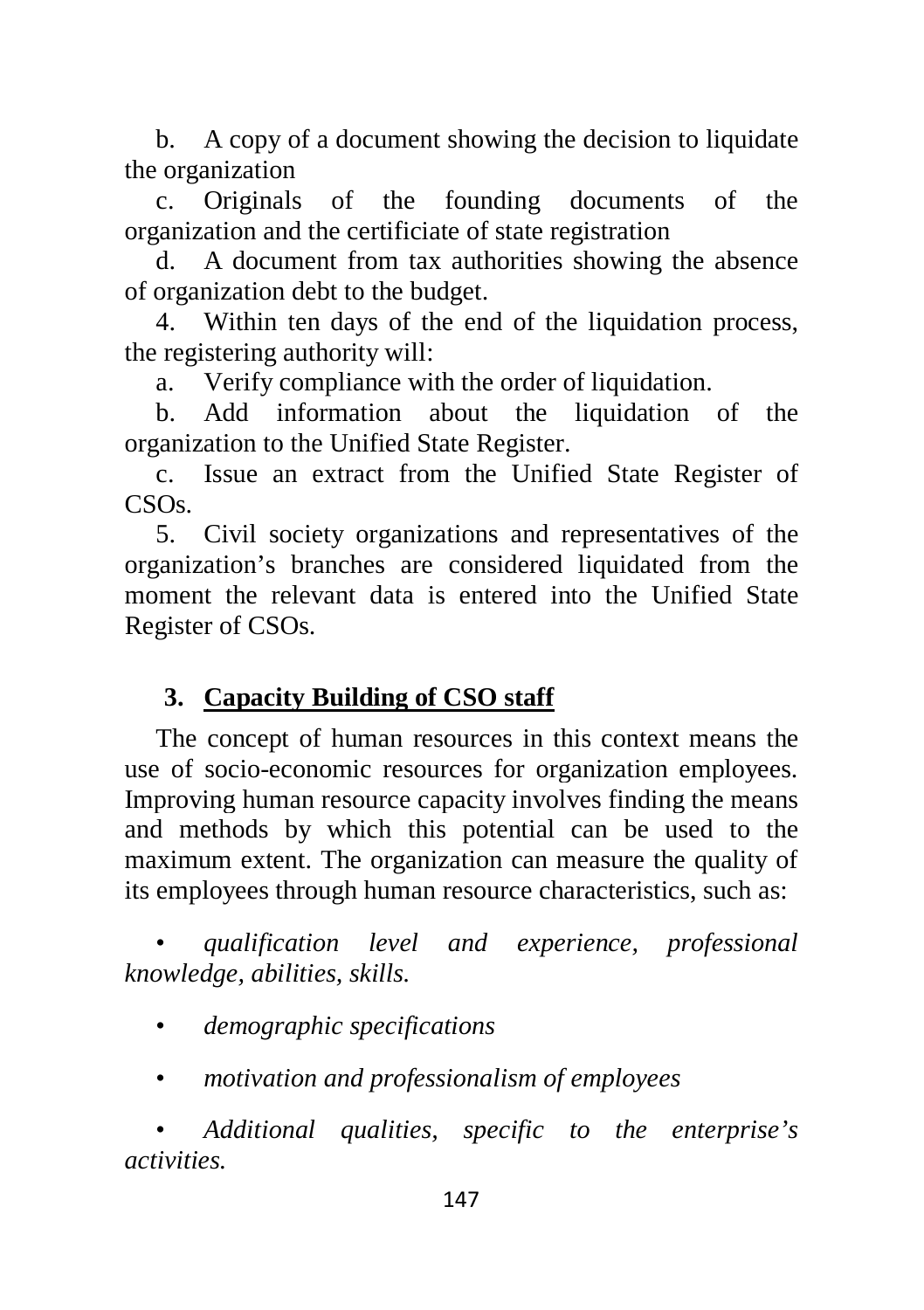The better existing personnel are used, largely determines the competitiveness of its workers, that is their value in the labour market. Improving staff potential improves its competitiveness, that is, the degree of compliance with the existing qualitative characteristics of the conditions of particular industries and enterprises, the current situation of supply and demand for specialized labour. A high level of skill of the existing staff is an indicator of the economic stability of the company, the quality of the organization's products or services, and the condition of its business activities. One of the main tasks of the personnel management system of enterprise is the assessment of the available human resources; the determination of staff direction and the level of investment in its development and improvement; the search for selection of, and distribution and rotation of personnel based on the results of this assessment.

#### **3.1 Identifying risks of the organization**

"Projects with no real risks are losers. Risks and benefits always go hand in hand."

Tom Demarco

Decision-making, as a rule, takes place in the conditions of a certain amount of uncertainty, as information about the conditions of the project is incomplete or inaccurate.

Risk is the potential or numerically measurable possibility of adverse situations which could result in loss, damage and uncertainty.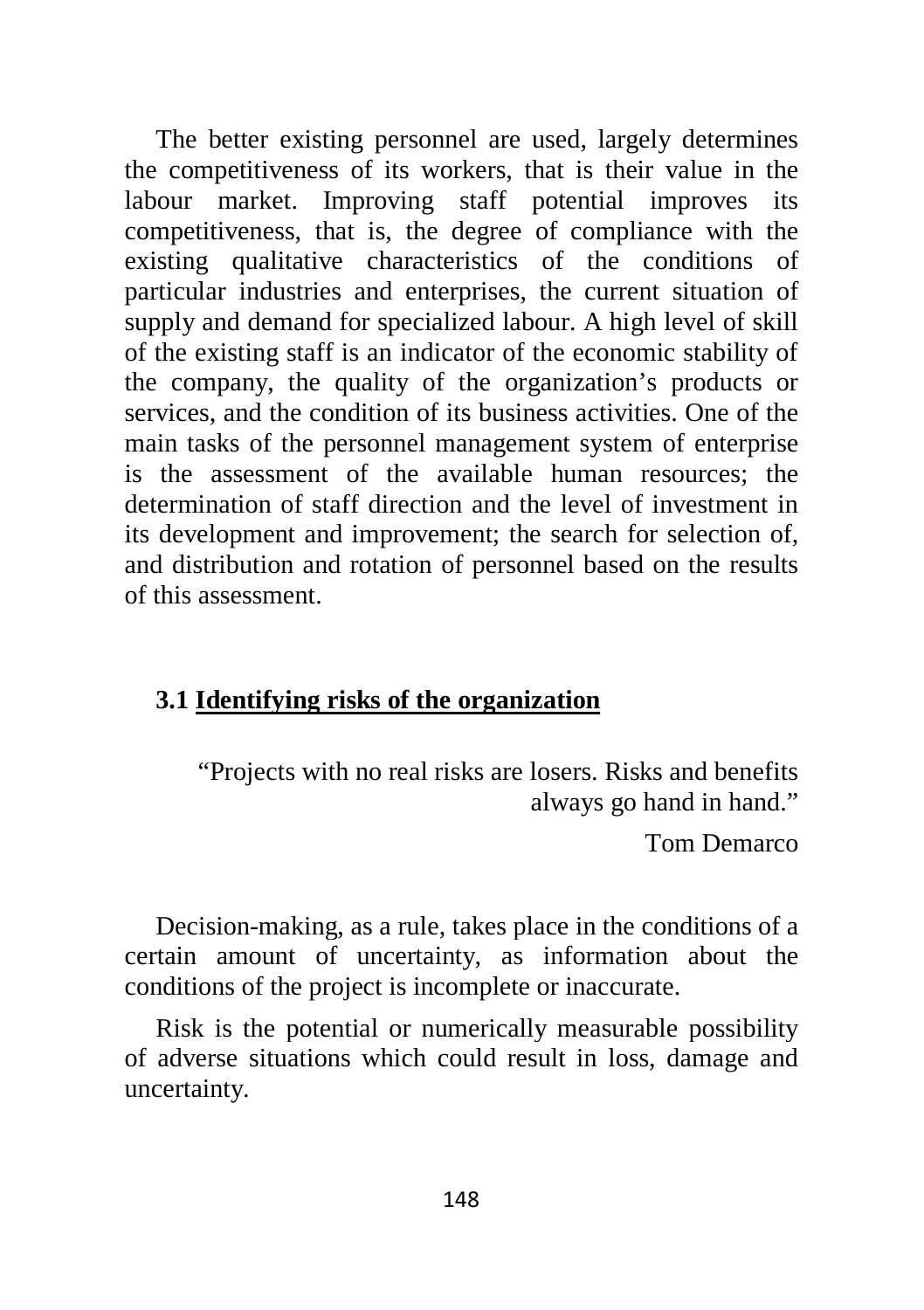In economic terms, risk is defined as an event that can occur with a certain probability, with three possible economic results (valued mostly in financial terms):

- negative, ie, damage, loss.
- positive, ie, benefit, profit, winnings;
- zero (no damage, no benefits).

There are two accepted categories of risks:

• «known unknown". These are risks that can be identified and subjected to analysis. A response can be planned to these risks

• «The unknown unknowns." Risks that cannot be predicted and therefore a response cannot be planned in advance.

A risk is a problem that has not yet arisen, and a problem is a risk which has materialized. A risk is characterized by the following features:

# **Market risks**

• Financial risks.

# **Country risks**

- Political risks.
- Risks of changes in legislation, including tax risks.
- Demographic risks.

# **Operational risks**

- Current risks.
- Management risks.
- Technological risks.

Of the above risk groups,civil society organizations are most familiar with market and country risks, which have a very close and strictly dependent relationship.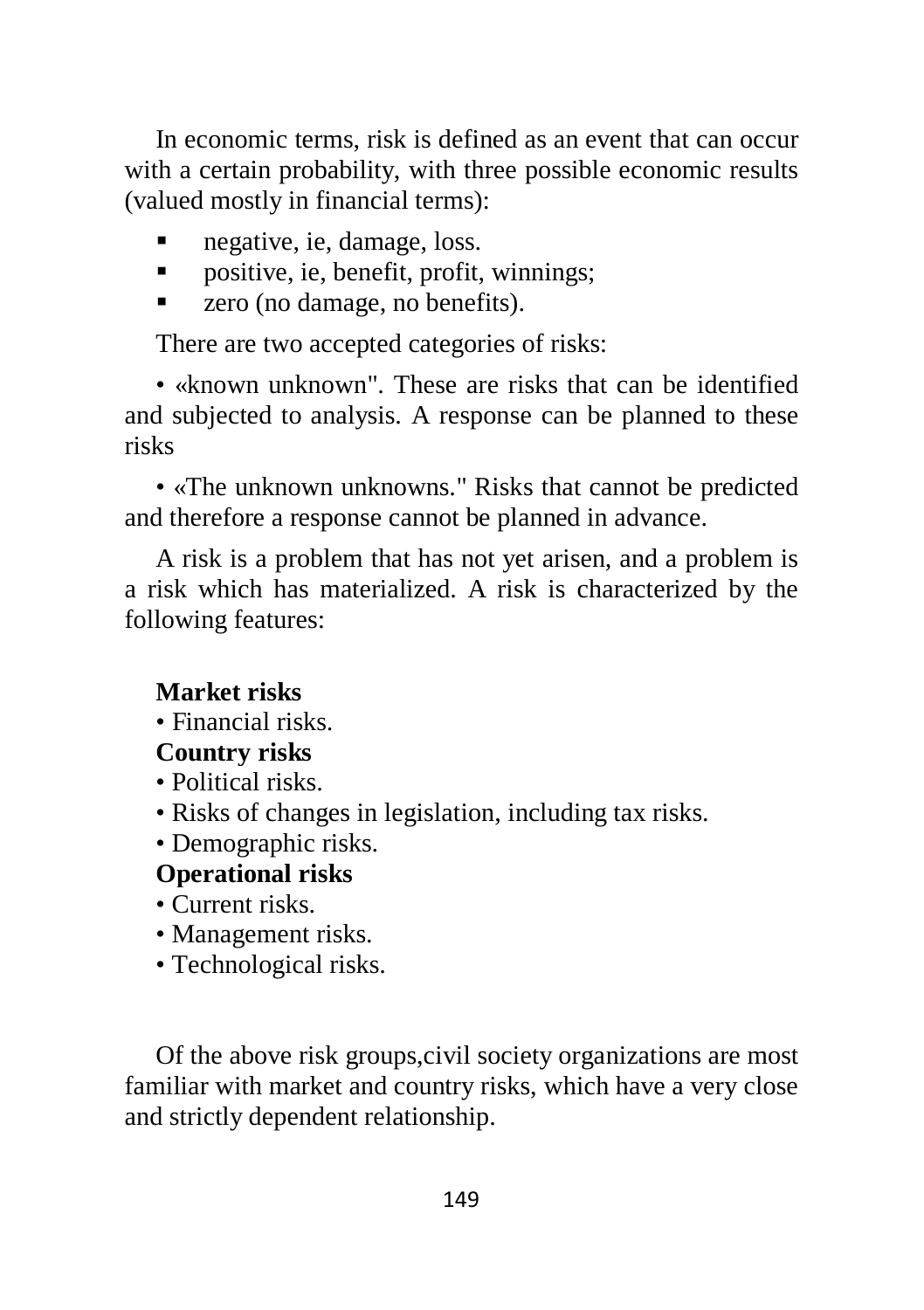The need to develop a strategy and identify risks at the stage of developing a project can play an important role during the implementation of the project.

Changes in legislation regarding the restructuring of public bodies, amending taxation procedure, and establishing different procedures for labor relations, etc., may also affect the activities of enterprises and organizations, including CSOs.

This begs the question – "How can risks be minimized?"

The most inefficient way is to ignore or simply avoid risks as this merely results in a time bomb which can explode at any time.

Another ineffective option, is to merely*cope* with risks, identifying, analyzing, treating and eliminating risks as they appear.However, this is a very time-consuming and costly method, since by virtue of the number and type of risks, the process has to be applied to each of the risks separately.

The most practical and effective method of dealing with risks is "**risk management**".

Risk management involves reducing the likelihood and/or significance of adverse impacts on the organization. Adequate risk management in organizations is a sign of maturity. Often people who talk about potential risks are thought of as troublemakers, however they could be potential risk managers or risk management specialists, or people who have already provided for the possibilities of risks and haveideas of how to eliminate them.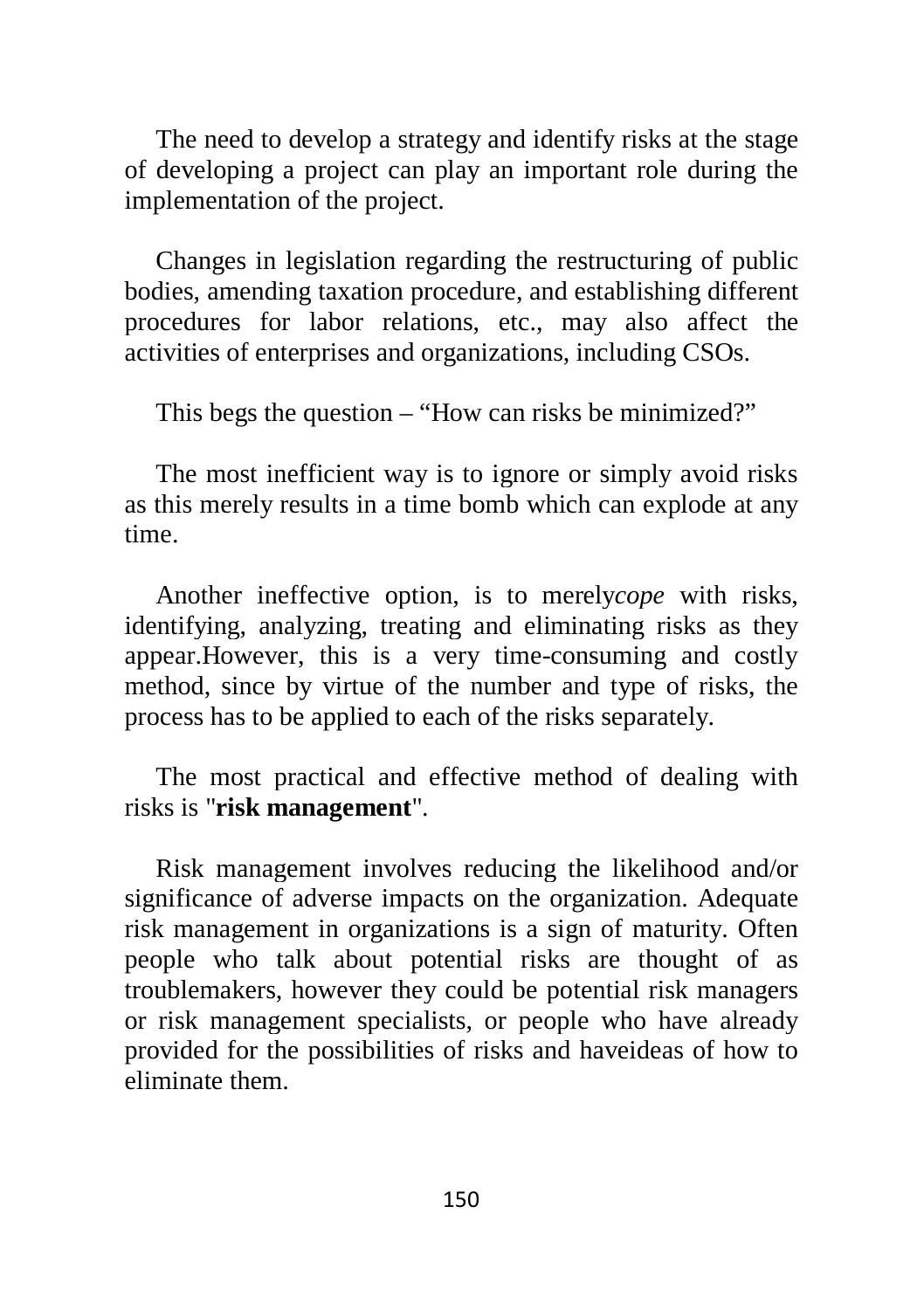Risk management requires six essential steps:

- risk management planning:
- identification of risks;
- qualitative risk analysis;
- quantitative risk analysis;
- planning a risk response;
- monitoring and control risks, a risk reduction plan.

## **Risk management planning**

Risk management should be executed during all stages of a project, from its inception to completion. Like any other part of a project, risk management requires time and resources, so it must be planned. Risk management planning is the process of determining the approaches and operations of a risk management project. Careful and detailed planning of risk management allows you to:

• allocate sufficient time and resources to perform risk management tasks

- identify common grounds for risk assessment
- increase the likelihood of implementing the project successfully.

Risk management planning should be completed at an early stage of project planning because it is extremely important for the successful implementation of other stages in the process.

# **Identifying risks**

Risk identification means identifying risks that could affect the project and documenting their characteristics. This process requires the continuous monitoring of the state of the project and any risks which arise in the course of its implementation.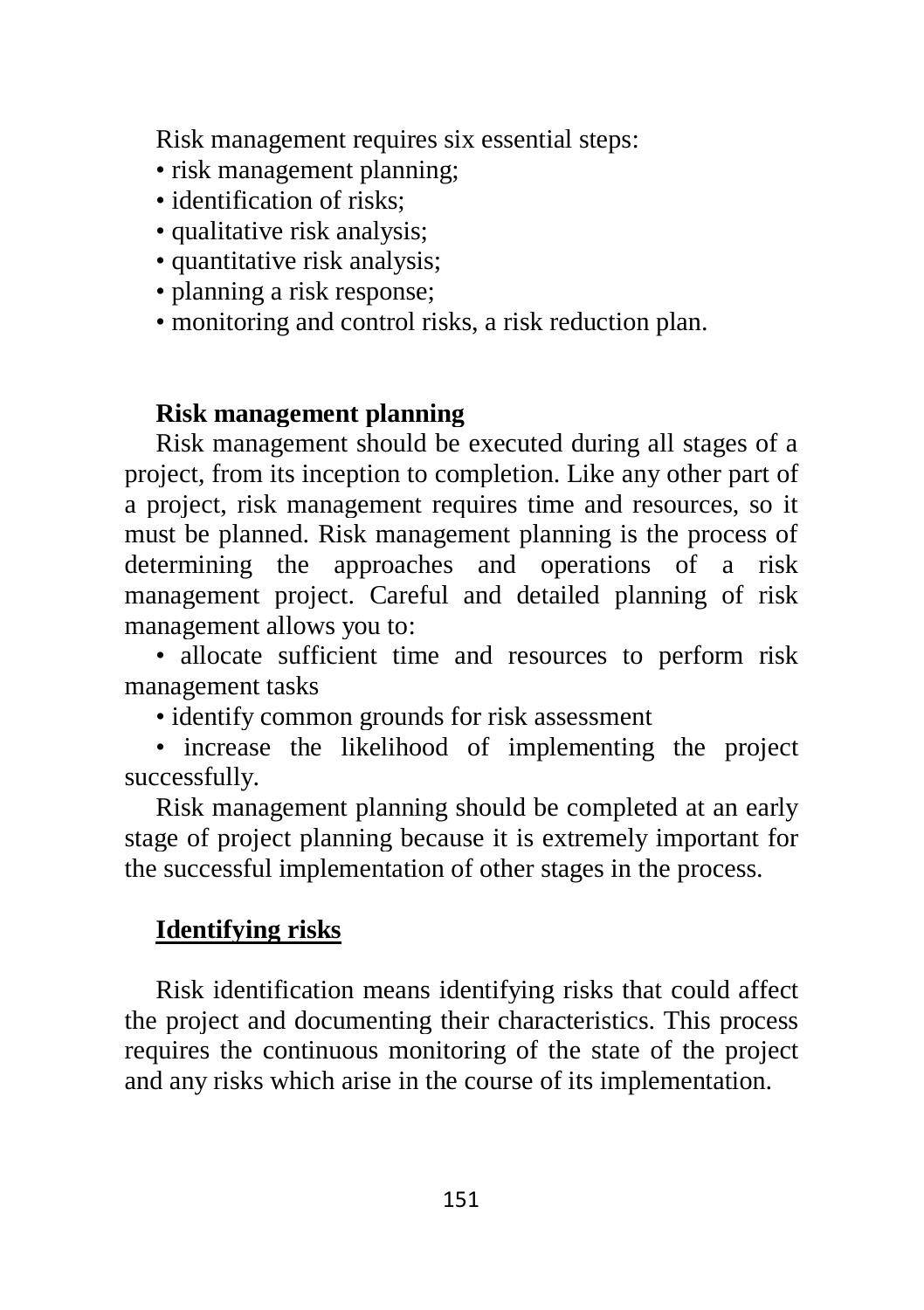Detecting and profiling risks can use information from a range of different sources.

First and foremost is the knowledge base of the organization. Information on the implementation of previous projects can be accessed in the archives. The problems encountered in completed and current projects, represent the risks of a new project.

Other possible sources of data include public sources, scientific papers, marketing analytics and other research work in similar areas. Forums can also give invaluable information about any previous problems encountered in similar projects.

Every project is conceived and developed on the basis of a number of hypotheses, scenarios, and assumptions. As a rule, factors that, for planning purposes, are considered true, real or certain but are presented without evidence should be identified in the draft of a project. Uncertainty in project assumptions should also be considered as a potential source of risk of the project. An analysis of assumptions helps to identify project risks occurring from inaccuracy, incompatibility or incompleteness of assumptions.

#### **Qualitative Risk Analysis**

Qualitative Risk Analysis involves the following categories of identified risks:

Qualitative Risk Analysis includes:

• Determining the probability of risks.

• Determining the severity of the possible consequences of the risks

• Determining the position of risks on the matrix "probability - consequences."

• Identify the proximity of a risk.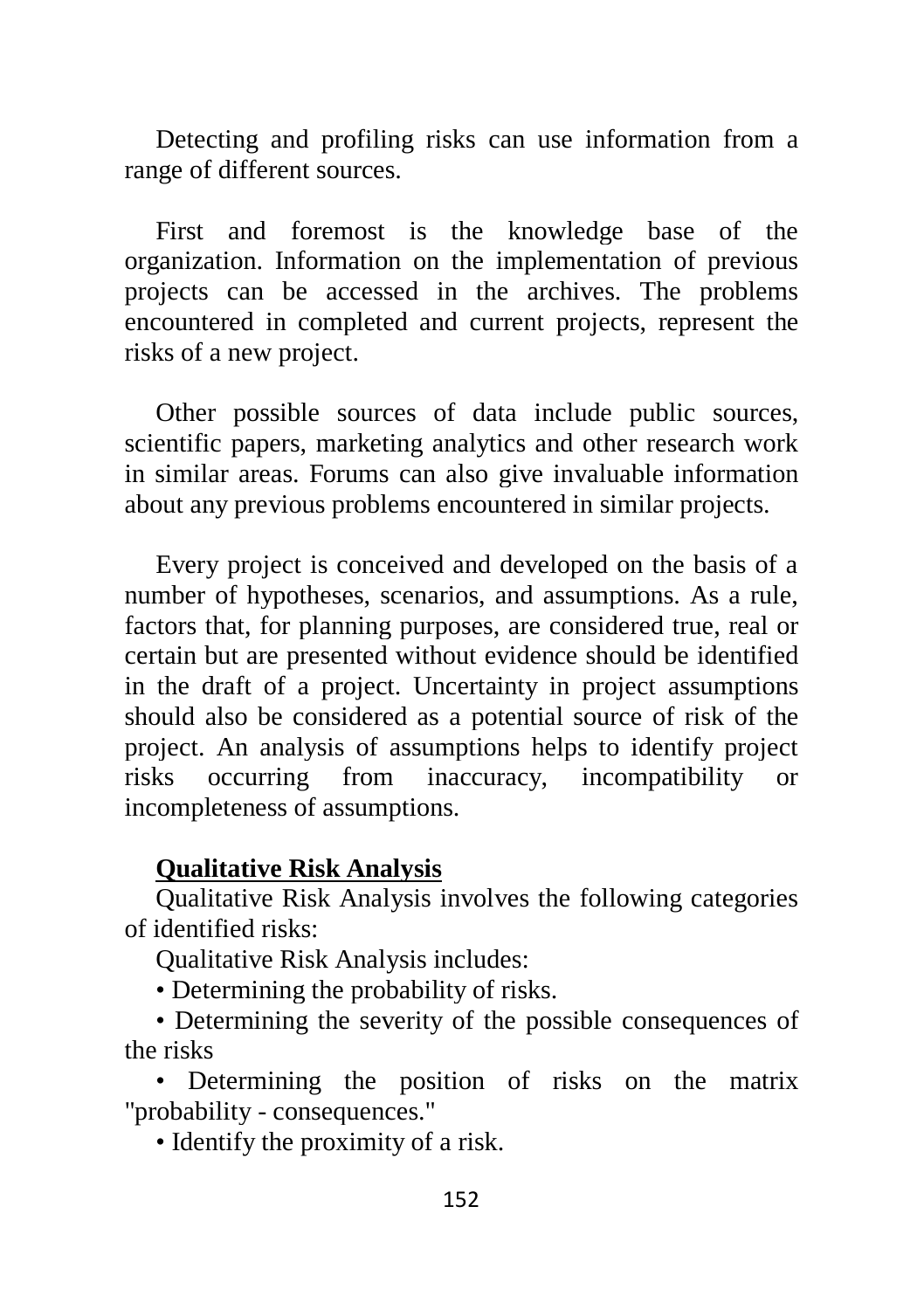• Evaluating the reliability of the information used.

A matrix of probability and consequence is used to determine the degree of risk. The degree of risk is determined by the weight of probability and the significance of the consequences.



Degree of Risk, Probability and Effect Matrix

To assess a risk requires accurate and adequate information. The use of inaccurate information leads to errors in judgment. Incorrect assessment of a risk is also a risk.

## **Quantitative Risk Analysis**

Quantitative analysis is used determine which risks have the potential to have the greatest impact on the project. It is worth paying attention to a quantitative risk analysis as it allows you to identify which risks could be the most dangerous through modelling and simulating possible situations.This allows you to identify the number of the most dangerous risk and to outline a response process involving corrective actions to solve potential problems.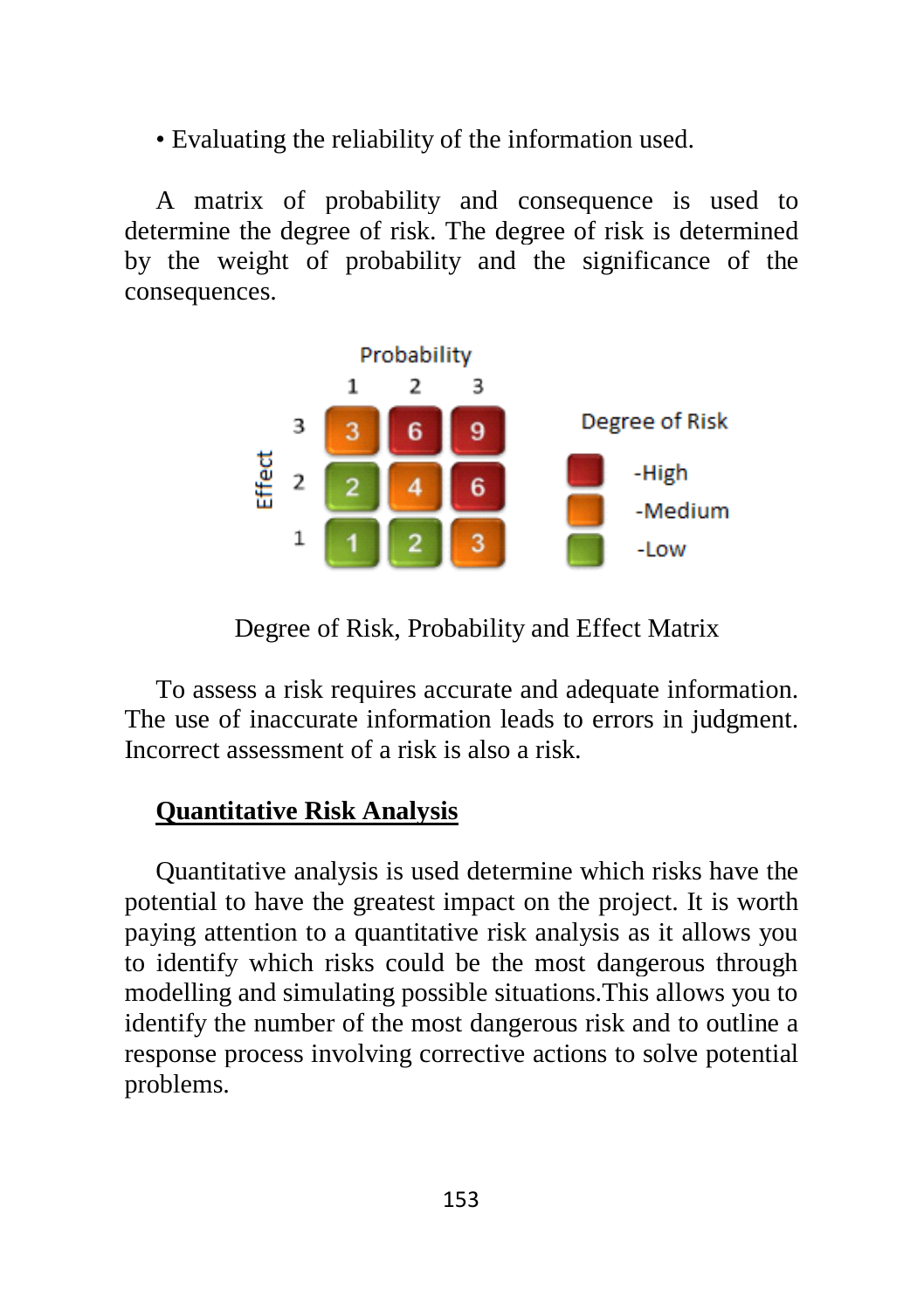#### **Risk Response Planning**

Risk Response Planning isthe process of developing ways and identifying actions to increase opportunities and reduce threats to a project's objectives. This process should take place after the qualitative and quantitative risk analysis.

Planned operations in response to risks should correspond to the seriousness of the risk in order to be cost-effective in solving problems efficiently, realistic in the context of the project and agreed to by all participants.

There are four possible methods of risk response:

- Risk avoidance
- Risk transference
- Risk mitigation
- Risk acceptance

The avoidance of risk involves changing the project management plan in order to eliminate dangers arising from adverse risk. This is in order to protect the project objectives from the risk impact which could weaken the project goal. Some of the risks that arise in the early stages of the project, can be avoided with further information and careful consideration.

Risk transfer involves the transcription of the negative consequences of the threat of responsibility for responding to risk to a third party. Transfer of risk simply transfers the responsibility for managing to the other side, but the risk remains. Risk transfer nearly always involves payment of risk premium to the party taking the risk.

Risk reduction involves lowering the probability and/or impact of adverse risk event to an acceptable range. Taking preventive measures to reduce the probability of occurrence or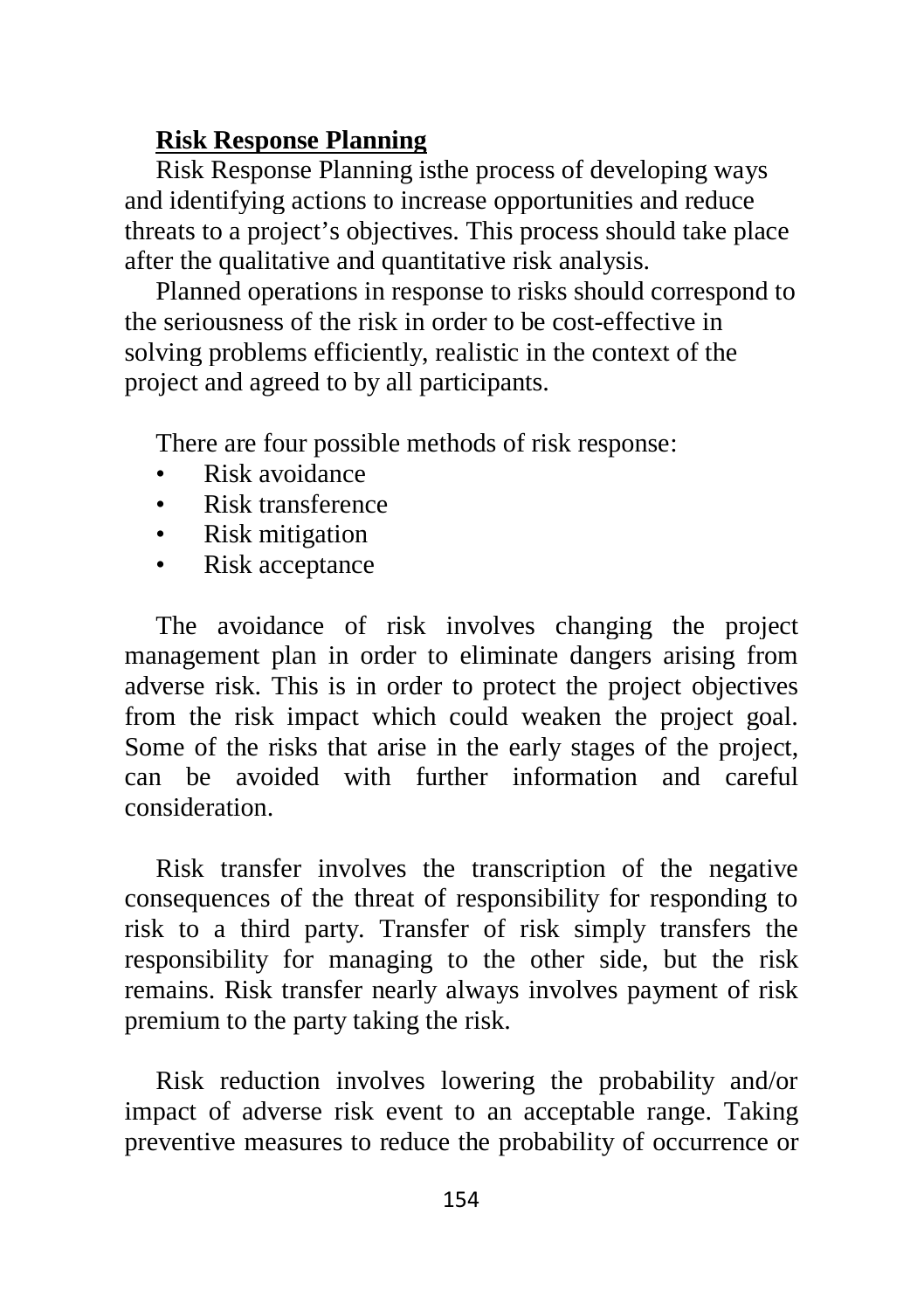its consequences are often more effective than efforts to completely eliminate the negative consequences taken after the risk has already occurred.

Accepting the risk means that the project team consciously decides not to change the project management plan in connection with the risk or not find a suitable response strategies. "Unknown risks" also have to be taken into account.

It is important to consider the secondary riskswhich can arise from the application of risk response, which should also be identified, analyzed and, if necessary, included in the list of managed risks.

#### **Monitoring risks - Risk Reduction Plan**

Risk management should be carried out throughout the duration of the project. Failing to monitor risks in the course of the project is like not checking the fuel level before setting off in a car.

Risk Monitoring - is the process of identifying, analysing and planning a response to new risks, tracking previously identified risks, as well as inspecting and enforcing planned responses to risks and evaluating the success of these processes.

The process of monitoring and risk management uses various methods such as analysis of trends and deviations, which require quantitative performance data collected during the project.

The objective of Risk Management is to reduce the likelihood and/or significance of the impact of adverse events on the project.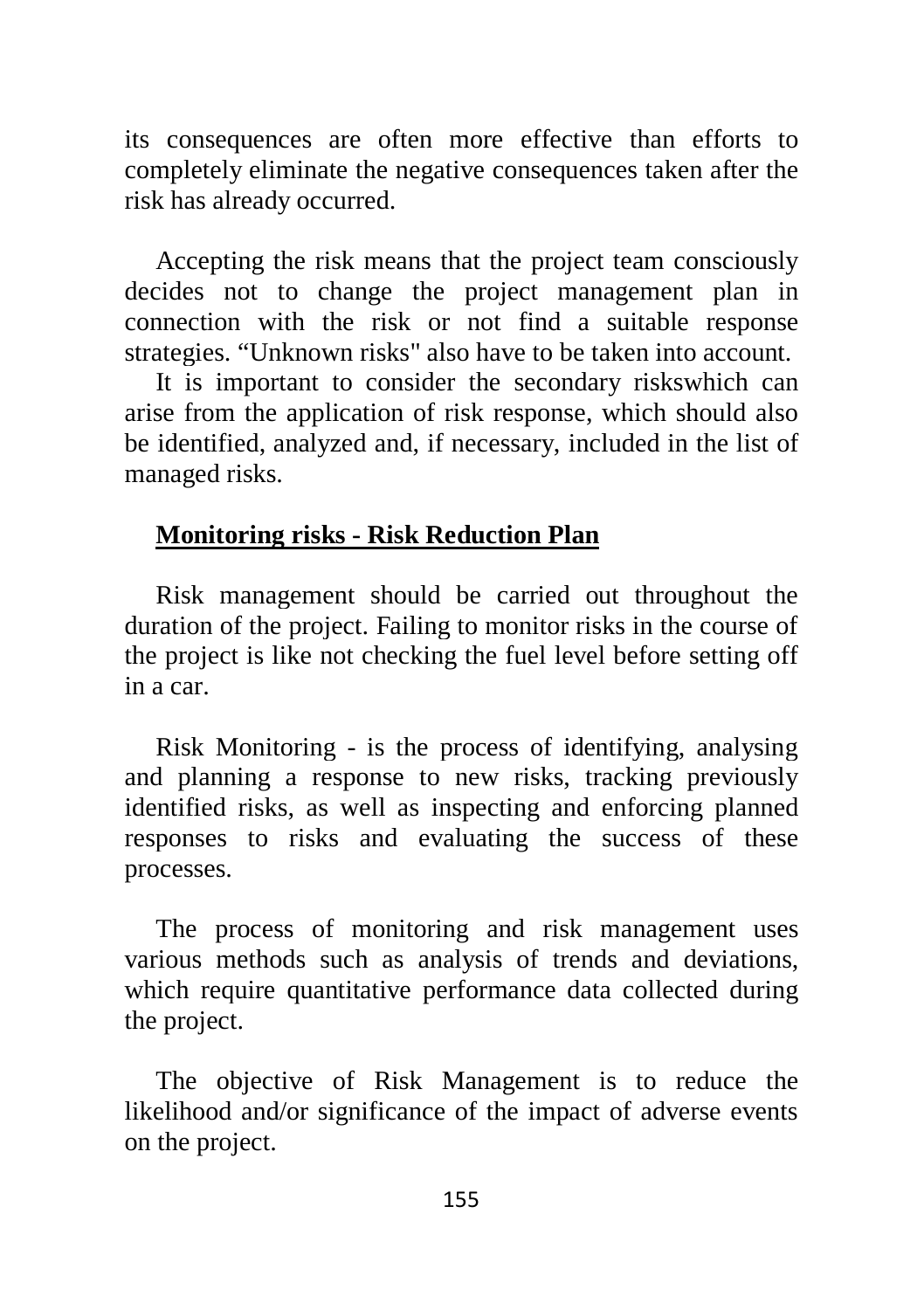## **3.2 Planning, creating and implementing projects**



**Planning projects**

Every project begins with planning. Project planning allows you to identify key milestones and deadlines.

Project plans are rarely simple, because usually many influencing factors have to be taken into account. Which specific tasks will be completed, and how much time needs to be allotted for each task? Are any tasks dependent on the completion of another task?

Some tasks or operations may require special skills training and you may need to hire subcontractors for certain components of the project. The initial project assignment may not be very detailed, or, even if the requirements are fully documented, errors or omissions can be identified at the planning stage.

During the planning stage of a project it is useful to familiarise yourself with the evaluation criteria of the project which the donor uses. Most donors provide a list of information that must be included in the project proposal. You must strictly follow these requirements, in order to submit a competitive proposal.

During project planning attention should be paid to the capacity of the organization, whether the organization matches the requirements of scope, ownership of resources and expertise. Mistakes are often made by organizations thinking that their first experience will be successful, and hoping that shortcomings will be addressed in the course of the project, or will be avoidable.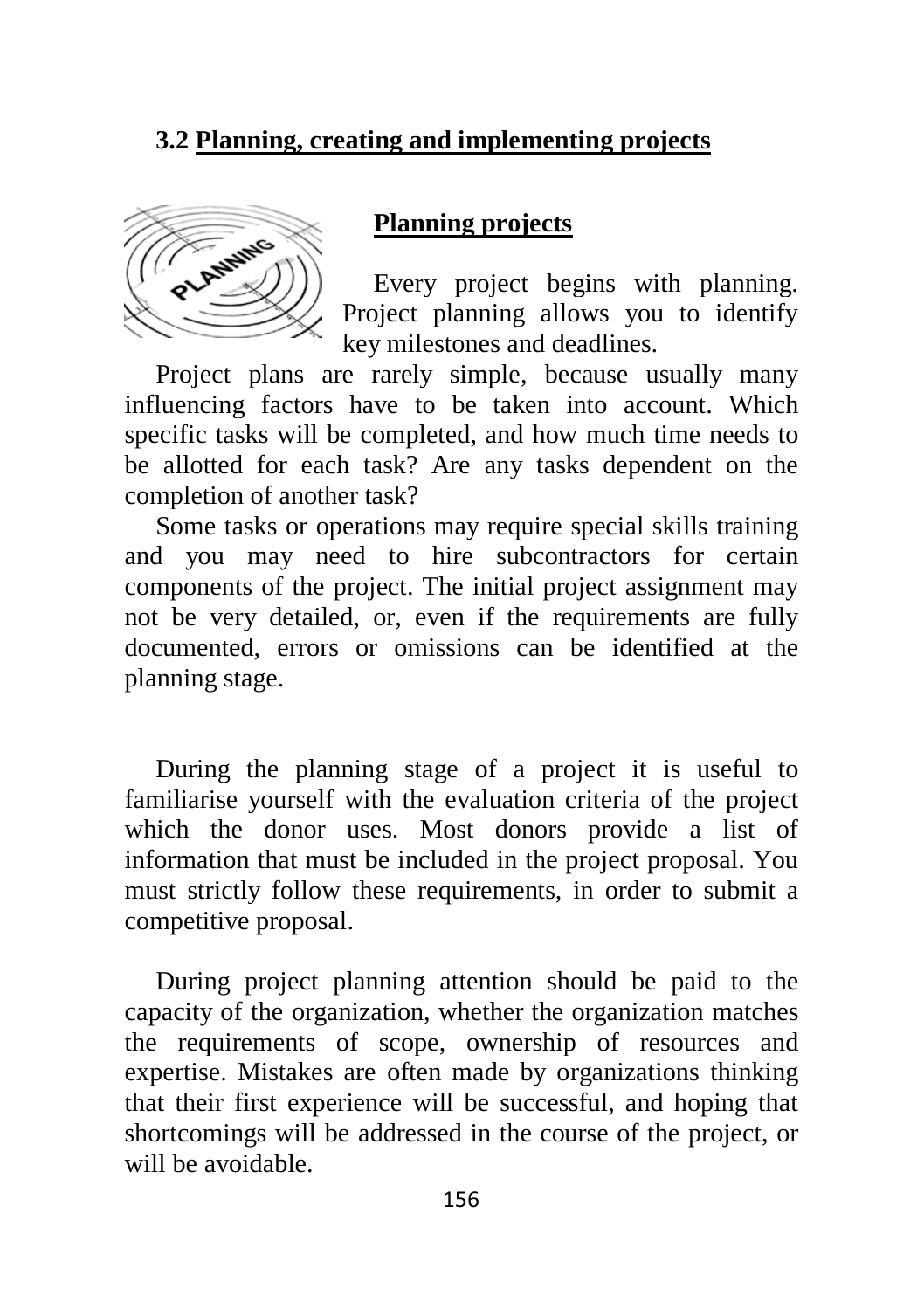Project planning by civil society organizations must be carried out by a group, which has the experience, information, resources, and necessary knowledge regarding the proposed project. In other words, the planning process should involve staff who have good ideas about creating and implementing projects, because many factors, such as legislation, human and material resources, the political situation in the country/region of implementation, ways of interaction with public authorities/power structures, organizational, judicial, bureaucratic, and transport issues must be taken into account, even during this early stage.The risks, weaknesses and obstacles of the project that may arise during project implementation must also be taken into account during this stage.



### **Creating a project**

After the careful planning of the project, the team should continue directly to the creation (writing) of the project. The project

should be complete, clear, concise, specific and compelling.

Every project form is different, but all projects should include the following items:

#### 1) **Presentation of the company**

• What kind of organization do you represent? Give a brief description of the organization.

• What are the main goals and objectives of your organization?

• Does your organization have the sufficient expertise and qualified personnel for this project?

#### **2) Formulation of the problem**

• Briefly characterize the current situation and describe the problem you want to solve.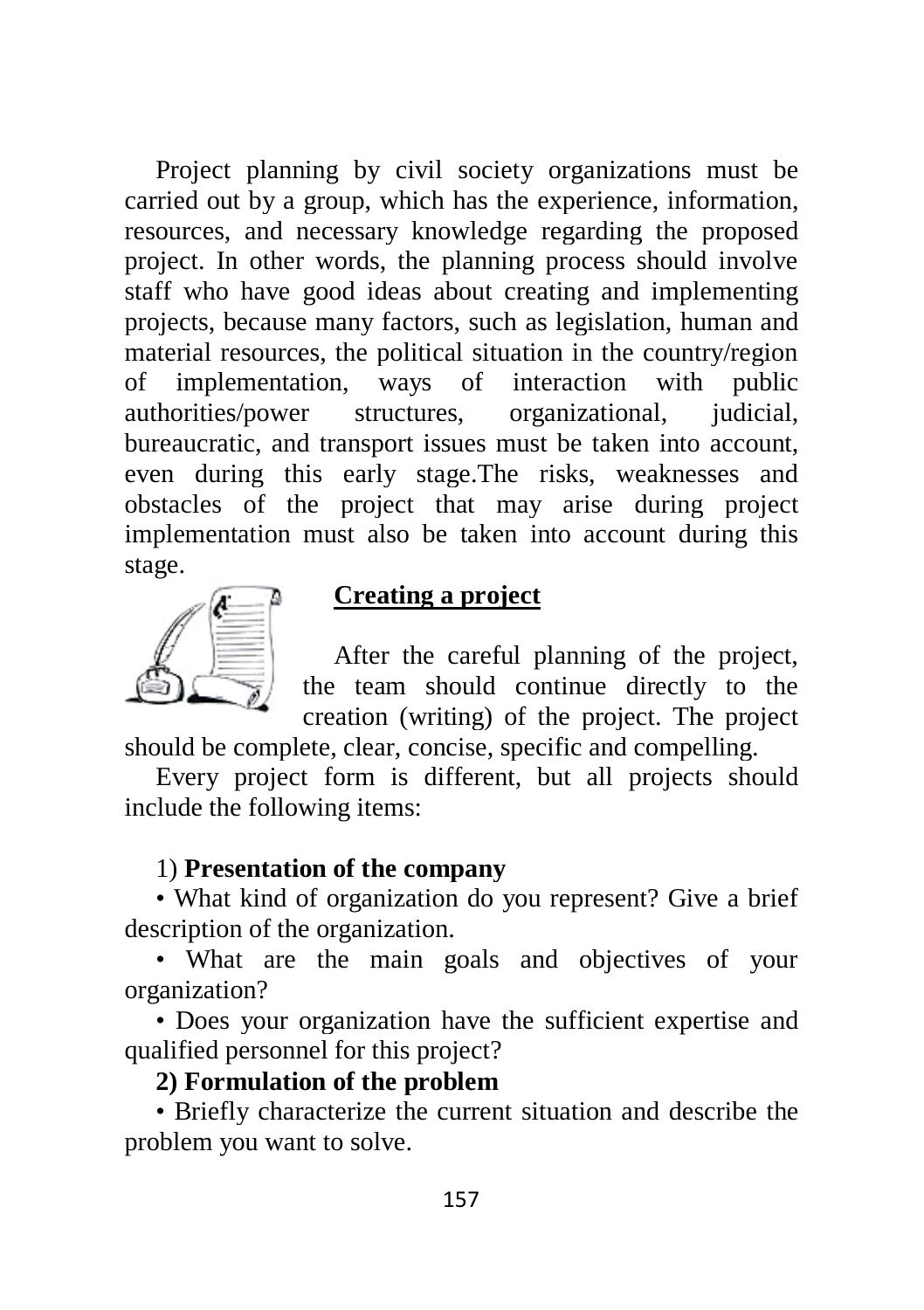• Indicate the number of people who are affected by this problem and provide quantitative and qualitative information.

• Show how solving this problem matches the aims and opportunities of your organization.

• Explain why your organization has chosen this solution for the problem

!! Formulation of the problem should reflect problems in society that the organization wants to solve not the internal problems of your organization.

#### **3) Determining Targets**

Laying out an objective – the reason for starting the project. These are general statements that are difficult to quantify but show the type of problem to be solved by the project aims.

#### **4) Project Objectives**

The project objectives are the specific steps that you must perform to change an existing situation for the best - the steps to achieving your goal. These changes must occur in the process of implementing your project.

*!! The purpose and objectives of the project follow logically from the given problem.*

#### **5) Working Plan**

The working plan of your project should explain how you will implement the project in order to achieve the objectives:

• Who will be responsible for the implementation of the tasks?

• What will be done?

• Which resources will be used when performing tasks?

• When are the deadlines?

*!! Do not confuse the objectives with the methods of the project.*

#### **6) Evaluation of the project implementation**

Then you should explain how you intend to evaluate the success of the project. Describe the specific methods of how you will assess the effectiveness of the project. This is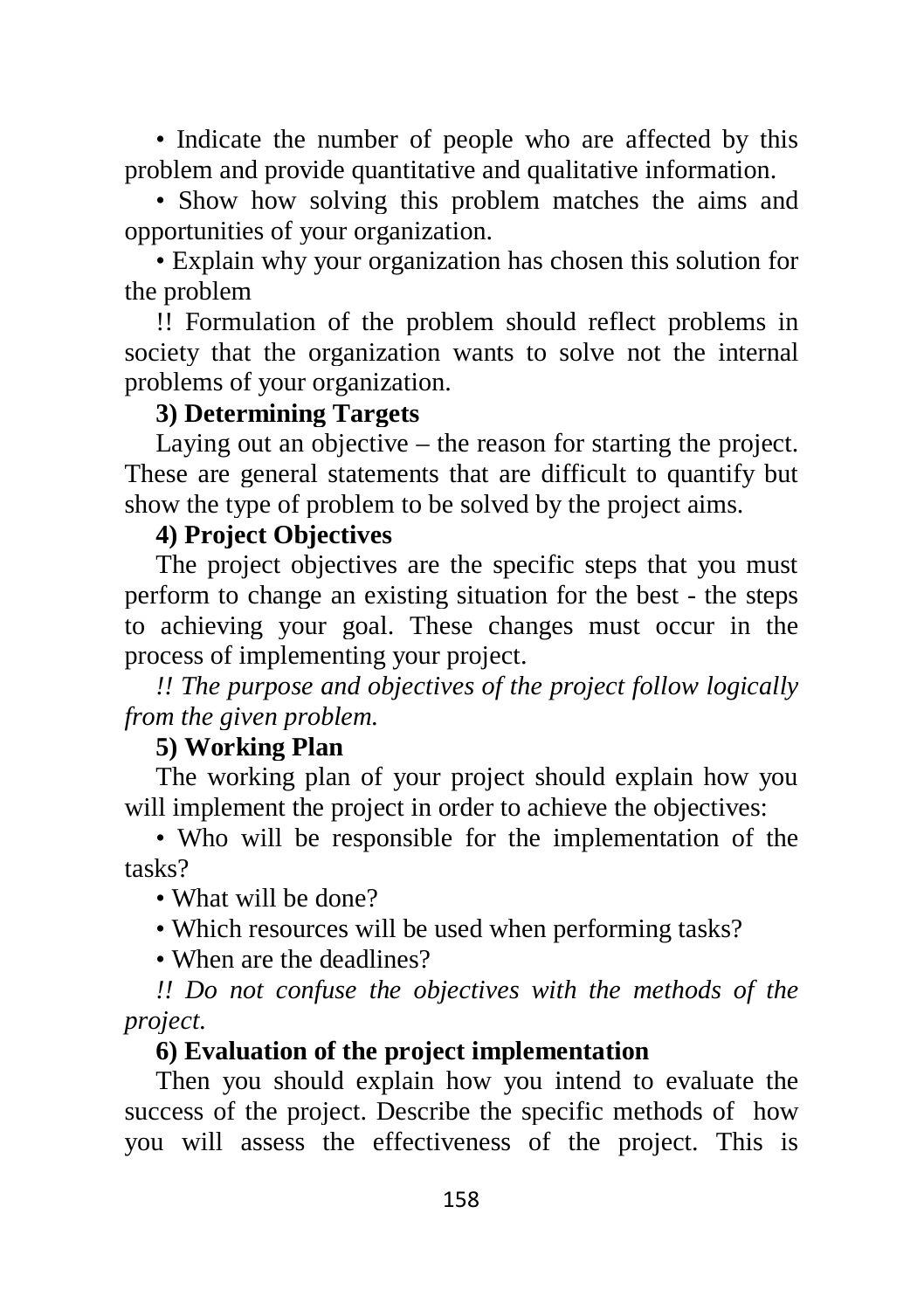necessary in order to be able to understand whether the project objectives have been achieved. The assessment can be carried out in different ways, using both quantitative and qualitative indicators.



#### **7) Project Budget**

The budget should be written after the project. It should include reliable audited financial information, and the period of the budget should be indicated. Two budgets should be produced, the first showing the cost

of the whole project, and the second showing the cost of each step of the project.

Make possible adjustments for inflation and declare any additional sources of funding. If your organization uses a private premises or transport to complete the project, don't forget to include their cost in the project budget as well as your own contribution. Your contribution has its "price" and you will have to pay it yourself if you omit it from the budget. As a rule, the budget must be made in U.S. dollars or other currency, in accordance with the requirements of the program.

#### **Include the following categories in the budget (not necessarily all of them):**

- Staff (salary);
- Consultants:
- Travel: transportation, per diem, hotel;

• Direct costs: room rental, telephone, fax, postage costs, utilities;

- Equipment: car, computer, Fax, copier, printer;
- Professional training;
- Indirect costs:
- Other payments:
- Adjustments for inflation.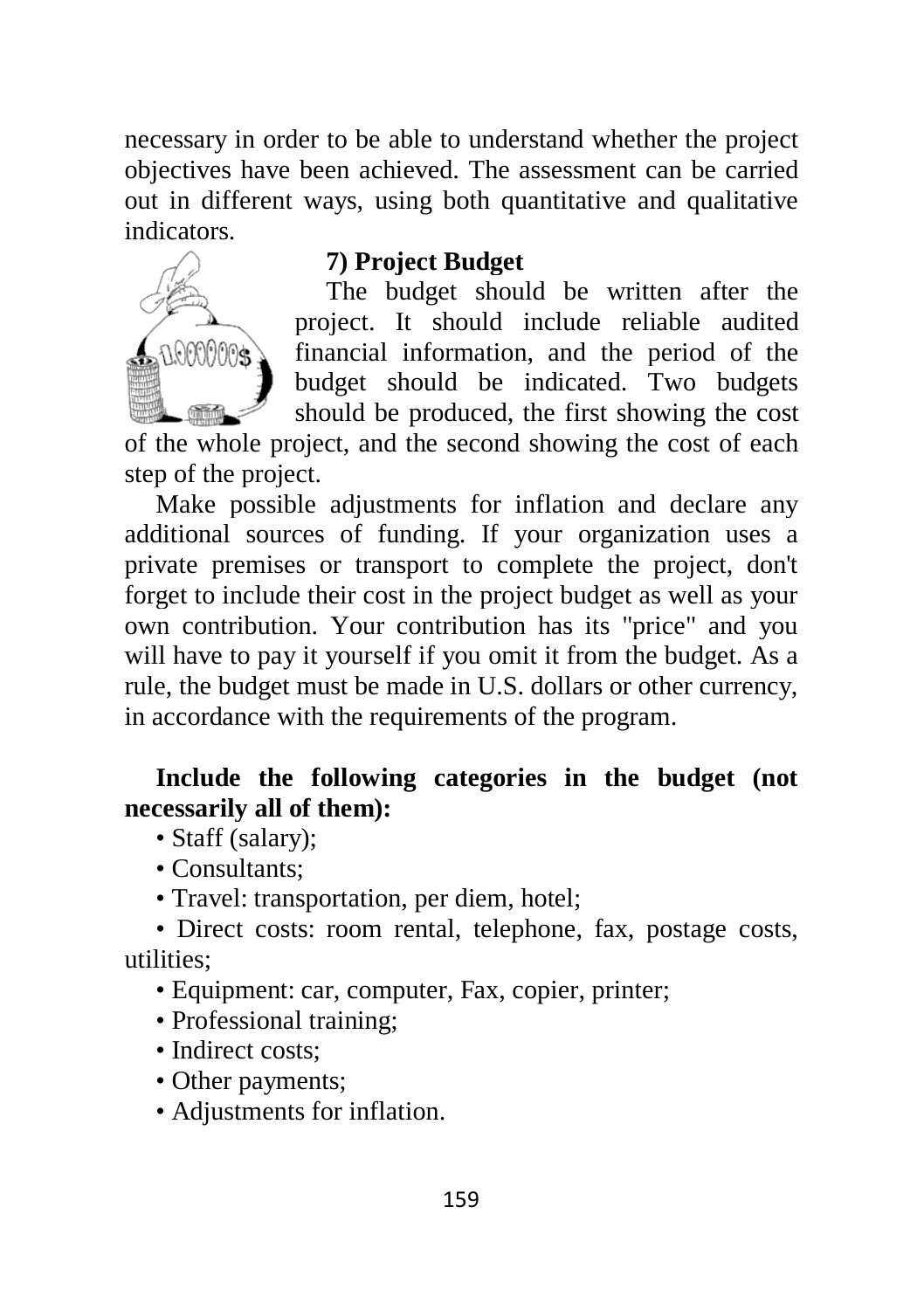Specify the cost per unit, number of units, the duration of the project, your own available funds, the available funds of the sponsors and necessary funds, the cost of each separate category and the total project cost.

#### **8) Additional data**

This section may include any additional materials that will enhance your project:

• Information about the project implementers;

• Data about the place of project implementation; Recommendations for project implementers and concerns about the feasibility of the project;

• Plans for the achievement of self-sufficiency of the organization in the future;

• Additional data that is included in the project.

## **3.3 Fundraising**

The process of finding money is time consuming and involves many steps. However, following a carefully structured plan can lead to productive and long-term cooperation with foundations and civil society programs.

**Identify funds**which match the interests of your charitable activities or, if you are an individual, provide funding to private activities. Use reference books, personal contacts, recommendations and the Internet. The process of identifying funds involves two steps. The first step aims to develop an initial list of 10-15 foundations, whose interests match the interests of your organization or your project. The second step involves further study, after which the list will be narrowed down to 3-4 funds with whom you could work.

**Contact the Fund** to receive their Handbook or any other materials (annual reports, newsletters, periodicals). Request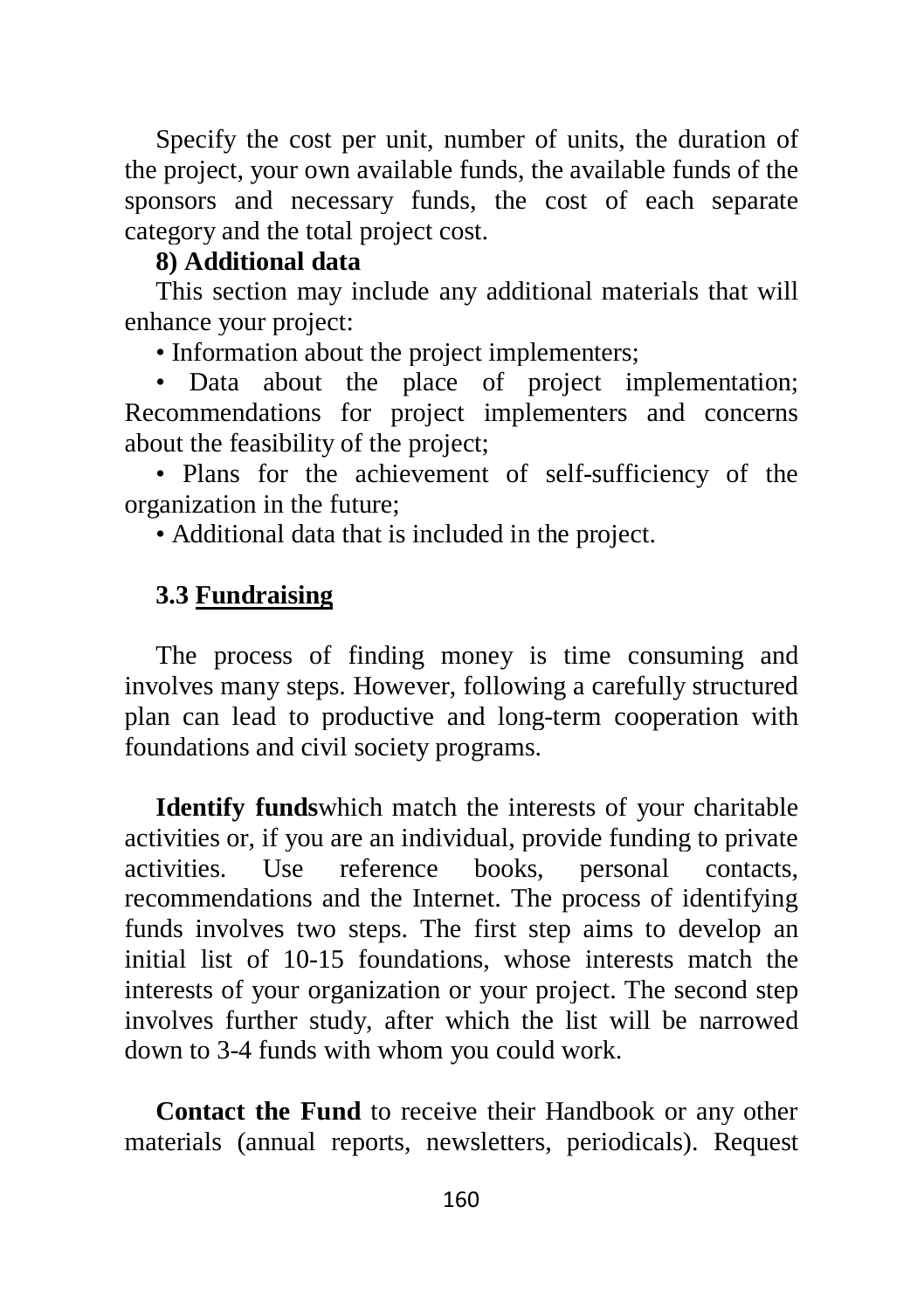materials by phone, e-mail, fax or letter. At this stage, do not include information on the organization or on the status of the project. The best sources of information on foundations and corporate donors are foundations' own publications. After your initial investigation, you can request the annual report or a recommendation for completing and submitting application forms from the potential donors. Foundation publications include annual reports, newsletters, lists of grant programs, press releases, guidelines for the filling out and submission of application forms and other documents. Working with the annual report, note the information which will help you to determine whether to leave the foundation in your list of potential donors. Be particularly aware of the established programmatic priorities, geographical priorities, constraints and other characteristics. You can also source valuable information from the list of grant programs that are often included in the annual report, A list of grant programs indicates the types of organizations that the funds expect to maintain, and the average size of their grants.

**Read the materials carefully** in order to determine whether the interests of the foundation match the activities which require funding. If interests do not coincide, do not continue as foundations are usually inundated with inappropriate applications.

**Some foundations may require** a preliminary concept note. This is not just a document in which you ask for funding but a mini-application, usually 2-3 pages long (a full application usually contains 10 or more pages). Most foundationsexplain what needs to be included in the concept note. You must strictly adhere to these instructions, answering all set questions. Failure to comply with these conditions may cause your bid to be rejected, despite its other positive points. Many donor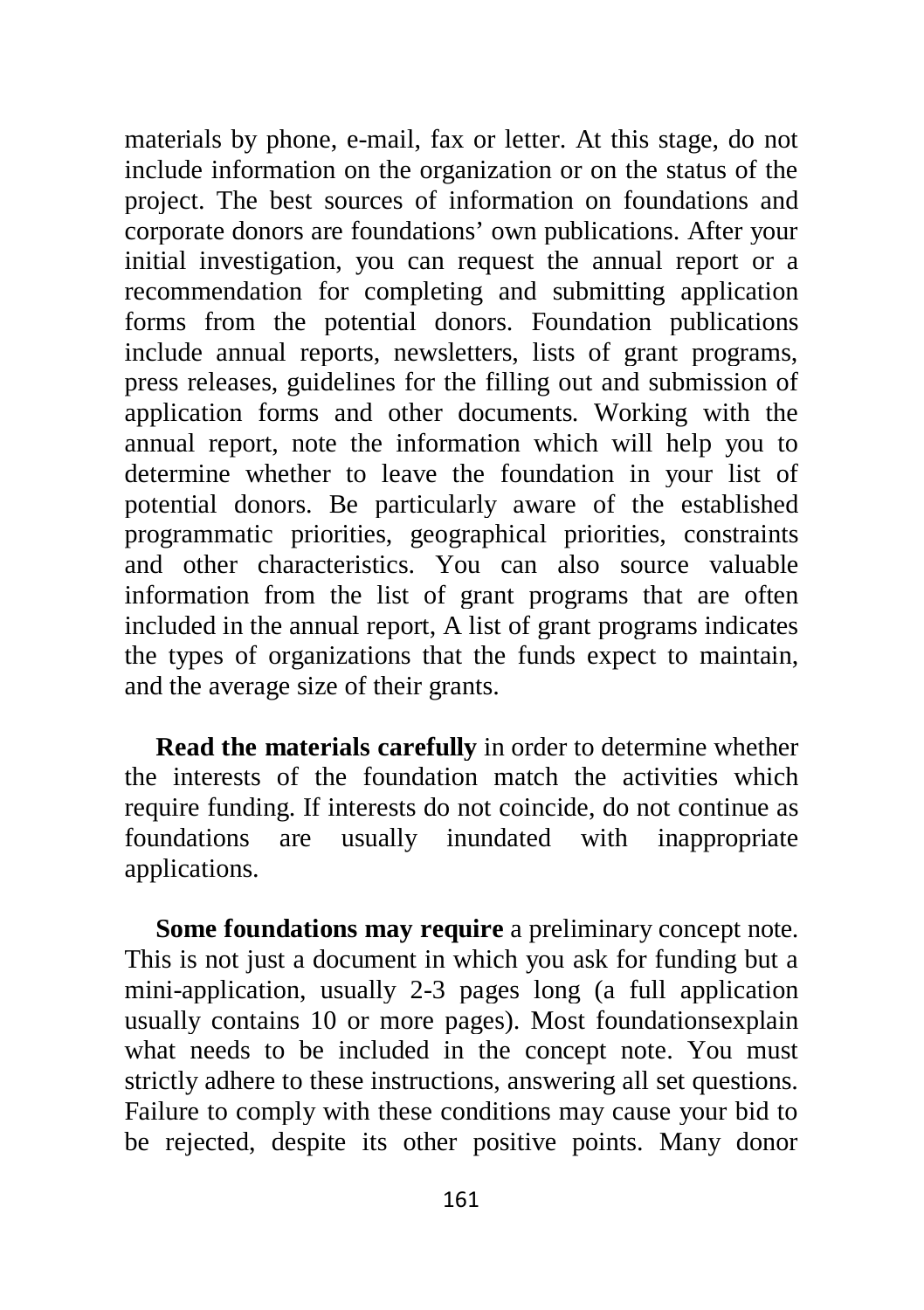organizations, especially those that give scholarships provideset application forms which must be filled in.

**If the foundation does not give instructions**, then the concept note should contain 2-3 pages and include at least the following information:

• the amount of money required;

• a brief description of the organization including the history, current and executed projects, the need you are addressing with the proposed project and your trustees or directors;

• a short description of the program or project that should be funded or how it will use the finance, and if applicable, how it will support the overall activities;

• the organization's budget and the budget of the program or project;

• a copy of your organization's registration document.

If the foundation does not give instructions, the application may be more detailed than the concept note, and should include:

• a summary of the staff involved in implementing the project;

• a list of major donors, including other funds and companies;

• other sources of funding;

• the annual report;

• evaluation criteria of the project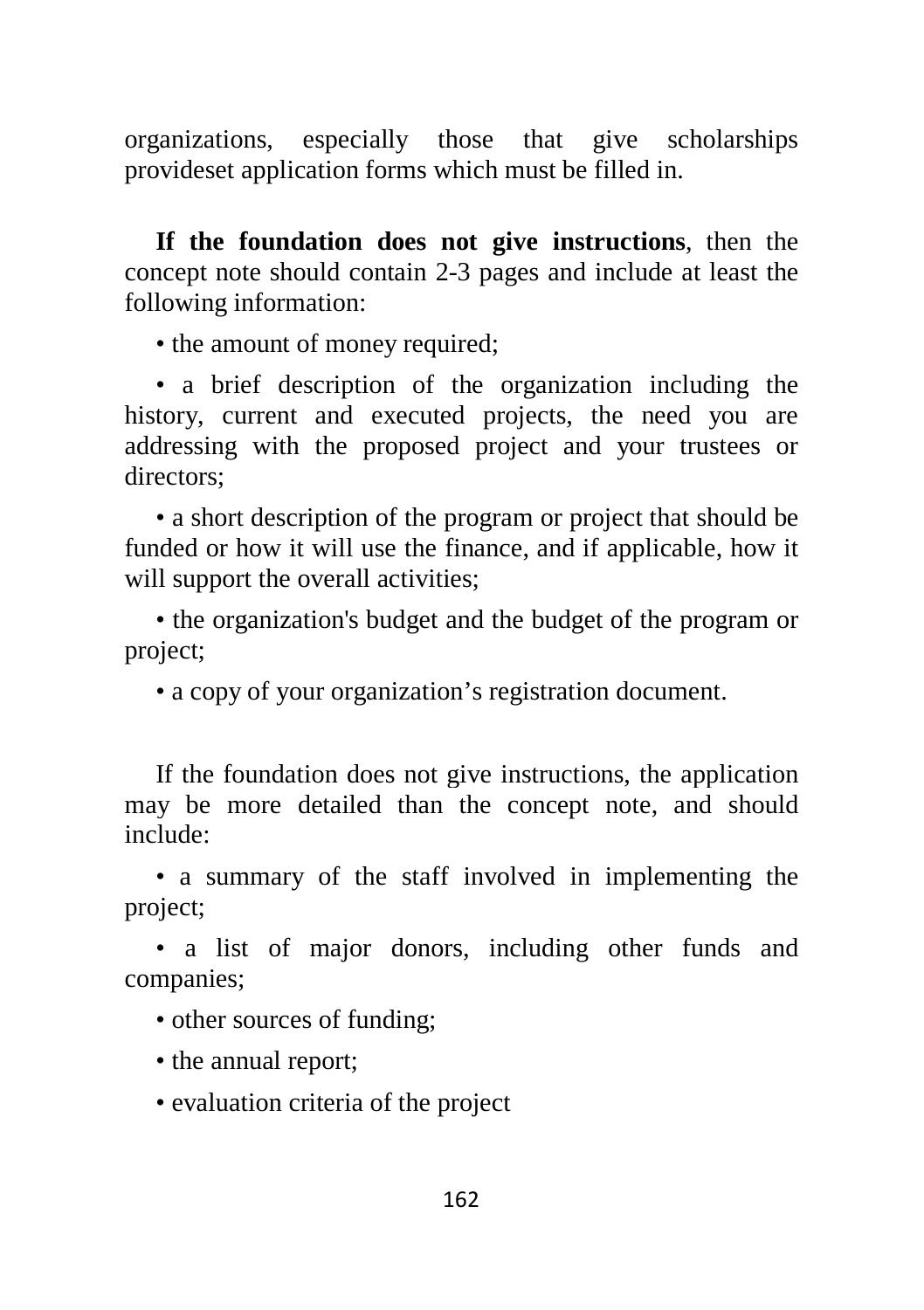**Your application must be written in clear** and correct English, Tajik or Russian, (according to the specific requirements of the donors).

**Do not send information that is not required by the foundation.** If the foundation does not insist on receipt of the application or worksheet request by fax or e-mail, send them by mail. Some funds have electronic application forms.

Make sure that you and your organization are well known in your field. Make a point of networking, and make your good work an advertisement for your organization. Do not underestimate the value of informal communication with the donors.

If you have received a grant, adhere to the requirements regarding the report or performance evaluation. Failure to comply with these requirements and conditions may result in creating a negative reputation for your organization and your activities. Identify all the obligations ofyour organization, which you must fulfill. Express your gratitude to the donor.

#### **4. Capacity building of CSO Accountants**

Like all the other employees of the organization, an accountant must be fully prepared and trained on the same level as other employees, as they are a vital part of the organization.

**It is necessary to train financial professionals** for tasks such as accounting, tax, audit and financial reporting due to:

• reforms of the accounting system and taxation in the Republic of Tajikistan;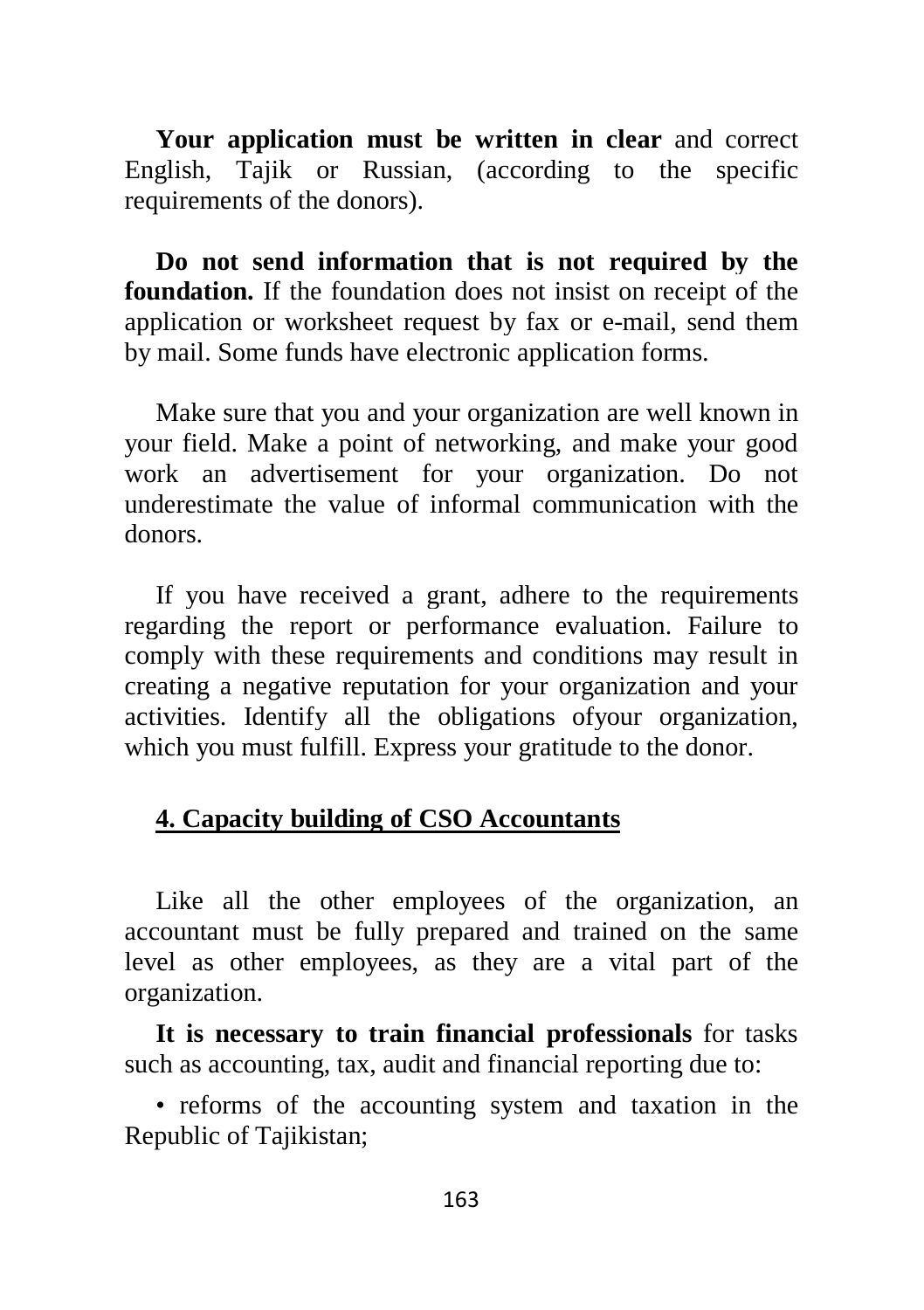• the introduction of new standards, rules and regulations of activities;

• the modification and development of new professional technologies and methodologies;

• the introduction of international financial reporting standards (IFRS);

• development of the automation and integration of accounting and reporting.

#### **4.1 Budgeting and Fundraising**

#### **Budgeting**

**A budget is calculated based on real market prices for purchases and services and other expenses, taking into consideration the best value for money for the donor, technical solutions, ease of operation and minimization of operating costs. At the stage of budgeting, you should calculate the cost of the project and analyze the security of its funds.**

A **budget** is a quantitative plan describing income and expenses for a certain period.

A budget is the calculated and the bounding estimates of income and expenses for a certain period. As an essential tool for the organization and regulation of future activities, the budget should beapproved and enforceable. All activities of the organization in balancing revenues and expenditures should be clearly defined and accounted for in the budget.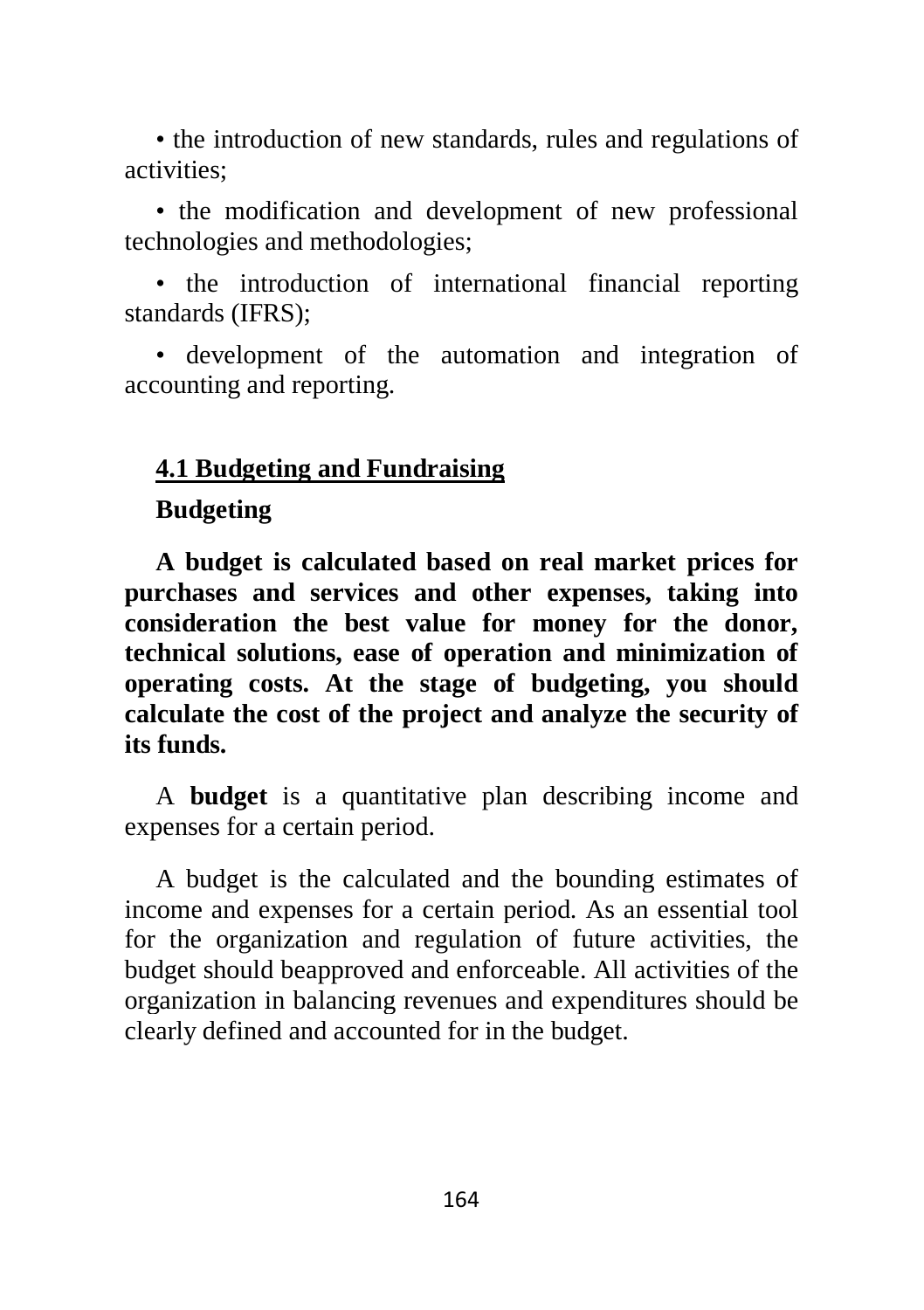## **Basic functions of a budget:**

**Planning** of operations ensures the achievement of the organization's goals. Budgeting is based on the refinement and detail of the strategic plans for a given budget period.

• **Communication and coordination** across the departments and activities of the organizationencourages the convergence of interests of individual workers and groups to help theorganization to achieve its goals.

• The **focus** of managers at all levels for achieving the repsonsibilities assigned to them.

**Monitoring**ongoing activities, ensuring that they are proceeding according to plan. In order to assess the implementation of the plan it is better to use budget data rather than accounting data from previous years.

• **Increasing the professionalism of managers**. Budgeting helpsto produce a detailed study of each departments activities relationship between different departments in the organization.

The organization's auditing work is to carry out systematic monitoring over the execution of the organization's budget. A two tier system is used to exercise control overthe budgets: a lower level, the control of execution of budgets of structural divisions and an upper level — control over the execution of the consolidated budget.

Elements of the monitoring system:

• **the objects of control** - budgets of structural divisions;

• **the subjects of control** — structural subdivision exercising control over the implementation of the budget;

• **items of control** — budget indicators and analysis of deviations of budget indicators from reality;

• **control methods** — the use of mathematical tools (calculation of relative and absolute indicators), building predictive models, statistical analysis, etc.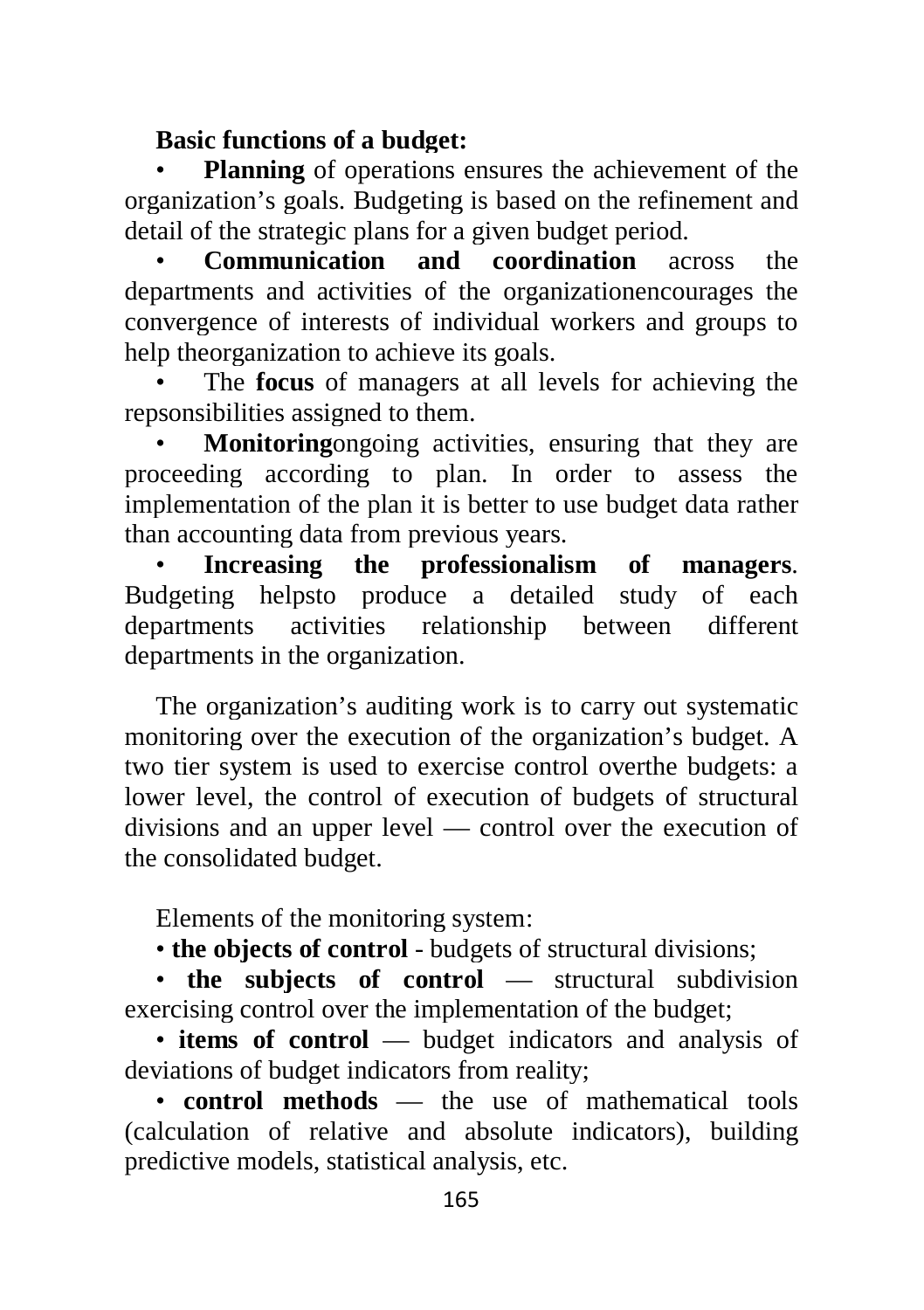**Project budgeting** is the determination of the value of the workcompleted as part of the project and on this basis forming a **project budget** containing the allocated costs organized by type of work, costs, time of performance of work, by cost centers or other positions.

The structure of the budget is determined by a plan of the costs of a particular project. Budgeting is the planning of value or cost plan. This means that the budget should inform you how much money will be paid, for what purpose and when. Therefore, it is possible to use any of the methods of presentation of expenses, the main thing is to meet the practical requirements of interested donors, established standards and be able to answers the donor's questions.

The budget may be presented as:

- a calendar plan showing costs;
- a matrix of cost distribution:
- a bar chart of expenses:
- a bar chart of cumulative costs:
- a line graph showing cumulative cost;
- a pie chart of the cost structure.

At various stages of the project development different types of budgets can be produced, which differ in purpose and therefore have different degrees of accuracy. As can be seen from table 1. As the project develops the acceptable level of error should reduce significantly.

| <b>Project Stage</b>   | <b>Budget</b><br><b>Stage</b> | <b>Purpose of the</b><br><b>Budget</b> | <b>Margin</b><br>of Error |
|------------------------|-------------------------------|----------------------------------------|---------------------------|
| <b>Project Concept</b> | <b>Budget</b>                 | <b>Expected costs</b>                  | 25-40%                    |
|                        |                               |                                        |                           |
|                        | Expectation                   | and financial                          |                           |
|                        |                               | demands                                |                           |
| <b>Base Investment</b> | Preliminary                   | Reasoning for                          | 15-20%                    |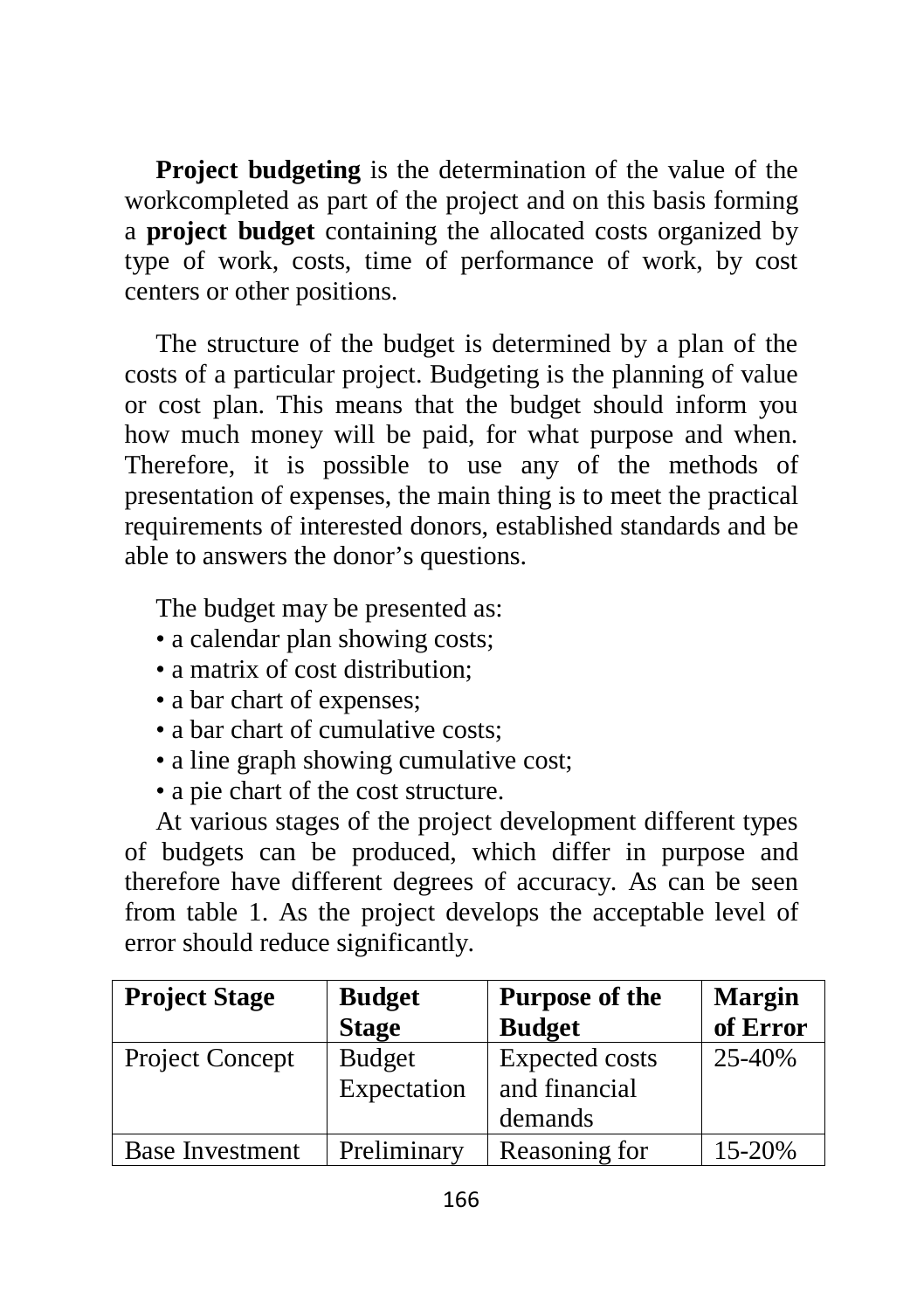| Technical/Econo  | <b>Budget</b> | costs and            |        |
|------------------|---------------|----------------------|--------|
| mic Base         |               | spending,            |        |
|                  |               | planning the         |        |
|                  |               | receipt of funds     |        |
|                  |               | and their use        |        |
| Tenders,         | Adjusted      | <b>Planned costs</b> | 8-10%  |
| negotiations and | <b>Budget</b> | relating to          |        |
| contracts        |               | contractors and      |        |
|                  |               | suppliers            |        |
| The development  | Final         | Direct limits on     | 5-8%   |
| of working       | <b>Budget</b> | use of resources     |        |
| documentation    |               |                      |        |
| Project          | Actual        | Management of        | $0-5%$ |
| implementation   | <b>Budget</b> | costs (accounting    |        |
| Project          |               | and auditing)        |        |
| Completion       |               |                      |        |

The project budget is similar to the estimate of the current expenses of the business unit of the company. The main difference here is that it covers the entire project from inception to completion, while the budgets of the business unit are prepared quarterly or annually. For more effective control, the project budget should be divided into two parts: a direct budget (program) and an indirect budget (salary and administrative) costs.

A budget of direct costs is the primary means of controlling and managing a project for the Project Manager and for the participating heads of functional divisions. This includes costs (grants, travel, third-party services provided for the project, etc.) of all members of the project team as they perform their individual tasks.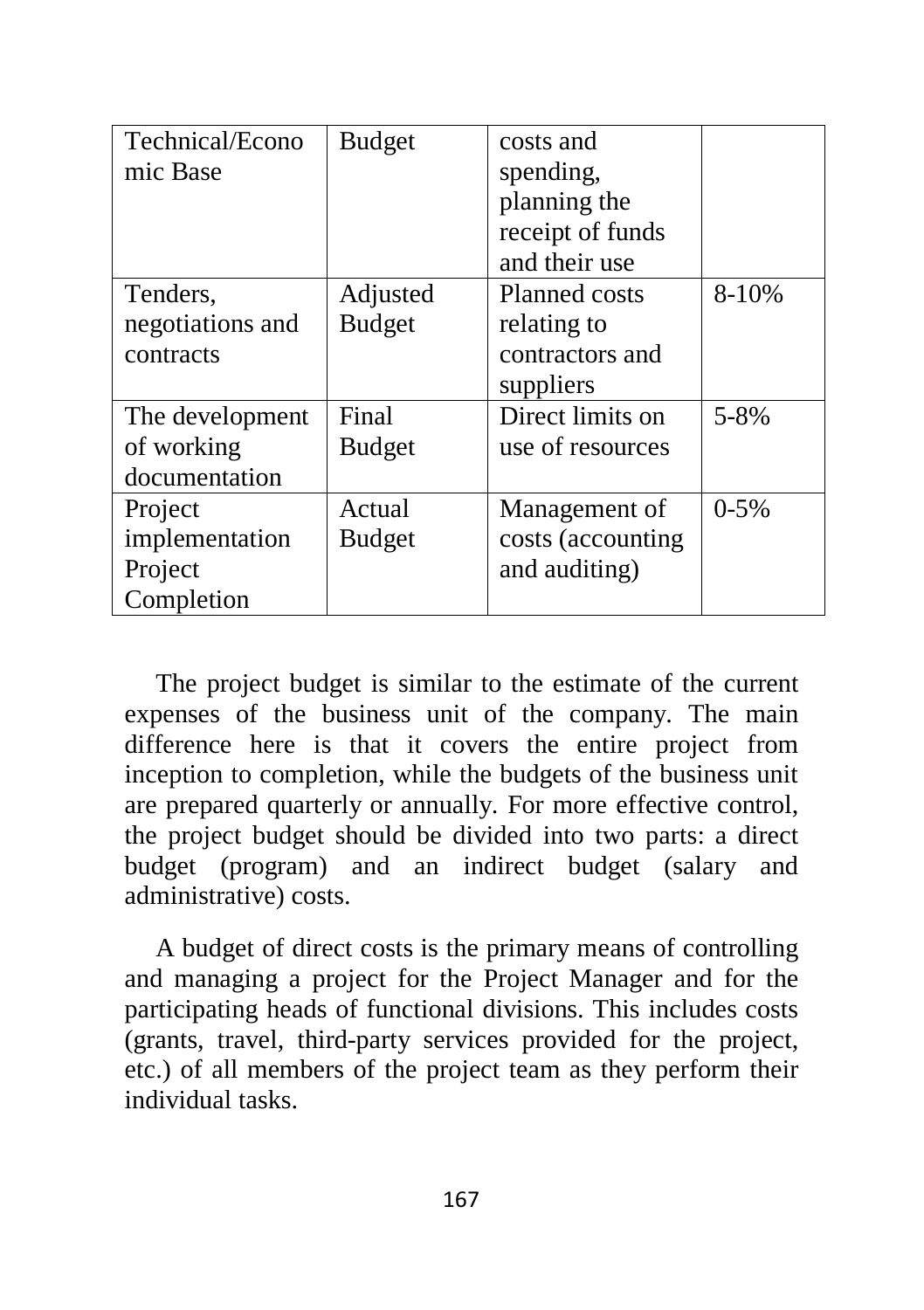The budget process puts considerable pressure not only on project managers but also on other units, as it puts forward the following standard: "If you keep within the budget, you are efficient but if you exceed the budget, the work has been done badly".

However, this requirement is often not applicable to real budgets, because they are created and executed under certain objective and subjective pressure factors. For example, the Project Manager recruited for the project, is often forced to accept the budget which was made without his involvement, which he might believe to be unrealistic.

However, dealing with the budget is a vital part of project management, especially in determining the true cost of the project for the organization. Therefore, if the project manager loses control of the budget, and the margin of error increases substantially from the figure shown in Table. 1 for the relevant stage of the project, it is likely that the project manager would have to explain the cost to senior management and might lose their job.

In order to avoid this, the American scientist M. Thomsett recommends offering managers the chance to create their own project budget, for the following reasons.

1. You are responsible for reporting future costs of the project and possibilities of increasing their budget. This is not possible, if you are working with a predetermined budget.

2. A project manager should know how much their project will cost. The set budget is a measurable financial goal, which should satisfy the following objectives: 1) to give you the opportunity to measure the success of the project, 2) serve as way of measuring your competence as a project manager.

3. You also have to consider the possibility of some assumptions in the budget. This is important for possible future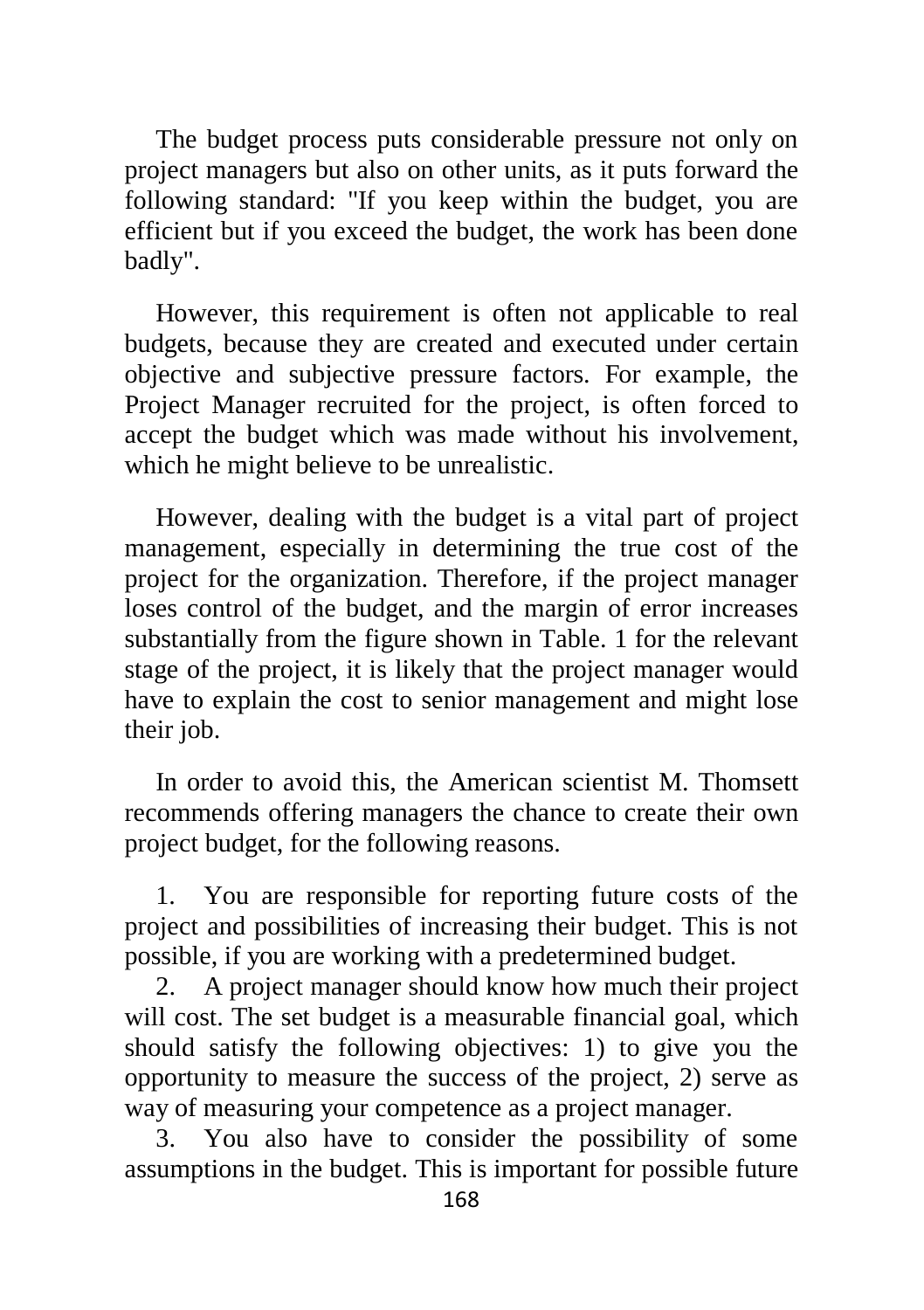support of those or other expenses. Assumptions are matched with the capabilities at the moment without possible complications. Only when you have the opportunity to compare at this level will the budgeting process work as planned.

Project budgets are prepared, monitored and executed regardless of budgets across the organization, as:

1) **Projects are not repeated.** The budgets of the organizations are prepared annually, and are often reviewed every six months (and sometimes more regularly). Projects are not tied to the financial year, therefore revising a budget is not ideal apart from in cases where rough errors in the initial version of the budget have been identified, or if there are sudden changes in the project environment.

2)**The Project Manager has direct control over the execution of the budget.** The budgets of all departments often depend on relationships between multiple divisions. The project, in contrast, uses the budget in two ways: 1) uses existing resources and achievements which are already included in the budget; 2) limited use of external resources on a temporary basis. Hiring an extra worker in your department usually results in fixed costs; an additional worker for the project usually uses already existing resources in the department;

3) T**he success of budget execution is closely linked with adherence to the project plan**. The success of the budget depends on how well the project manager planned the execution of each phase, and whether the staff from the project team are able to stick to the schedule. If implementation of some work or a phase of the project is delayed because of the need for more time or manpower than was specified, it will affect the budget by increasing the cost of the project.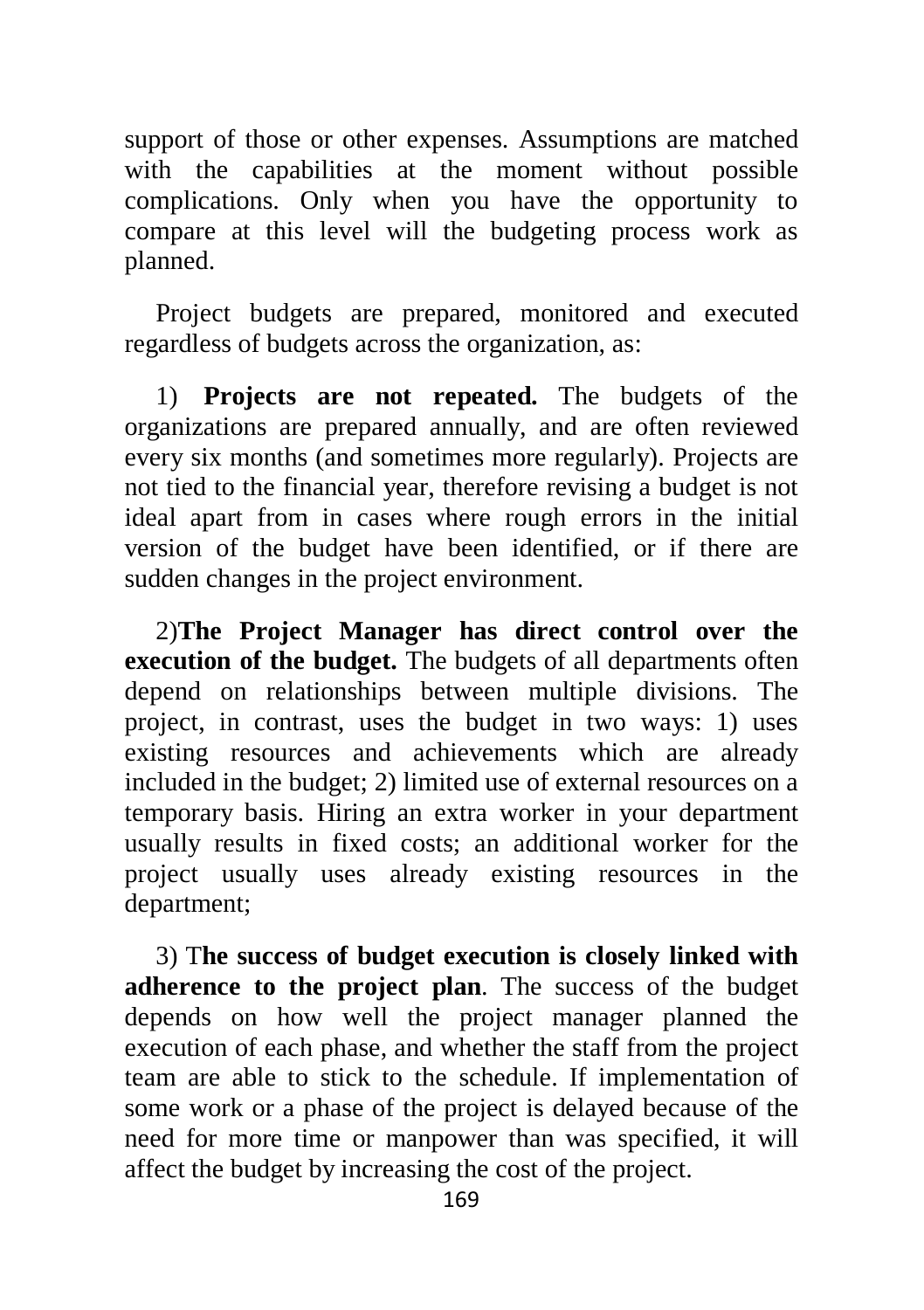Similar rules should apply (at least ideally) to the managers of all departments of the organization. Each manager should be responsible for their department's budget.

## **FUNDRAISING**

Fundraising is a fairly new concept in Tajikistan but is wellknown in Europe and Americaespecially toproject management experts. In a broad sense, fundraising refers to the process of finding and attracting resources for various purposes.

## **Basic concepts related to fundraising:**

**Fundraiser –**a specialist in search of material, personnel and other resources to implement projects.

**Fundraising –** the process of finding and attracting resources for the implementation of a project.

**Grant target -** a subsidy issued by grant-awarding organization to an individual, team or organization on a competitive basis for a specific project or program.

**Grantee –** the organization, the team or individual being the direct recipient of financial assistance provided grandusa organization for the implementation of a specific project.

**Donor** – legal entity that provides financial support to organizations, individuals, or groups on a competitive basis in the form of grants, scholarships and awards.

**Grant application -**a document that contains a description of the project, indicating anticipated results and resources required to obtain them, in compliance with the requirements of the grantor and sent to the competition Commission of grant-awarding organizations.

**Foundation –**a charity who provide free target financial support to institutions, teams and individuals to implement their project ideas.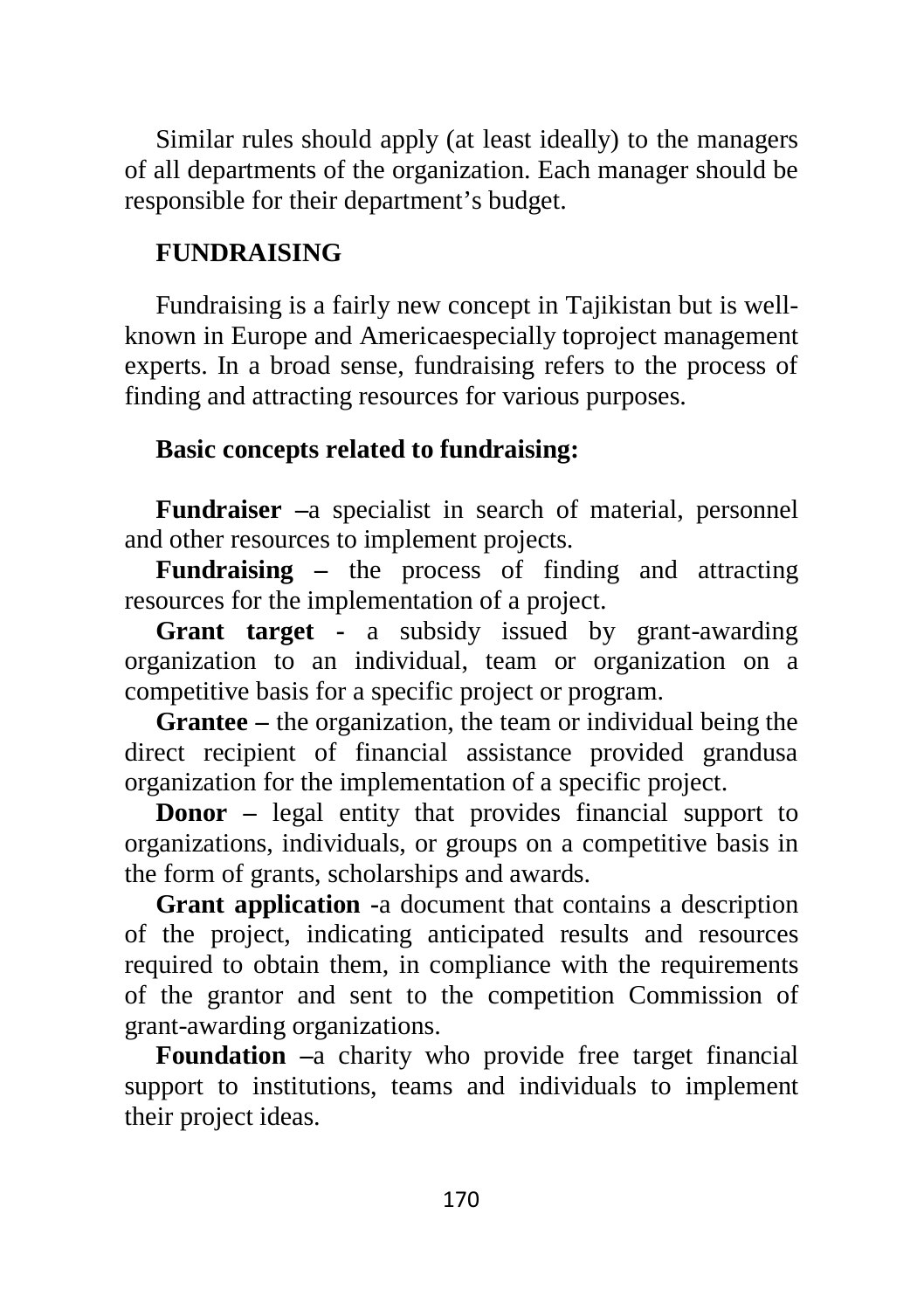**Project** –a special form of targeted changes within certain time limits, resources and characteristics of the expected results.

**Program –**a complex of measures aimed at achieving longterm goals, for example, a program to ensure clean water resources on the planet. The program usually does not reach the final results (obviously, completely clean water resources on the planet is impossible), however, within individual programs there are a number of successful projects with more specific, tangible goals.

## **Information about the continuation of a CSO's statutory activities**

(Name and State Registration Number of the organization) (Legal address, location of the organization) INN (Individual taxpayer number)

| 1.               | Type of activites from the reporting period |
|------------------|---------------------------------------------|
| 1.1.             |                                             |
| 1.2              |                                             |
| 1.3              |                                             |
| 2.               | Projects funded by international donors     |
| 2.1              |                                             |
| $\overline{2.2}$ |                                             |
| 2.3              |                                             |
| 2.4              |                                             |
| 2.5              |                                             |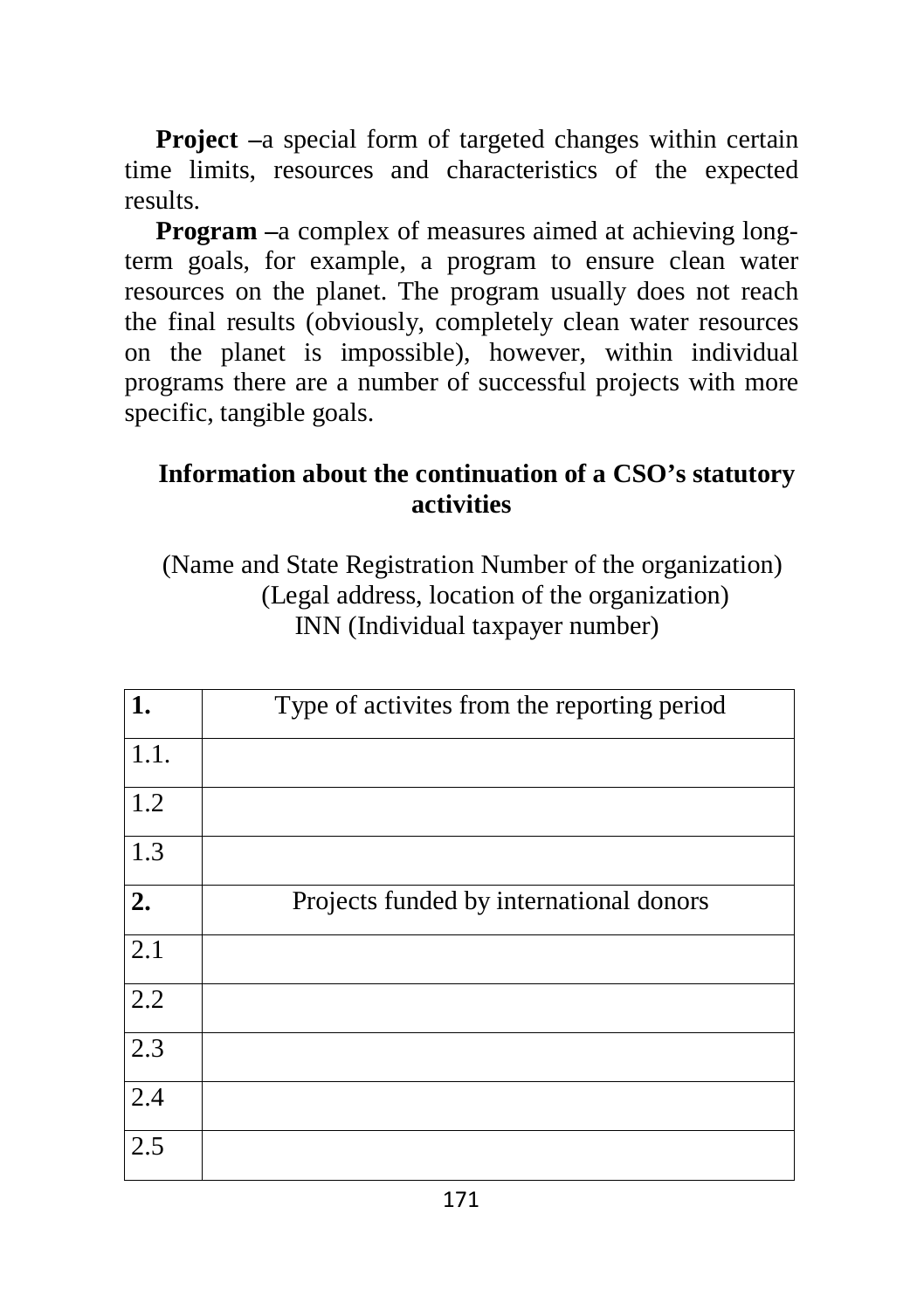| 2.1.               | Towns and districts where projects have been<br>implemented            |
|--------------------|------------------------------------------------------------------------|
| $2.\overline{1.1}$ |                                                                        |
| 2.1.2              |                                                                        |
| $\overline{2.1.3}$ |                                                                        |
| 2.1.4              |                                                                        |
| 2.2.               | Which groups in the population have been assisted?<br>How many people? |
| 2.2.1              |                                                                        |
| 2.2.2              |                                                                        |
| $\overline{2.2.3}$ |                                                                        |
| 2.3.               | Donors                                                                 |
| 2.3.1              |                                                                        |
| 2.3.2              |                                                                        |
| 2.3.3              |                                                                        |
| $\overline{2.4.}$  | Partners                                                               |
| 2.4.1              |                                                                        |
| 2.4.2              |                                                                        |
| 2.4.3              |                                                                        |
| $\overline{2.5}$   | Budget of implemented projects                                         |
| 2.5.1              |                                                                        |
| 2.5.2              |                                                                        |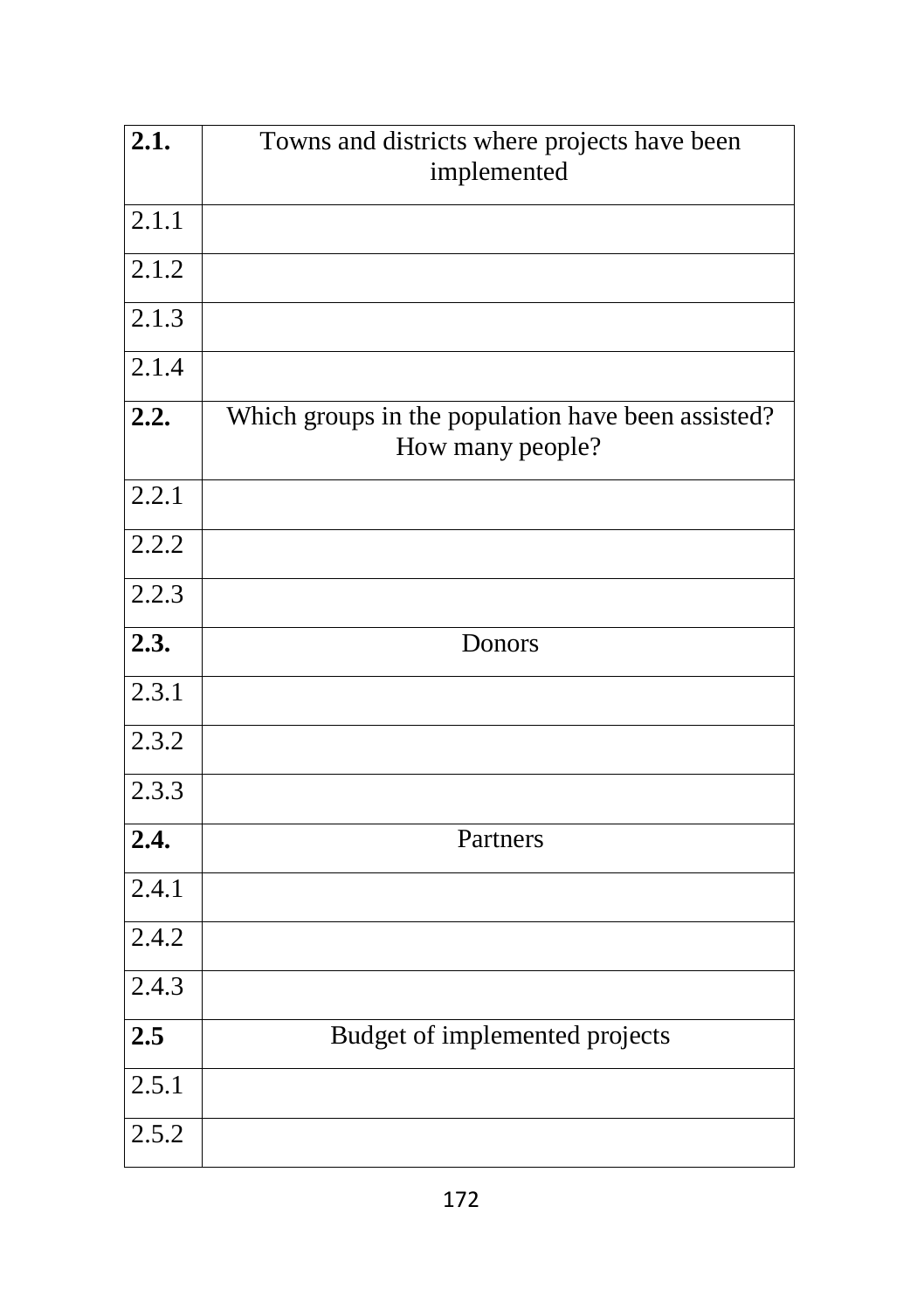| 2.5.3              |                                                                      |        |                                                  |                           |  |  |
|--------------------|----------------------------------------------------------------------|--------|--------------------------------------------------|---------------------------|--|--|
| 2.5.4              |                                                                      |        |                                                  |                           |  |  |
| 2.6.               | Project start date                                                   |        |                                                  |                           |  |  |
| 2.6.1              |                                                                      |        |                                                  |                           |  |  |
| 2.6.2              |                                                                      |        |                                                  |                           |  |  |
| 2.6.3              |                                                                      |        |                                                  |                           |  |  |
| $2.6.\overline{4}$ |                                                                      |        |                                                  |                           |  |  |
| 2.7                |                                                                      |        | Project end date                                 |                           |  |  |
| 2.7.1              |                                                                      |        |                                                  |                           |  |  |
| 2.7.2              |                                                                      |        |                                                  |                           |  |  |
| 2.7.3              |                                                                      |        |                                                  |                           |  |  |
| 3.                 | Entrepreneurial activites (Mark such projects with a<br>$(Y')$ : - - |        |                                                  |                           |  |  |
| 3.3.1.             |                                                                      |        |                                                  |                           |  |  |
| 3.3.2.             |                                                                      |        |                                                  |                           |  |  |
| 3.3.3.             |                                                                      |        |                                                  |                           |  |  |
| $\overline{4}$ .   | Sources of income                                                    |        |                                                  |                           |  |  |
|                    | Source                                                               | Amount | Remaining<br>amount from<br>the previous<br>year | Purpose of<br>expenditure |  |  |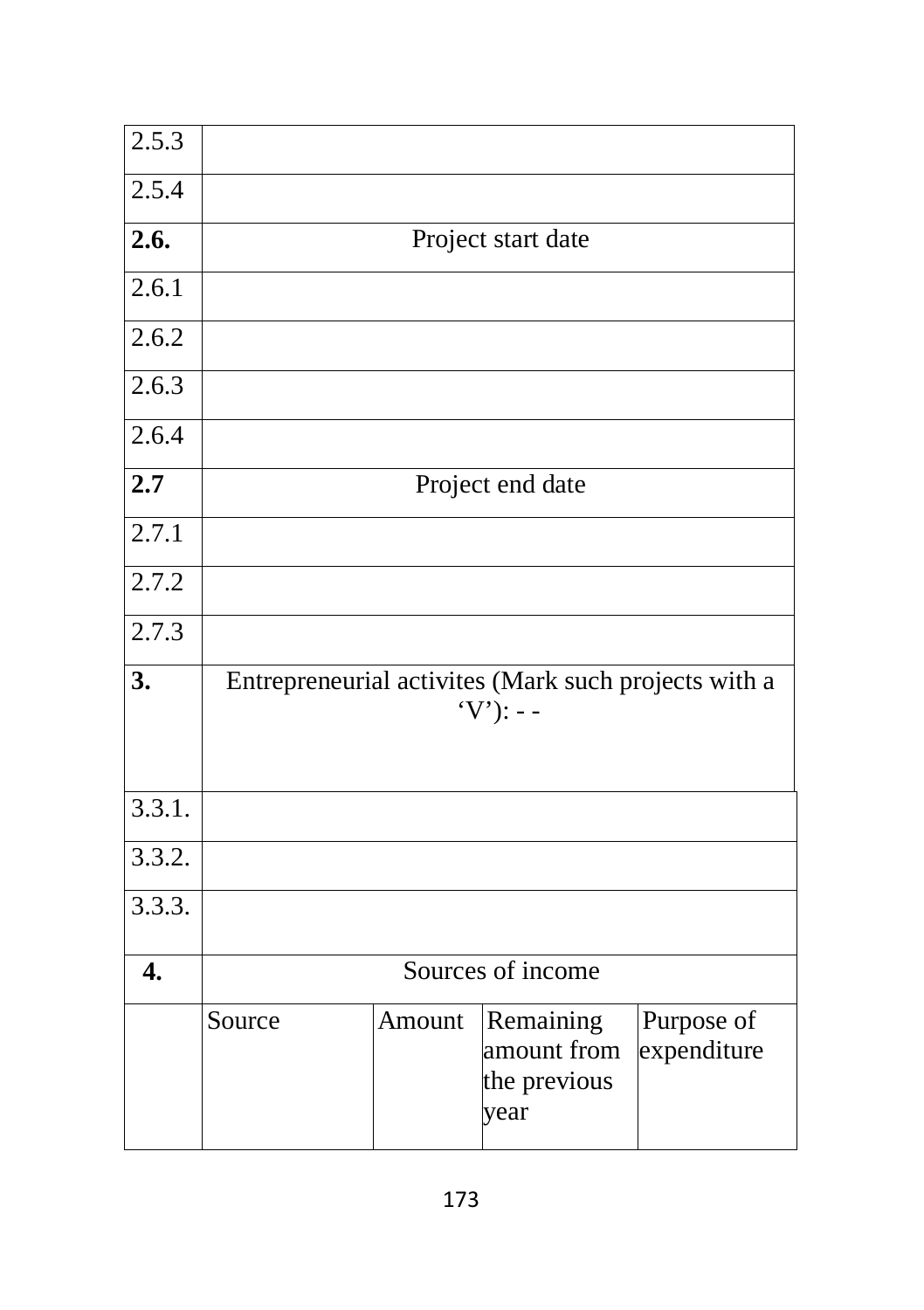| 4.1. | Membership<br>fees                                           |  |  |
|------|--------------------------------------------------------------|--|--|
| 4.2. | Number of<br>individuals and<br>local legal<br>entities      |  |  |
| 4.3. | From foreign<br>citizens and<br>legal entities               |  |  |
| 4.4. | From<br>international<br>non-<br>commercial<br>organizations |  |  |
| 4.5. | From other<br>international<br>organizations                 |  |  |
| 4.6. | <b>Grants</b>                                                |  |  |
| 4.7. | Aid from<br>foreign<br>governments                           |  |  |
| 4.8. | Funds from the<br>state budget<br>and state organ            |  |  |
| 4.9. | Income from<br>entrepreneurial<br>activities                 |  |  |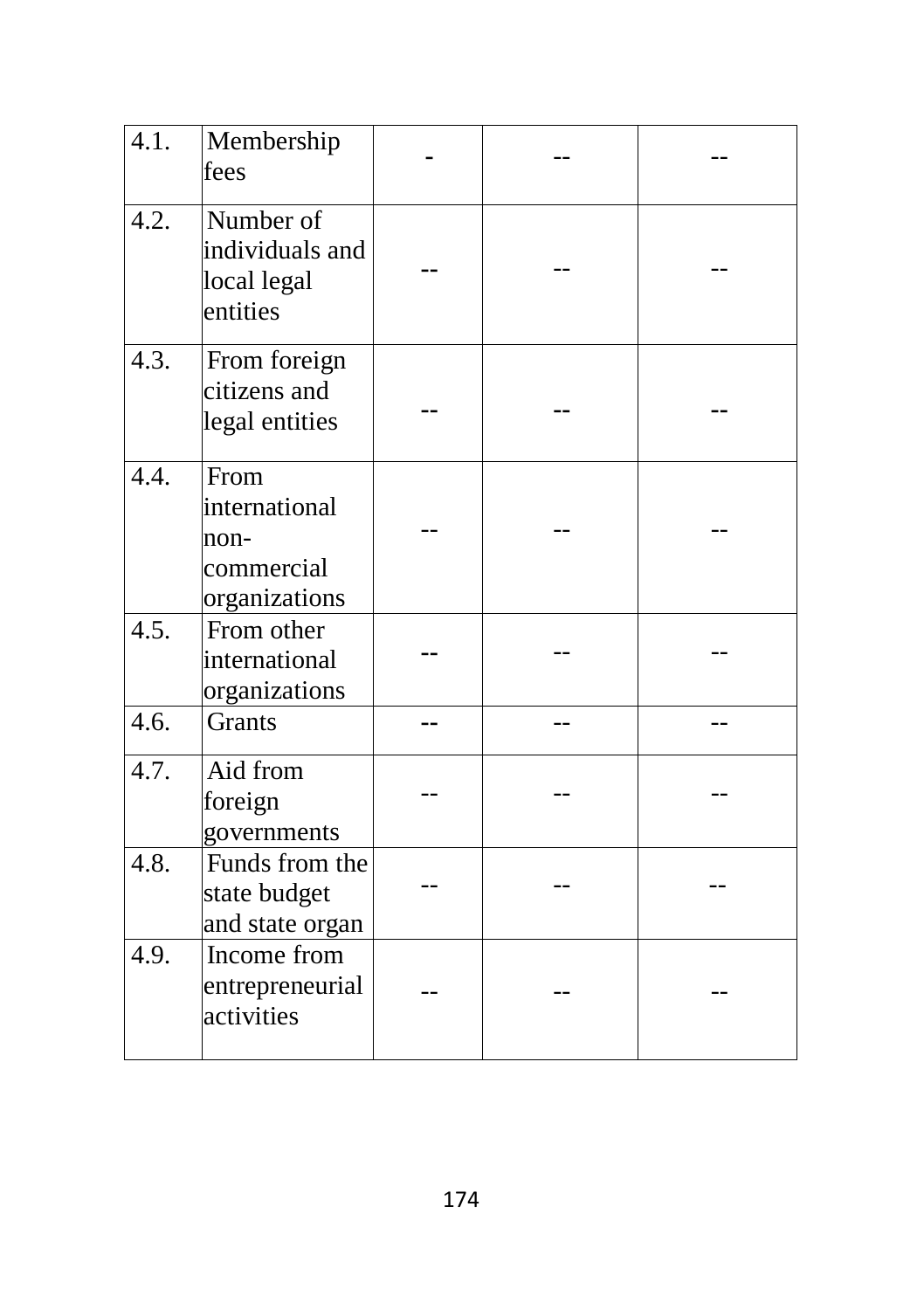| 4.10. | Other sources<br>of funding<br>(please                                                                                                                                                                                                                     |  |  |  |  |
|-------|------------------------------------------------------------------------------------------------------------------------------------------------------------------------------------------------------------------------------------------------------------|--|--|--|--|
|       | specify):                                                                                                                                                                                                                                                  |  |  |  |  |
| 5.    | Meetings of the governing body                                                                                                                                                                                                                             |  |  |  |  |
|       | « » 1001 Near Number                                                                                                                                                                                                                                       |  |  |  |  |
| 6.    | Extra meetings held by the governing body of the<br>organization                                                                                                                                                                                           |  |  |  |  |
|       | $\overline{\mathbf{X}}$                                                                                                                                                                                                                                    |  |  |  |  |
| 7.    | Management structure<br>Provide information about members,<br>including names, surnames, citizenship,<br>places of residence, name of authorities.<br>(Board of members)                                                                                   |  |  |  |  |
| 8.    | Regular meetings held by the organization's governing<br>body:<br>$\langle \times \rangle$ Mumber No.                                                                                                                                                      |  |  |  |  |
| 9.    | Branches and representative offices<br>(Information from international or national<br>organizations which have branches or representative<br>offices where the registration number is available form<br>the Justice departments of GBAO and other regions. |  |  |  |  |
| 9.1.  | $---$                                                                                                                                                                                                                                                      |  |  |  |  |
| 9.2.  |                                                                                                                                                                                                                                                            |  |  |  |  |
| 9.3.  |                                                                                                                                                                                                                                                            |  |  |  |  |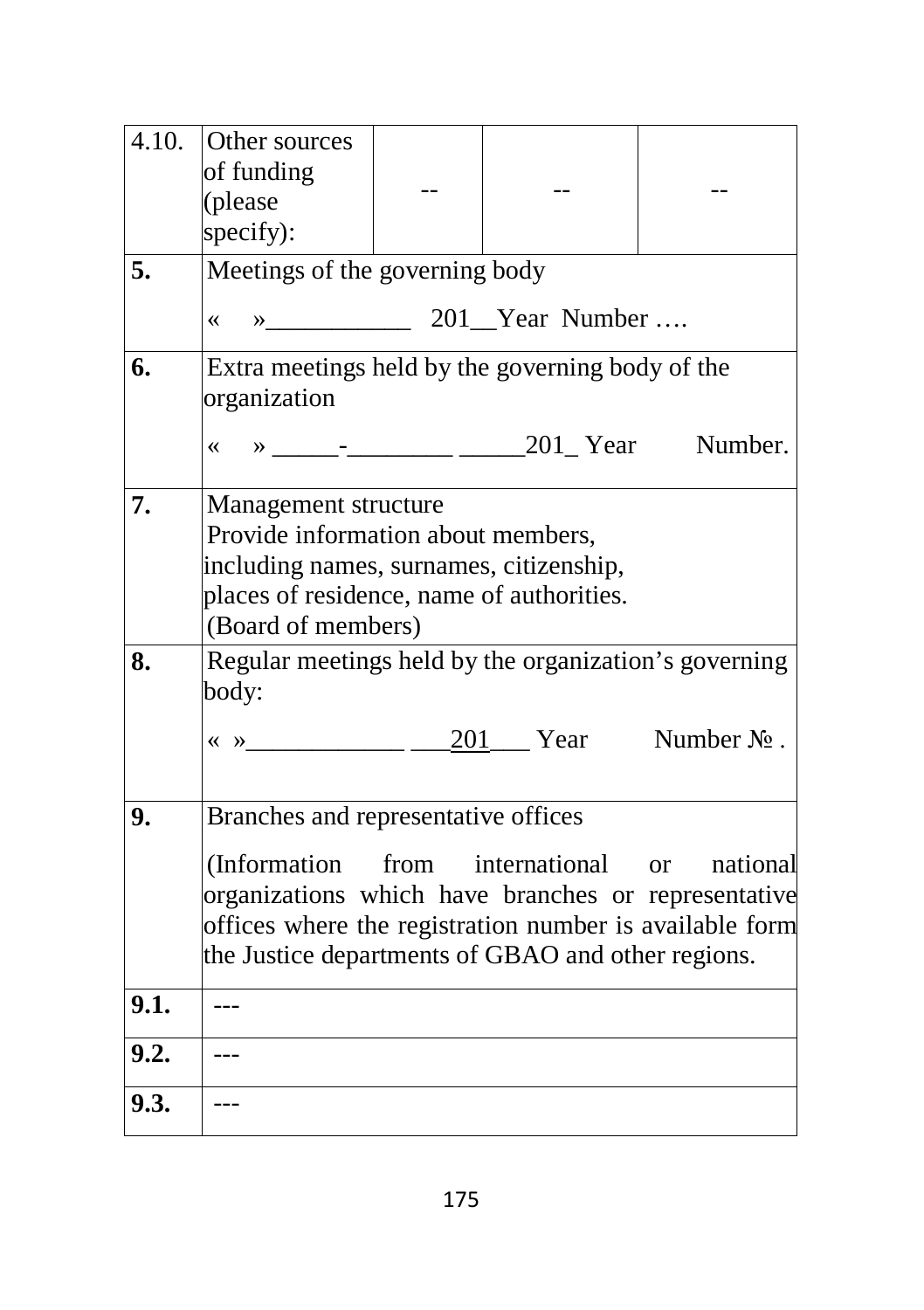| 9.4. | $---$ |
|------|-------|
| 9.5. | $---$ |

Note: If information is not available, leave the relevant section blank.

In the case of extra information which does not fit on the form, please print this information on additional pages and attach to the document.

Information about the organization's statutory activities and any related branches and representative offices must be printed on additional pages, and numbered and attached to this document.

**Director:**(Name, surname, telephone number, email address)

«  $\sim$  2016

(Date of signature)

#### **Notice**

On the receipt of voluntary contributions, donations, grants or assets from foreign states, foreign legal entities, legal entities established with the participation of foreign entities, international organizations and international civil society movements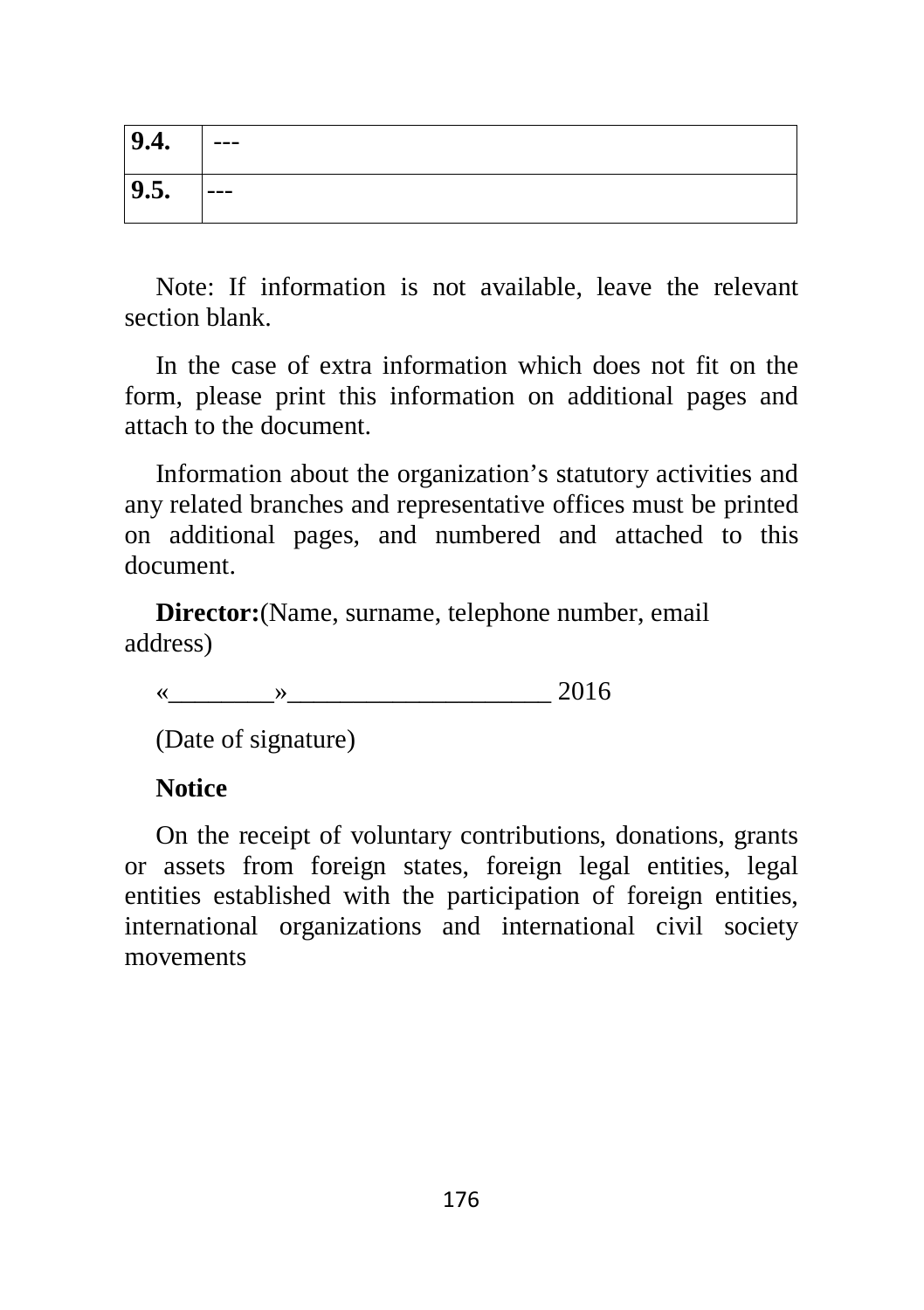# Provided in accordance with article 27 of the Republic of Tajikistan's law 'On Public Associations'

 $1.$ 

# (Name and registration number of the civil society organization)

#### \_\_\_\_\_\_\_\_\_\_\_\_\_\_\_\_\_\_\_\_\_\_\_\_\_\_\_\_\_\_\_\_\_\_\_\_\_\_\_\_\_\_\_\_\_\_\_\_ (legal address)

# (individual taxpayer number

\_\_\_\_\_\_\_\_\_\_\_\_\_\_\_\_\_\_\_\_\_\_\_\_\_\_\_\_\_\_\_\_\_\_\_\_\_\_\_\_\_\_\_\_\_\_\_\_

|    | Form of the contribution                                                                                      | a) resources:<br>6) assets:                             |
|----|---------------------------------------------------------------------------------------------------------------|---------------------------------------------------------|
| 3. | Funding direct from a foreign<br>entity or from another<br>organization<br>(sources of financing)             |                                                         |
| 4. | Name and aim of the project                                                                                   |                                                         |
| 5. | Region of project activities<br>(territorial coverage)                                                        |                                                         |
| 6. | Implementation period of the<br>project                                                                       | from « $\_\_\$<br>$201$ to<br>201<br>$\rightarrow$<br>≪ |
| 7. | <b>Beneficiaries</b>                                                                                          |                                                         |
| 8. | Name of organizations which<br>will assist in the implementation<br>of the project (partner<br>organizations) |                                                         |